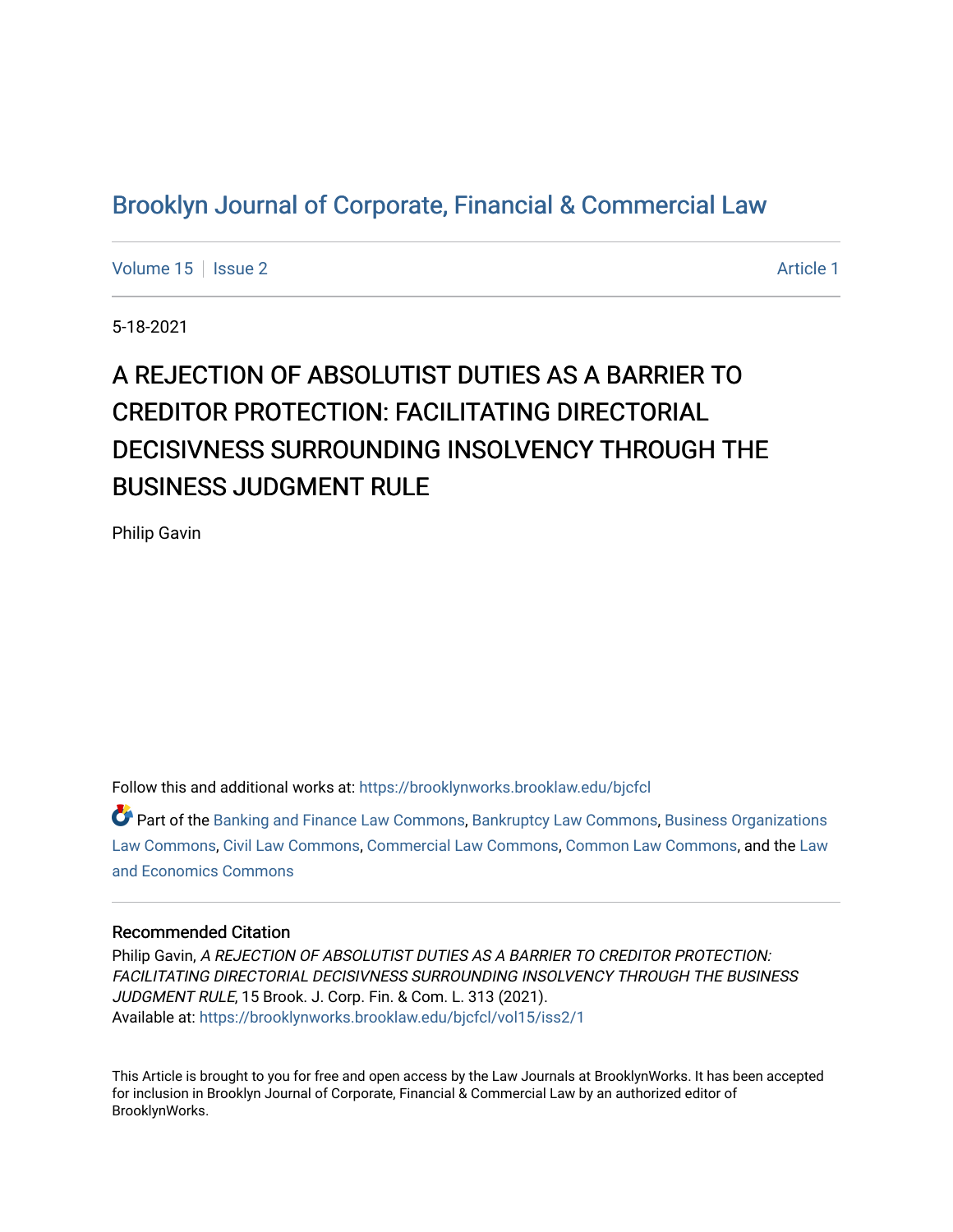## A REJECTION OF ABSOLUTIST DUTIES AS A BARRIER TO CREDITOR PROTECTION: FACILITATING DIRECTORIAL DECISIVENESS SURROUNDING INSOLVENCY THROUGH THE BUSINESS JUDGMENT RULE.

Philip Gavin\*

#### INTRODUCTION

Fiduciary duties restrain the otherwise largely unfettered control of directors in directing corporate activity. These duties are generally conceptualized as being owed to the corporation for the ultimate benefit of its shareholders.<sup>1</sup> As the scope of corporate legal reasoning expands, so too have attempts to recognize the entitlement of interested parties other than shareholders to invoke fiduciary protections.<sup>2</sup> A significant hindrance to the discharge of these potentially expansive duties within shareholder primacy is judicial and regulatory emphasis on bright-line constructions of insolvency whereby duties change only once the corporation has become insolvent.

This Article draws attention to the difficulties that directors may face when seeking to discharge their duties as a corporation approaches insolvency, in particular when directors must discern the point at which a corporation has become insolvent. It argues that discretion allowed to directors by the business judgment rule will be crucial to overcoming these difficulties. To do this, this article examines the nature of duties owed by directors both before and after insolvency, and accepts the stance taken by Delaware courts in recent years towards an expansive understanding of a corporation's interests upon insolvency.<sup>3</sup> It then considers unresolved issues arising from how insolvency is defined and argues that the current view of insolvency as a bright-line threshold is overly simplistic and overlooks the multitude of metrics used to measure a corporation's financial condition. In its stead, this Article posits that the business judgment rule provides sufficient latitude for directors to navigate commercial activity nearing insolvency.

<sup>\*</sup> Adjunct Assistant Professor, School of Law, Trinity College Dublin. The author would like to thank Professor Deirdre Ahern for her feedback on an earlier draft of this paper.

<sup>1.</sup> "[T]he interests of the company as an artificial person cannot be distinguished from the interests of the persons who are interested in it." Brady v. Brady (1987) 3 BCC 535, 547 (appeal taken from Eng.).

<sup>2.</sup> Stakeholder theory is nothing new in corporate jurisprudence. See generally E. Merrick Dodd Jr., For Whom Are Corporate Managers Trustees, 45 HARV. L. REV. 1145 (1932); A.A Berle Jr., For Whom Are Corporate Managers Trustees: A Note, 45 HARV. L. REV. 1365 (1932). However, there is a resurgence on the topic, some of which has occurred via statutory reform outside the United States. See Companies Act 2006, c. 46 § 172 (UK); see also Christopher Brunner, The Enduring Ambivalence of Corporate Law, 59 ALA. L. REV. 1385 (2008).

<sup>3</sup>. See Quadrant Structured Prod. Co. v. Vertin, 102 A.3d 155, 174 n.4 (Del. Ch. 2014); N. Am. Catholic Educ. Programming Found., Inc. v. Gheewalla, 930 A.2d 92 (Del. 2007).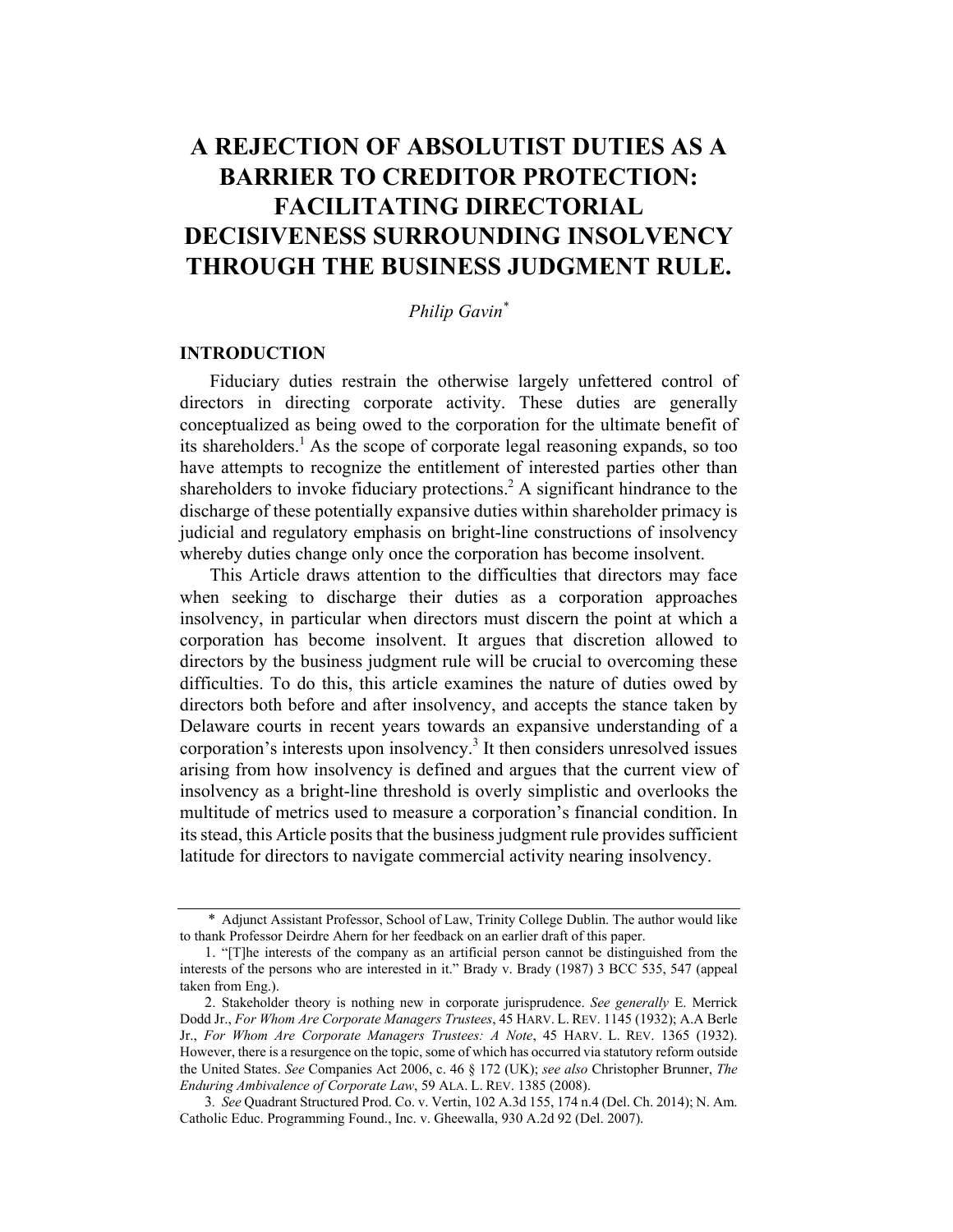Part I will provide an overview of duties owed by directors to the corporation and how the interests of corporations are understood by reference to the interests of shareholders. It examines whether the law prefers directors to unreservedly pursue shareholder wealth without regard for the interests of other stakeholders—termed absolute shareholder primacy—or whether directors can legitimately consider non-shareholder interests when engaging in commercial activity—termed non-absolute shareholder primacy. Part II examines the role of the business judgment rule in shielding directors from liability when they exercise discretion to balance the interests of stakeholders upon insolvency. Part III outlines changes to the duties of directors upon insolvency. It provides an overview of the requirement for directors to consider the interests of creditors along with the interests of shareholders and other stakeholders within a widened pool of relevant interests. It argues that conceiving insolvency as a bright-line threshold creates difficulties for directors who must navigate their corporations through the uncertainties of financial distress. Furthermore, this part explores the reality of solvency not as an absolute state, but rather as a spectrum wherein insolvency can continue to worsen. Part IV argues that the business judgment rule may provide a solution to these difficulties by giving deference to the directors' good faith assessments of the corporation's financial condition. This would mitigate the harshness of the bright-line insolvency threshold and provide flexibility to directors when navigating financial distress. Finally, Part V provides guidance to directors when acting under the auspices of the business judgment rule. This can be achieved by exploring how the interests of stakeholders, namely shareholders and creditors, should be reconciled when the corporation is both solvent and insolvent. It argues that directors are more than capable of balancing the interests of parties involved in the corporation, provided that their discretion remains shielded by the business judgment rule.

#### I. AN OVERVIEW OF SHAREHOLDER PRIMACY AND ITS IMPLICATIONS FOR CORPORATE BOARDS

#### A. SHAREHOLDER PRIMACY

As Keay opines, "[w]hile shareholder primacy acknowledges the fact that constituencies other than the shareholders play an important role in the life of a corporation, its aim is to ensure maximization of shareholder wealth."<sup>4</sup> A director's duties are perceived through this objective. While directors do not owe duties to shareholders, they do owe duties to the corporation and therefore owe loyalty to the corporation's objective. Deviating from this objective is occasionally supported academically but is

<sup>4.</sup> ANDREW KEAY, THE CORPORATE OBJECTIVE 280 (1st ed. 2011); see also Adams, Hermalin & Weisbach, The Role of Boards of Directors in Corporate Governance: A Conceptual Framework and Survey, 48 J. ECON. LITERATURE 58 (2010).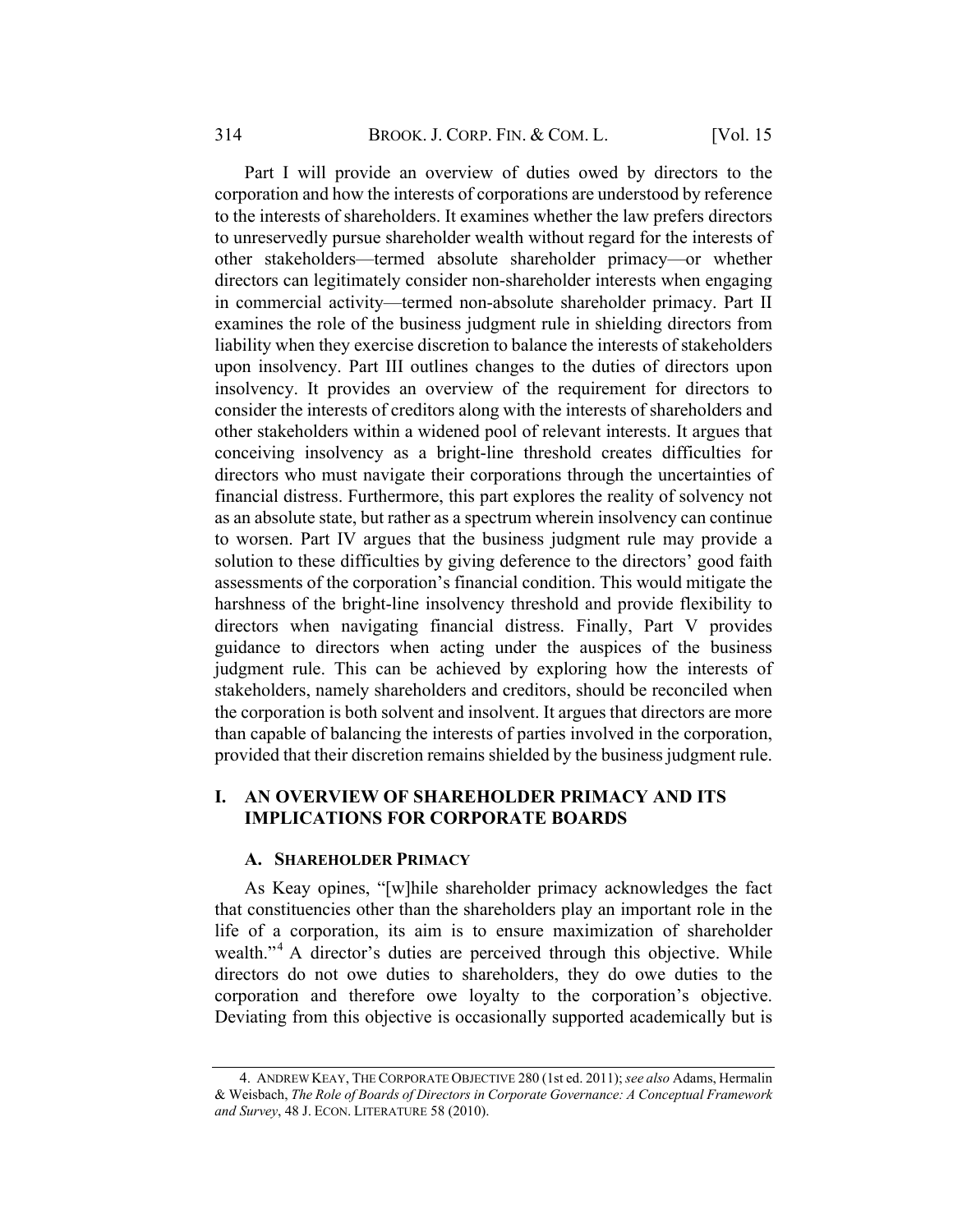seldom applied by courts. This judicial reluctance is especially evident in American jurisprudence:

A business corporation is organized and carried on primarily for the profit of the stockholders. The powers of the directors are to be employed for that end. The discretion of directors is to be exercised in the choice of the means to attain that end, and does not extend to a change in the end itself, to the reduction of profits, or to the non-distribution of profits among stockholders in order to devote themselves to other purposes.<sup>5</sup>

This exercise of discretion is generally referred to as the shareholder primacy model. It first arose in response to the power of corporate entities and their directorships, and has "grown rapidly, so much so that the 'administration of corporations', [has] become 'the crux of ... industrial life."<sup>6</sup> In seeking to place legal restraints on the economic power of corporate boards, Berle asserted that "managerial powers were held in trust for stockholders as the sole beneficiaries of the corporate enterprise."<sup>7</sup> Equating shareholders to equitable beneficiaries overcomes the difficulty at law, whereby shareholders are not legally the owners of a corporation and therefore cannot be the direct legal recipient of directorial concern. Accordingly, the restraints placed on directors under this model are "outgrowths of 'equitable rules somewhat analogous to those which apply in favour of a *cestui que trust* to the trustee's exercise of wide powers granted to him in the instrument making him a fiduciary.'"<sup>8</sup> Shareholder primacy therefore expands the obligations and duties of directors so that they are not merely acting as a constituent body or as an employee of the corporate entity, but rather as an agent of the corporation. These legal obligations are informed by the ultimate underlying objective of directorial operation: maximizing shareholder wealth.

#### B. ABSOLUTIST AND NON-ABSOLUTIST SHAREHOLDER PRIMACY

Shareholder primacy arguably means that "maximizing shareholder wealth is the corporation's *only* true concern, its *raison d'être*."<sup>9</sup> However, seminal case law allows for a less absolutist view, meaning that while shareholders are the dominant concern, the interests of other parties cannot be completely disregarded. Indeed, Dodge referenced the primary purpose of corporations and found that alternative interests cannot attain primacy over

<sup>5.</sup> Dodge v. Ford Motor Co., 170 N.W. 668, 684 (Mich. 1919).

<sup>6.</sup> Paddy Ireland, Back to the Future? Adolf Berle, the Law Commission and Directors' Duties, 20 CO. LAW. 203, 205 (1999).

<sup>7</sup>. Id.

<sup>8.</sup> Id. (quoting A.A Berle, Corporate Powers as Powers in Trust, 44 HARV. L. REV. 1049, 1049 (1931)).

<sup>9.</sup> Lynn A. Stout, Why We Should Stop Teaching Dodge v. Ford, 3 VA. L. & BUS. REV. 163, 164 (2008) (emphasis added).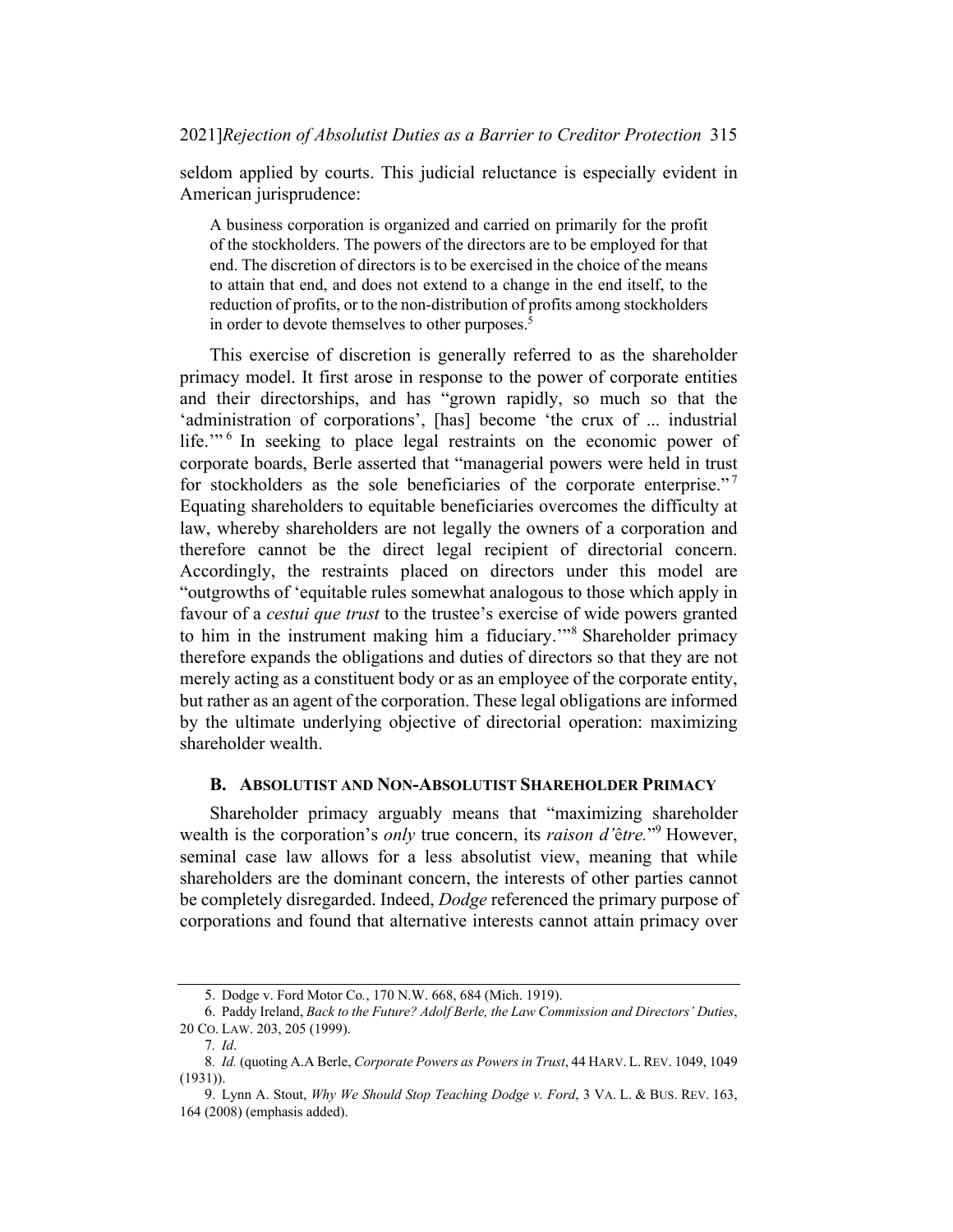shareholder wealth maximization.<sup>10</sup> However, even where one accepts that shareholder wealth maximization is the primary consideration of corporate boards, it is not necessary for boards to discount the interests of other stakeholders entirely. Instead, boards are fully capable of considering the consequences their decisions will have on other stakeholders and whether these consequences will ultimately impact the corporation or the shareholders.  $11$  Thus, directors should be able to consider the wider implications of their decisions without abandoning shareholder primacy as their dominant concern.

Though shareholder primacy remains the key rationale, the question of how alternative constituencies may inform business strategy has triggered significant academic and judicial debate. Mirroring the aforementioned dichotomy of absolute and non-absolute shareholder primacy deriving from Dodge, academics have disagreed on the appropriate tact to be taken. Indeed, this question played a central role in the seminal Berle<sup>12</sup> and Dodd<sup>13</sup> discourse. Dodge itself has fallen under increased scrutiny as a "charming and easily understood fable of shareholder wealth maximization."<sup>14</sup>

Shlensky offers an alternative stance that remains rooted in shareholder primacy by considering the view that decline in the surrounding neighborhood is ultimately harmful to the shareholders' interests<sup>15</sup> because the "short-term profits... made might be off-set by a diminution of ... reputation." <sup>16</sup> This stance retains shareholders principally as the sole recipient of directorial focus, but conceptualizes the "ratable benefit" to shareholders as being legitimately informed by alternative constituency interests.<sup>17</sup> These ratable benefits may include sustaining long-term returns through improved employee or supplier relations or engendering goodwill through community engagement.

Stout argues that these cases are merely outdated dicta from states that are hardly known as bastions of corporate jurisprudence, especially in contrast to Delaware. <sup>18</sup> However, older Delaware caselaw presents contradictory views on this issue. The rule in Katz v. Oak Industries provides insight into the views adopted by Delaware courts on the conflict illustrated

<sup>10</sup>. Dodge, 170 N.W. at 684.

<sup>11.</sup> David Millon, Radical Shareholder Primacy, 10 U. ST. THOMAS L. J. 1013, 1016 (2013).

<sup>12.</sup> "[A]ll powers granted to a corporation or the management of a corporation . . . are necessarily and at all times exercisable only for the ratable benefit of all the shareholders as their interest appears." A.A Berle, supra note 8, at 1049 (emphasis added).

<sup>13.</sup> "[T]here is in fact a growing feeling not only that business has responsibilities to the community but that our corporate managers who control business should voluntarily and without waiting for legal compulsion manage it in such a way as to fulfill those responsibilities." Dodd, supra note 2, at 1153–54.

<sup>14.</sup> Stout, supra note 9, at 175.

<sup>15.</sup> Shlensky v. Wrigley, 237 N.E.2d 776, 780 (Ill. App. Ct. 1968).

<sup>16.</sup> Keay, supra note 4, at 212.

<sup>17.</sup> A.A Berle, supra note 8.

<sup>18.</sup> Stout, supra note 14, at 166–67.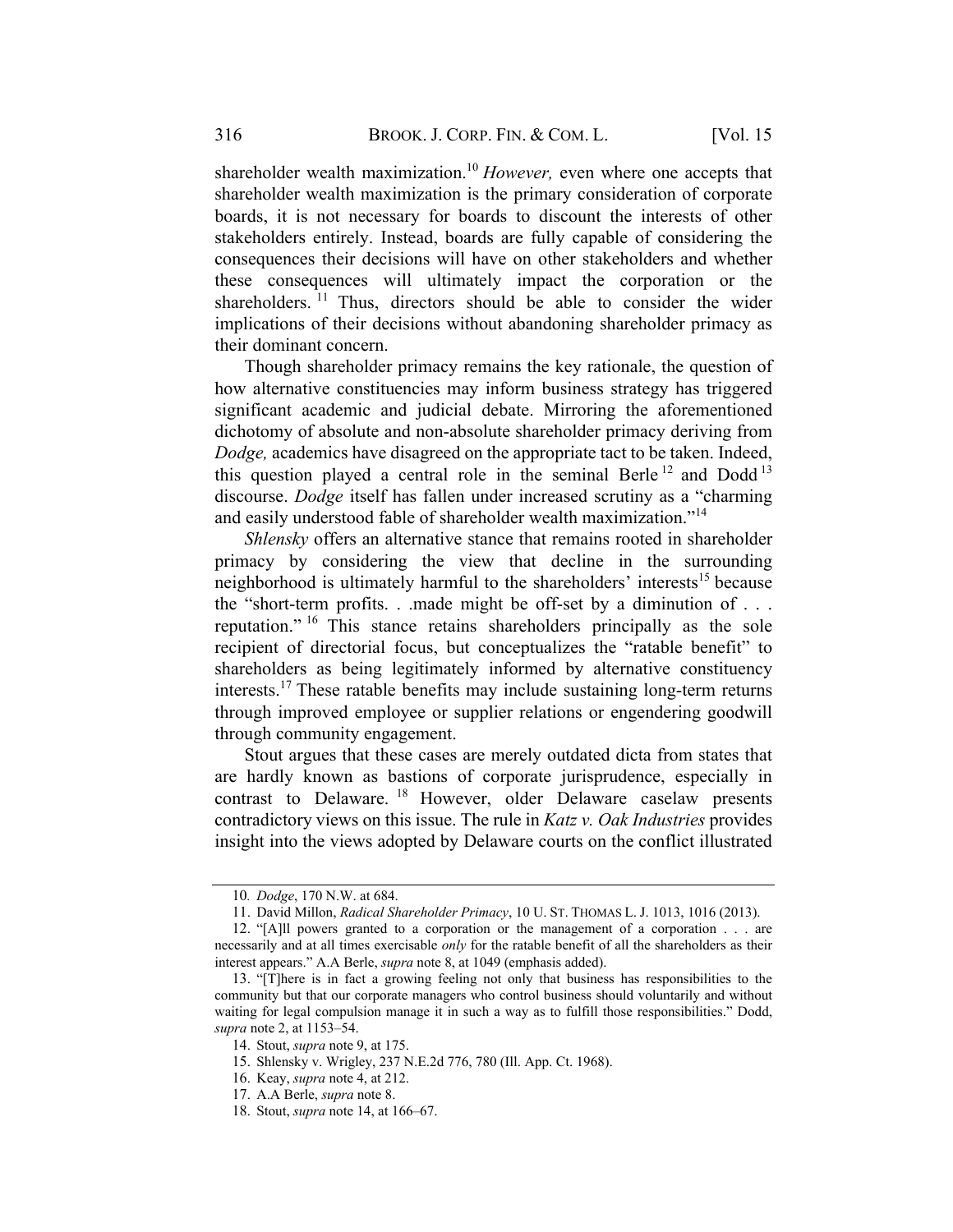in Dodge and Shlensky. Katz states that courts should give deference to directors who "attempt" to favor "the long-run interests of the corporation's stockholders" at the occasional "expense of others."19 This view preserves shareholders' interests as the sole concern of directors, but grants broad deference to directors in deciding whether to pursue short-term or long-term gain and in identifying how the interests of other stakeholders fit into the objective they choose. Ultimately, Katz affirms that the interests of other stakeholders are not themselves the end-goal for directors to pursue, meaning that, much like in Dodge, shareholders remain the board's primary consideration.

Unocal Corp. v. Mesa Petroleum Co. contains an even more expansive implication, stating that "the board's power to act derives from its fundamental duty and obligation to protect the corporate enterprise, which includes stockholders,"<sup>20</sup> thereby implying that shareholders are but one constituency to be considered. However, while some of the judicial observations in Unocal can have general application, the case itself concerned a takeover bid—a particular circumstance in commercial life in stark contrast to day-to-day business activity.<sup>21</sup> Additionally, *Quadrant* Structured Product Co. v. Vertin and North American Catholic Education Programming Foundation, Inc. v. Gheewalla suggest that while shareholders retain primacy and creditors are incapable of independently thwarting shareholder primacy, creditors' interests may appropriately influence the manner in which directors perceive shareholder value maximization to best be realized.<sup>22</sup>

### II. SHAREHOLDER ABSOLUTISM AND THE BUSINESS JUDGMENT RULE

The broad scope of discretion afforded to directorial decision-making in Delaware should not be understated. Shielding this discretion from much substantive judicial scrutiny is the business judgment rule.<sup>23</sup> The business judgment rule exemplifies the deference afforded by courts to board decisionmaking by playing a role in thwarting claims by corporate stakeholders.<sup>24</sup>

<sup>19.</sup> Katz v. Oak Indus. Inc., 508 A. 2d 873, 879 (Del. Ch. 1986).

<sup>20.</sup> Unocal Corp. v. Mesa Petroleum Co., 493 A. 2d 946, 954 (Del. 1985) (emphasis added).

<sup>21.</sup> For a discussion on the Unocal and Revlon standards for deciding the interests of the company during a change of control and the implications of these standards for corporate governance generally, see LEO E STRINE JR., RESTORATION: THE ROLE STAKEHOLDER GOVERNANCE MUST PLAY IN RECREATING A FAIR AND SUSTAINABLE AMERICAN ECONOMY A REPLY TO PROFESSOR ROCK 9-15 (2020).

<sup>22</sup>. See Quadrant Structured Prod. Co. v. Vertin, 102 A.3d 155, 174 n.4 (Del. Ch. 2014); N. Am. Catholic Educ. Programming Found., Inc. v. Gheewalla, 930 A.2d 92 (Del. 2007).

<sup>23.</sup> The business judgment rule is the "presumption that in making a business decision the directors of a corporation acted on an informed basis, in good faith and in the honest belief that the action taken was in the best interests of the company." Aronson v. Lewis, 473 A.2d 805, 812 (Del. 1984).

<sup>24</sup>. See generally Katz v. Oak Indus. Inc., 508 A. 2d. 873 (Del. Ch. 1986).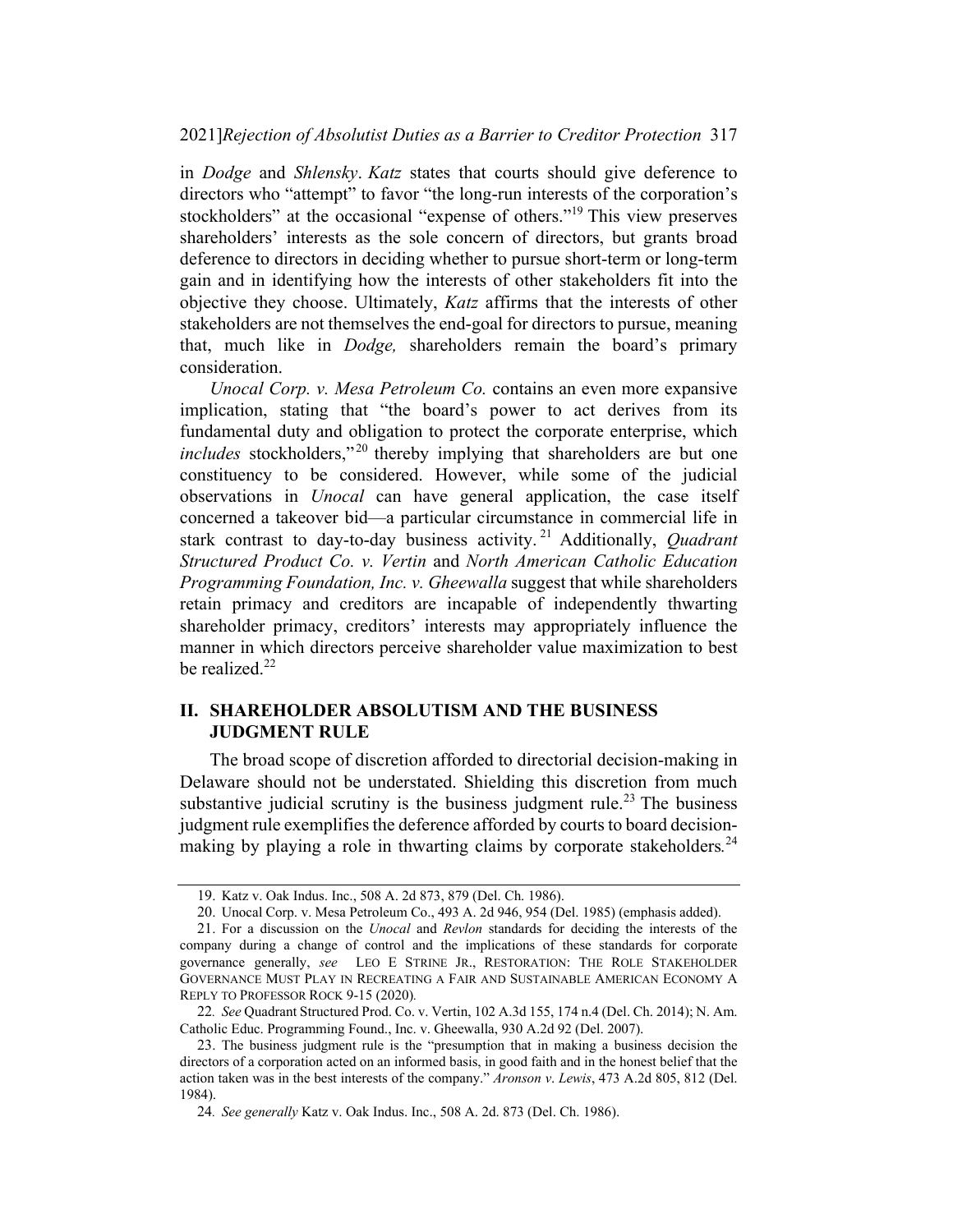Deference to directors allows the board to unilaterally decide whether the interests of the corporation are to be understood by sole reference to shareholders or with a more expansive consideration of stakeholder interests necessary to further the success of the corporation. If directors did not have such deference, then the board may fail to consider the interests of stakeholders in any capacity. Instead, directors would myopically pursue shareholder primacy so as to avoid litigation brought by shareholders. Therefore, the facilitation of wider directorial discretion by the business judgment rule or any other means enables the consideration of wider constituency interests, albeit in a limited capacity.

To facilitate directorial authority, the business judgment rule extends its protection in the following manner:

[D]irectors' decisions will be respected by courts unless the directors are interested or lack independence relative to the decision, do not act in good faith, act in a manner that cannot be attributed to a rational business purpose or reach their decision by a grossly negligent process that includes the failure to consider all material facts reasonably available.<sup>25</sup>

According to Strine, while "directors must make stockholder welfare their sole end, . . . other interests may be taken into consideration [but] only as a means of promoting stockholder welfare.<sup> $26$ </sup> Therefore, when identifying the rational business purpose for their decisions, directors may account for the relevance of stakeholder interests in maximizing the value of the corporation for its shareholders. Given that the tasks of decision-making and identifying these rational business purposes is assigned to directors, the capacity for shareholders to repudiate the assertions of the board are significantly limited.<sup>27</sup> In realizing this, "case law interpreting the business judgment rule often explicitly authorizes directors to sacrifice shareholders' interests to protect other constituencies."<sup>28</sup> Therefore, *Dodge* and its ilk would be better understood as "evidence that corporate directors ought to maximize shareholder wealth [which is] what many believe the proper purpose of a well-functioning corporation should be."<sup>29</sup>

This does not preclude other interests from consideration, especially where the corporation faces either a change of control<sup>30</sup> or a real risk of

<sup>25.</sup> Brehm v. Eisner, 746 A.2d 244, 264 n.66 (Del. 2000) (emphasis added).

<sup>26</sup>. See Leo E. Strine Jr., The Dangers of Denial: The Need for a Clear-Eyed Understanding of the Power and Accountability Structure Established by the Delaware General Corporation Law, 50 WAKE FOREST L. REV. 761, 768 (2015).

<sup>27</sup>. Id.

<sup>28.</sup> Margaret M. Blair & Lynn A. Stout, A Team Production Theory of Corporate Law, 85 VA. L. REV. 247, 303 (1999).

<sup>29.</sup> Stout, supra note 9, at 172–173.

<sup>30</sup>. See STRINE JR., supra note 21. See also, Leo E. Strine, Jr., The Social Responsibility of Board of Directors and Stockholders in Change of Control Transactions: Is There Any 'There' There?, 75 U.S.C. L. REV. 1167 (2002).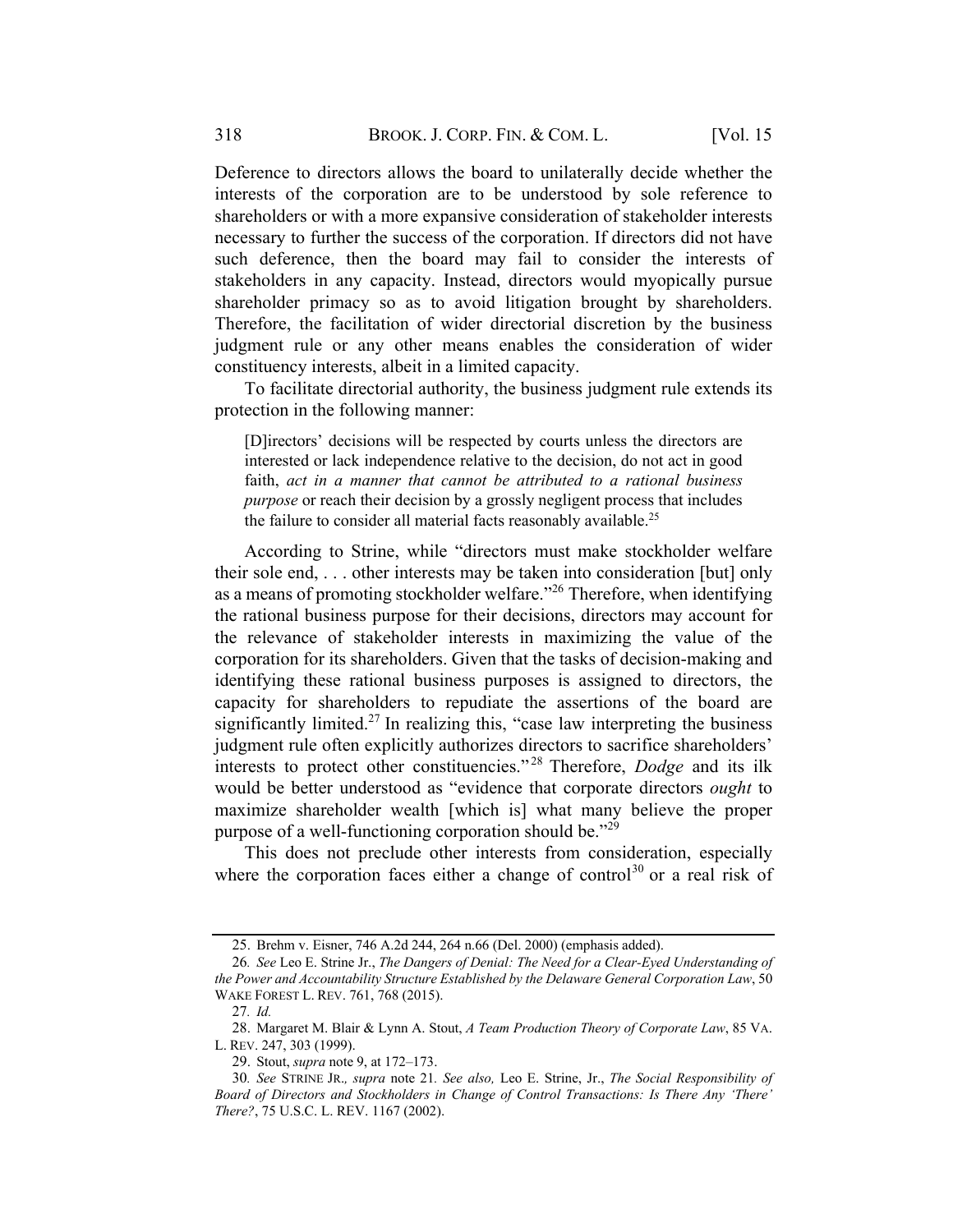insolvency.<sup>31</sup> The role of the business judgment rule is therefore twofold: it firstly preserves the discretion of directions, and in turn, allows the board to adopt a non-absolutist shareholder primacy model. This means that while corporations will operate for the ultimate benefit of shareholders, the interests of other stakeholders will remain relevant in the exercise of board discretion. There is ongoing debate over whether the business judgment rule amounts merely to a form of judicial deference or abstention, $32$  or whether it amounts to an active standard of liability.<sup>33</sup> However, this debate is irrelevant as in either case the business judgment rule preserves the discretion of the board, which in turn facilitates the balancing of interests between corporate stakeholders.

#### A. AN EXPANSIVE BUSINESS JUDGMENT RULE: CONCERNS FOR ACCOUNTABILITY AND SELF-DEALING

Criticism of the business judgment rule often centers upon it weakening board accountability. By limiting the potential for shareholders to sue, there are fewer avenues for effective oversight. These concerns may be exacerbated where directors can account for interests other than the shareholders'. Even where shareholder welfare remains the "sole end" of corporate purpose,  $34$  the more discretion afforded to directors, the more difficult it becomes for shareholders to successfully argue that the directors' approach towards promoting shareholder welfare was incorrect.<sup>35</sup> This is coupled by the fact that the stakeholders, whose interests may be considered by directors, are not themselves given a cause of action and the role of oversight remains one entrusted to shareholders. One concern is that the more protective the business judgment rule is of director discretion, the greater the risk of self-dealing or other board-associated agency costs. <sup>36</sup> Reinforcing these concerns is the limited review contemplated by the business judgment rule. As Chancellor Allen concluded, "such limited substantive review as the rule contemplates (i.e., is the judgment under review 'egregious' or

<sup>31.</sup> Prod. Res. Group, L.L.C. v. NCT Group, Inc., 863 A.2d 772, 788 n. 53 (Del Ch. 2004) (affirming that directors can account for the appropriate risks the company should undertake, and the implications of said risks for those involved in the company, when insolvency is an issue.)

<sup>32</sup>. See Stephen M. Bainbridge, The Business Judgment Rule as Abstention Doctrine, 57 VAND. L. REV. 83, 95 (2004).

<sup>33</sup>. Id. at 90.

<sup>34.</sup> Strine Jr., supra note 26, at 768.

<sup>35.</sup> A clear example of this difficulty has arisen in the United Kingdom which has put this enlightened shareholder model into legislation but has given significant discretion to directors in deciding how stakeholder interests serve the interests of shareholders. See Daniel Attenborough, Misreading the Directors' Fiduciary Duty of Good Faith, 20 J. CORP. L. STUD. 73–98 (2020).

<sup>36</sup>. See e.g., Vladimir Atanasov, Bernard Black & Conrad S. Ciccotello, Law and Tunneling, 37 J. CORP. L. 1 (2011).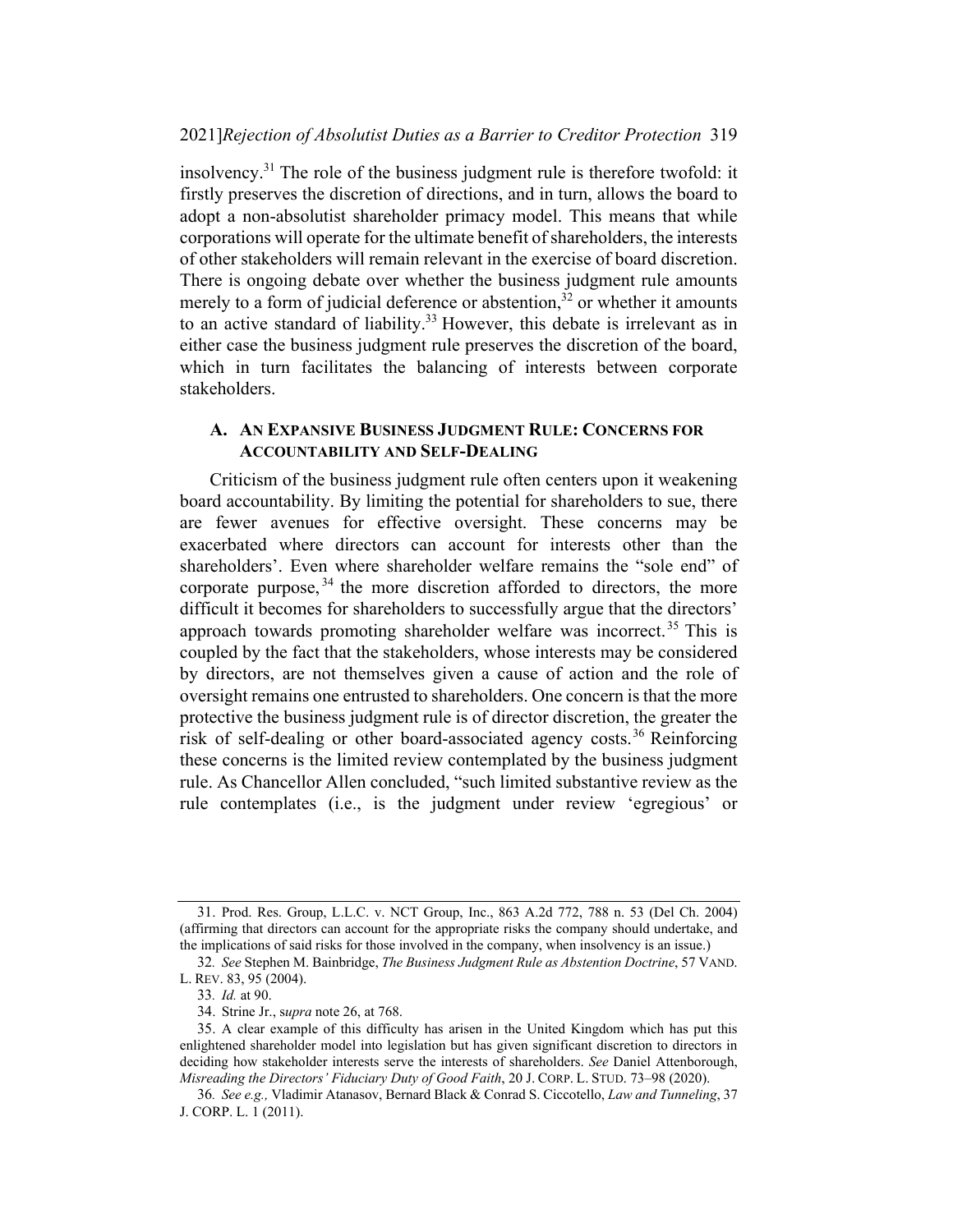'irrational' or 'so beyond reason,' etc.) really is a way of inferring bad faith."37

The most common function of the business judgment rule is to shield directors from claims asserting breaches of the duty of care.<sup>38</sup> This may present a difficulty for directors who seek to balance the interests of stakeholders and any conflict that may arise between shareholders and creditors when the corporation is at or nearing insolvency. The reason for this difficulty is that cases concerning how directors conceive of a corporation's interests are typically cases concerning the directors' duty of loyalty, not the duty of care. Nevertheless, while caselaw concerning the duty of care appears the most abundant in business judgment rule analyses, the rule can shield directors for claims over breaches of other duties provided that directors act in good faith and in a manner "attributed to a rational business purpose."<sup>39</sup> Accordingly, if wider constituency considerations that ultimately promote shareholder interests were to inform a rational business purpose, then the business judgment rule may extend to business strategies past bare shareholder primacy.

The deference to directors is understandable because the aim of the business judgment rule is not to restrict directors acting in good faith. Instead, the focus is to detect bad faith decision-making, particularly in "the classic self-dealing loyalty context [wherein] directors will shoulder the burden [of proof]"<sup>40</sup> without the protection of the business judgment rule. The business judgment rule does not apply in instances of any "motives alleged . . . [involving] fraud, illegality or conflict of interest."<sup>41</sup> This ameliorates a major concern: the two-masters problem<sup>42</sup>—the concern that once directors are entitled to consider the interests of competing stakeholders, it becomes difficult to hold them accountable to the interests of any one group of interested parties<sup>43</sup> making them answerable to no party.<sup>44</sup> This lack of accountability allows directors to engage in self-dealing, but the business

<sup>37</sup>. In re RJR Nabisco, Inc. Shareholders Litig., 1989 WL 7036, at \*13 n.13 (Del. Ch. Jan. 31, 1989).

<sup>38.</sup> "[T]he one thing about the business judgment rule on which everyone agrees is that it insulates directors from liability for negligence." STEPHEN BAINBRIDGE, CORPORATE LAW (4th ed. 2020) §6.1.

<sup>39.</sup> Brehm v. Eisner, 746 A.2d 244, 264 n.66 (Del. 2000).

<sup>40.</sup> Lyman Johnson, Unsettledness Delaware Corporate Law: Business Judgment Rule, Corporate Purpose, 38 DEL. J. CORP. L. 405, 427 (2013).

<sup>41</sup>. Shlensky v. Wrigley, 237 N.E.2d 776, 780 (Ill. App. Ct. 1968).

<sup>42.</sup> "A manager who is told to serve two masters (a little for the equity holders, a little for the community) has been freed of both and is answerable to neither." FRANK H. EASTERBROOK & DANIEL R. FISCHEL, THE ECONOMIC STRUCTURE OF CORPORATE LAW 38 (1991). See also, Elaine Sternberg, The Defects of Stakeholder Theory, 5 CORP. GOVERNANCE INT'L R. 3 (1997).

<sup>43.</sup> Easterbrook & Fischel, supra note 42.

<sup>44.</sup> For an analysis of the interrelationship between shareholder disempowerment and board accountability, contrast Stephen Bainbridge, Director Primacy and Shareholder Disempowerment, 119 HARV. L. REV. 1735 (2006) with Lucian Bebchuk, The Myth that Insulating Boards Serves Long-Term Value, 113 COLUM. L. REV. 833 (2013).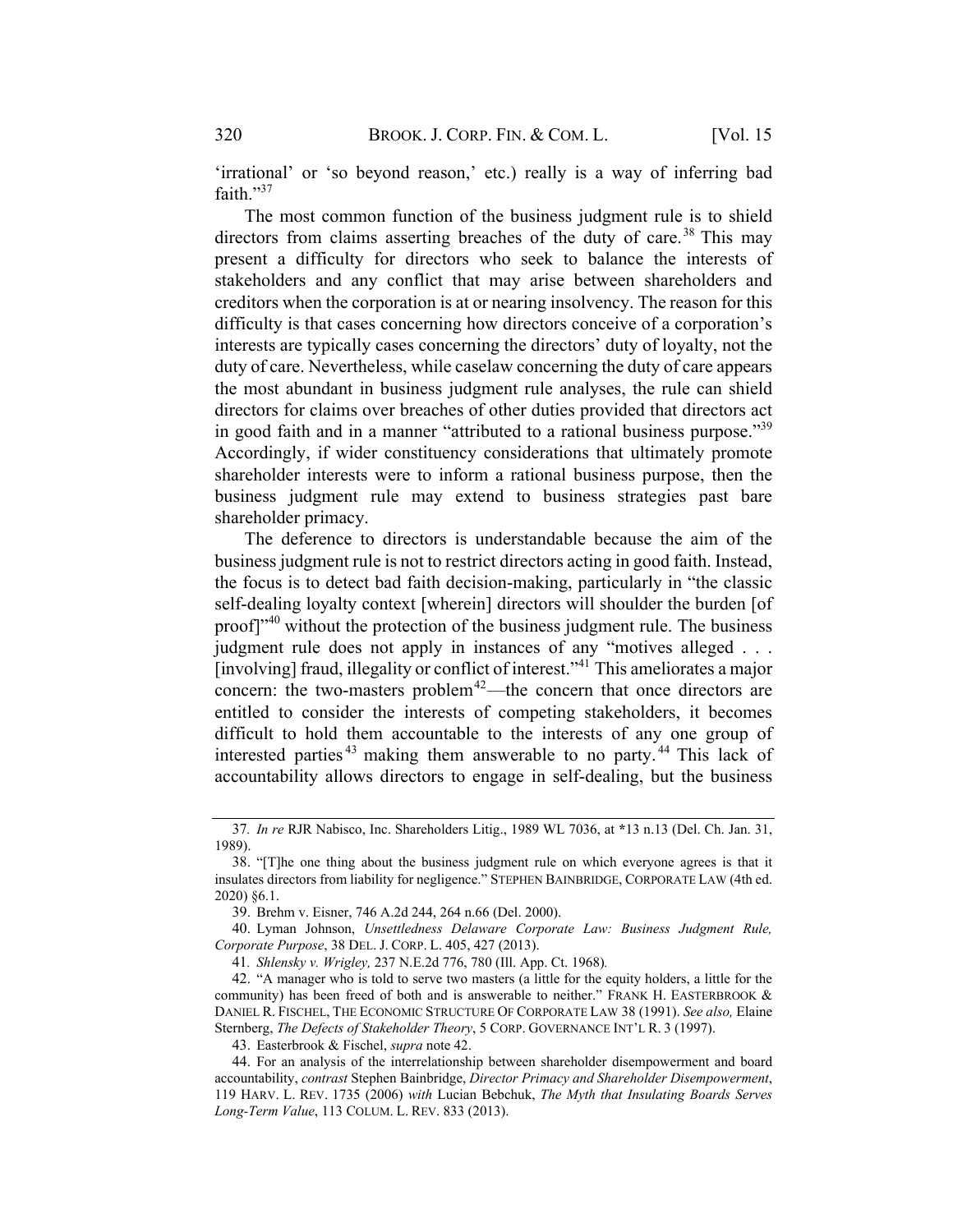judgment rule will not shield self-dealing directors. These directors will face heightened scrutiny for breaches of their duty of loyalty. Directors who engage in good faith balancing of stakeholder interests with an eye toward shareholder wealth maximization, provided they are not self-dealing, enjoy wide deference through the business judgment rule.

#### B. BALANCING THE INTERESTS OF CONSTITUENCIES AND THE AUTHORITY OF DIRECTORS

One concern may be that expansive recognition of constituency interests may itself be unduly restrictive of directorial decision-making. Jensen raised the concern that "[i]t is logically impossible to maximize in more than one dimension at the same time."<sup>45</sup> This concern arises where directors struggle to find an appropriate balance between competing interests, which may lead to less efficient outcomes than directors who pursue shareholder value singlemindedly. However, such a concern is less applicable to shareholder value maximization than it is to a scenario where directors can engage in stakeholder pluralism, that is, where stakeholder interests can be pursued alongside shareholder wealth as a legitimate end-goal. The duty of directors currently operable in Delaware does not accept that non-shareholder interests are themselves an end-goal, but rather simply a means to the end of creating shareholder wealth. This is compounded by the fact that shareholders can instigate claims on behalf of the corporation.<sup>46</sup> The other stakeholders are not themselves empowered to sue for breaches of these duties, even if directors have considered their interests when deciding business strategy. Shareholders may be unhappy with how directors integrate the interests of stakeholders into their business strategy. The widened scope of directorial discretion for integrating stakeholder interests may in turn create more opportunities for shareholder dissatisfaction. However, provided that directors are engaging in a good faith consideration of stakeholder interests towards a rational business purpose benefiting shareholders, they will remain shielded by the business judgment rule. Accordingly, any dissatisfied shareholders would struggle to successfully claim disloyalty on the part of the director. While directors may understandably be cautious over the risk of suit or internal challenge through shareholder meetings,<sup>47</sup> this caution would not be so significant as to prevent good faith business decisions from directors that consider the wider interests of stakeholders.

<sup>45.</sup> Michael C. Jensen, Value Maximization, Stakeholder Theory, and the Corporate Objective Function, 7 EUROPEAN FIN. MGMT. 297, 300–301 (2001).

<sup>46.</sup> Lucian A. Bebhuk & Roberto Tallarita, The Illusory Promise of Stakeholder Governance, 106 CORNELL L. REV. 91, 108–116 (2020).

<sup>47.</sup> For a discussion on these risks of suit and the caution of directors, see James D. Cox, Compensation, Deterrence, and the Market as Boundaries for Derivative Suit Procedures, 52 GEO. WASH. L. REV. 745 (1984).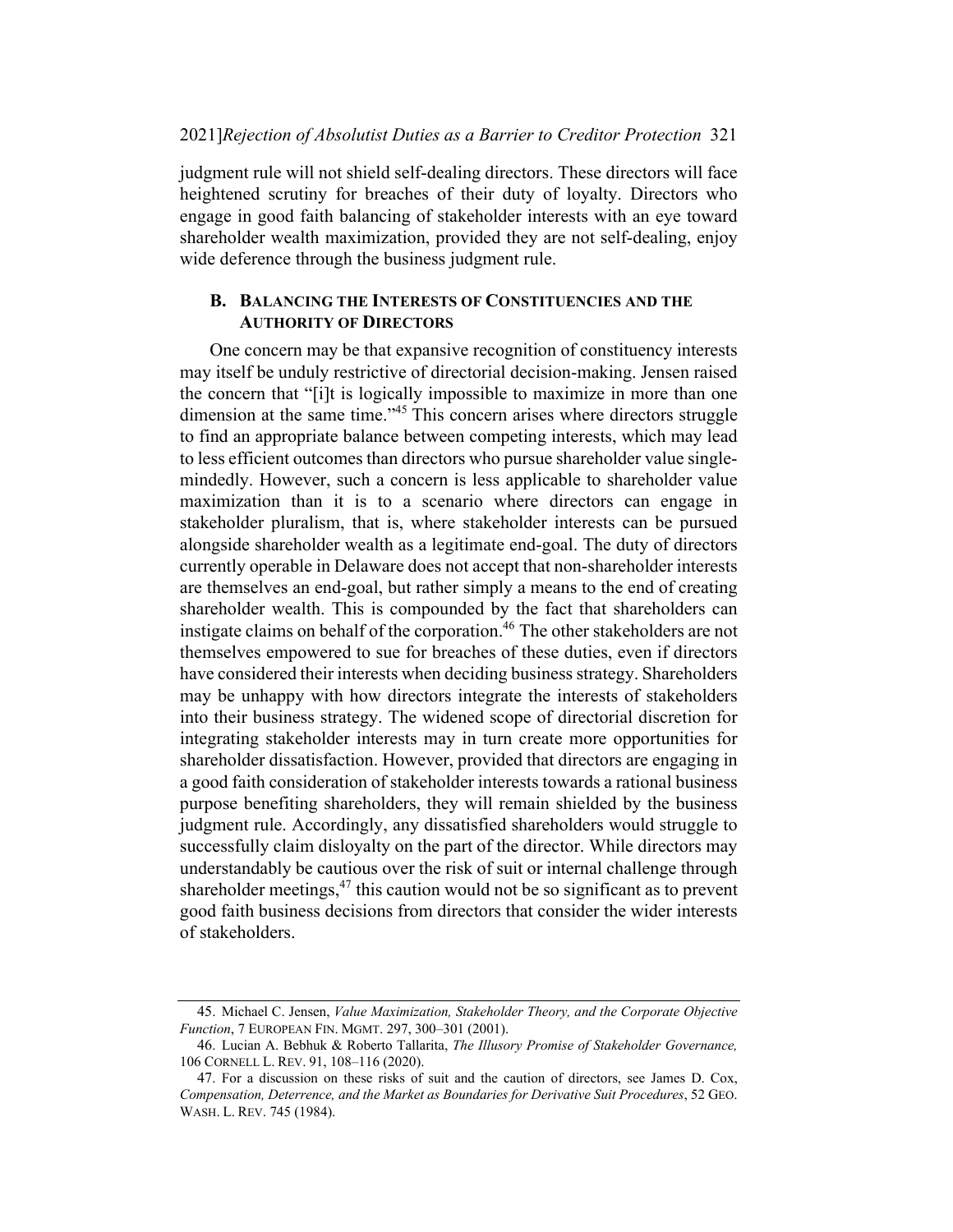A useful lens for examining the latitude afforded to directors is Bainbridge's view of director primacy<sup>48</sup> and his argument that creating a wider scope of legitimate commercial strategy ensures the preservation of Kenneth Arrow's authoritarian decision-making in directorial conduct.<sup>49</sup> "[D]irector primacy accepts shareholder wealth maximization as the proper corporate decisionmaking norm, but rejects the notion that shareholders are entitled to either direct or indirect decision making control."<sup>50</sup> Whether one advocates or criticizes director primacy, one must recognize the rather fundamental underlying concept of separation of ownership and control, $51$ without necessarily approving of its normative consequences.<sup>52</sup> The value to a director primacy analysis here is highlighting the implications for corporations where directors are given increased latitude towards their decision-making. It does not reach any value judgment on whether it is preferable economically or socially to consider interests beyond those of shareholders. Instead, what can be acknowledged through director primacy is that the greater the deference for directors to consider stakeholder interests, the greater the discretion enjoyed by the board, both generally and where the board seeks to shield itself through the business judgment rule. Ultimately, existing law does not afford unfettered discretion to directors. This means that any asserted primacy of directors is not absolute. Non-shareholder constituencies do not themselves enjoy a cause of action and shareholders wealth maximization remains the objective of directors even if their path to achieving this objective is varied.<sup>53</sup>

50. Director Primacy, supra note 48, at 21–22.

<sup>48</sup>. See STEPHEN BAINBRIDGE, DIRECTOR PRIMACY: THE MEANS AND ENDS OF CORPORATE GOVERNANCE (2002), https://ssrn.com/abstract=330582; Bainbridge, supra note 32, at 111.

<sup>49.</sup> Kenneth Arrow's seminal work on organizational decisionmaking defined two basic decisionmaking structures: 'consensus' and 'authority.' Consensus is utilized where each member of the organization has identical information and interests and will therefore select the course of action preferred by all the other team members. In contrast, authority-based decisionmaking structures arise where team members have different interests and amounts of information. They are characterized by the existence of a central agency to which all relevant information is transmitted and which is empowered to make decisions binding on the whole.

Director Primacy, supra note 48, at 13–14; See also KENNETH ARROW, THE LIMITS OF ORGANIZATION (1974).

<sup>51</sup>. See generally Eugene F. Fama & Michael C. Jensen, Separation of Ownership and Control, 26 J. L. & ECON. 301 (1983); Michael C. Jensen & William H Meckling, Theory of the Firm: Managerial Behavior, Agency Costs and Ownership Structure, 3 J. FIN. ECON. 305 (1976).

<sup>52.</sup> For a thorough review of director primacy, see Brett McDonnell, Professor Bainbridge and the Arrowian Moment: A Review of The New Corporate Governance in Theory and Practice, 34 DEL. J. CORP. L. 139 (2009).

<sup>53.</sup> Strine Jr., supra note 26, at 768.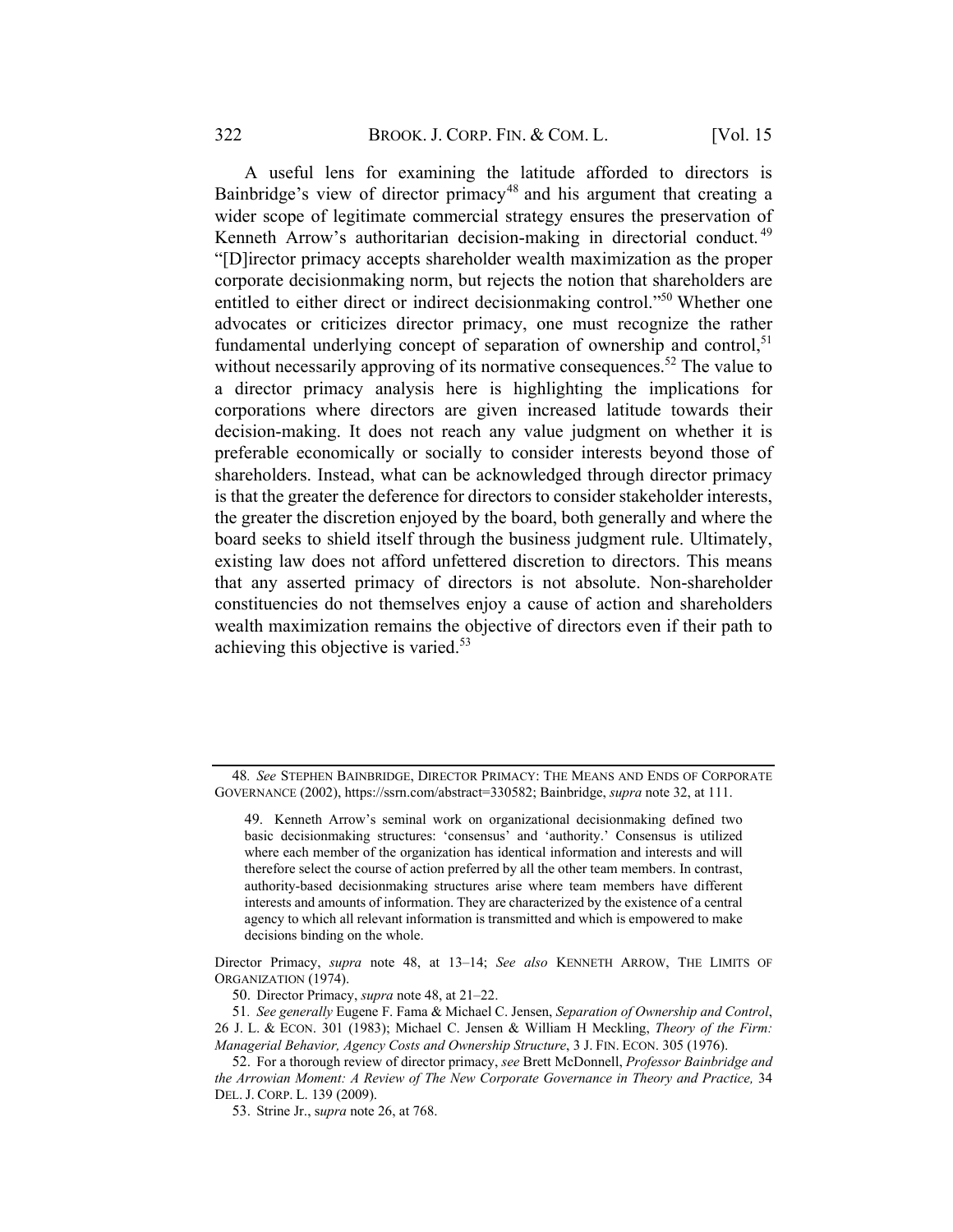## III. DIRECTOR'S DUTIES UPON INSOLVENCY: SHIFTS IN DUTY AND DECISION-MAKING STAGNATION

Having established the interrelationship of the business judgment rule and directorial consideration of wider constituency interests, consideration must be given to the director's tasks surrounding corporate insolvency. The business judgment rule does not cease to apply when a firm is insolvent. The next section of this Article will look at the moment upon which insolvency is triggered and whether the business judgment rule may alleviate the difficulties created by a bright-line understanding of insolvency.

## A. DISCHARGE OF DUTIES UPON INSOLVENCY: THE UNDERLYING RATIONALES

Delaware jurisprudence offers dual rationales for shifting fiduciary protection upon insolvency. Either "'[a]n insolvent corporation['s] property may be administered . . . as a trust fund for the benefit of creditors'"—the trust fund theory—or that "the directors owe fiduciary duties to the creditors because the 'residual claimants' of corporate assets are the constituency to which directors owe their allegiance [that being] after insolvency . . . the creditors"—the residual claimant theory.54

In either instance, the goal for directors shifts and the ultimate pursuit of shareholder wealth maximization may no longer be seen as the appropriate objective for guiding their commercial strategy. Were the motivations of directors to still pursue the wealth of shareholders in insolvency, directors would be perversely incentivized to take increased risks on behalf of shareholders who have nothing to lose and everything to gain, thereby creating a race to the bottom.<sup>55</sup> What this risk-taking amounts to will vary between cases but in the extreme might mean outright gambling.<sup>56</sup> Caselaw assessing the status quo of constituencies in insolvency is particularly reflective of how wider constituency recognition—with particular emphasis on creditor interests—should be best invoked.57

<sup>54.</sup> Henry T. C. Hu & Lawrence Jay Westbrook, Abolition of the Corporate Duty to Creditors, 107 COLUM. L. REV. 1321, 1323 (2007).

<sup>55.</sup> Paul Davies, Directors Creditor-Regarding Duties in Respect of Trading Decisions Taken in the Vicinity of Insolvency, 7 EUROPEAN BUS. ORG. L. REV. 301 306 (2006).

<sup>56.</sup> "So what's a desperate founder to do? Smith impulsively flew to Las Vegas and played blackjack with the last of the company money. Amazingly, when he came back the next week, he had turned the remaining \$5,000 into \$27,000— just enough for the company to stay in operation for another week" discussing a Fedex executives risky behaviour approaching insolvency. See M.H.C Bakker and R.J de Weijs Basic Introduction to Expected Value Analyses and Investments Through the Corporate Form 13 (Amsterdam Law School Legal Studies Research Paper No.2019- 04).

<sup>57.</sup> This view is particularly prevalent where the trust fund theory has found root. See, Gregory V. Varollo & Jesse A. Finkelstein, Fiduciary Obligations of Directors of the Financially Troubled Company, 48 BUS. LAW. 239, 250 (1992).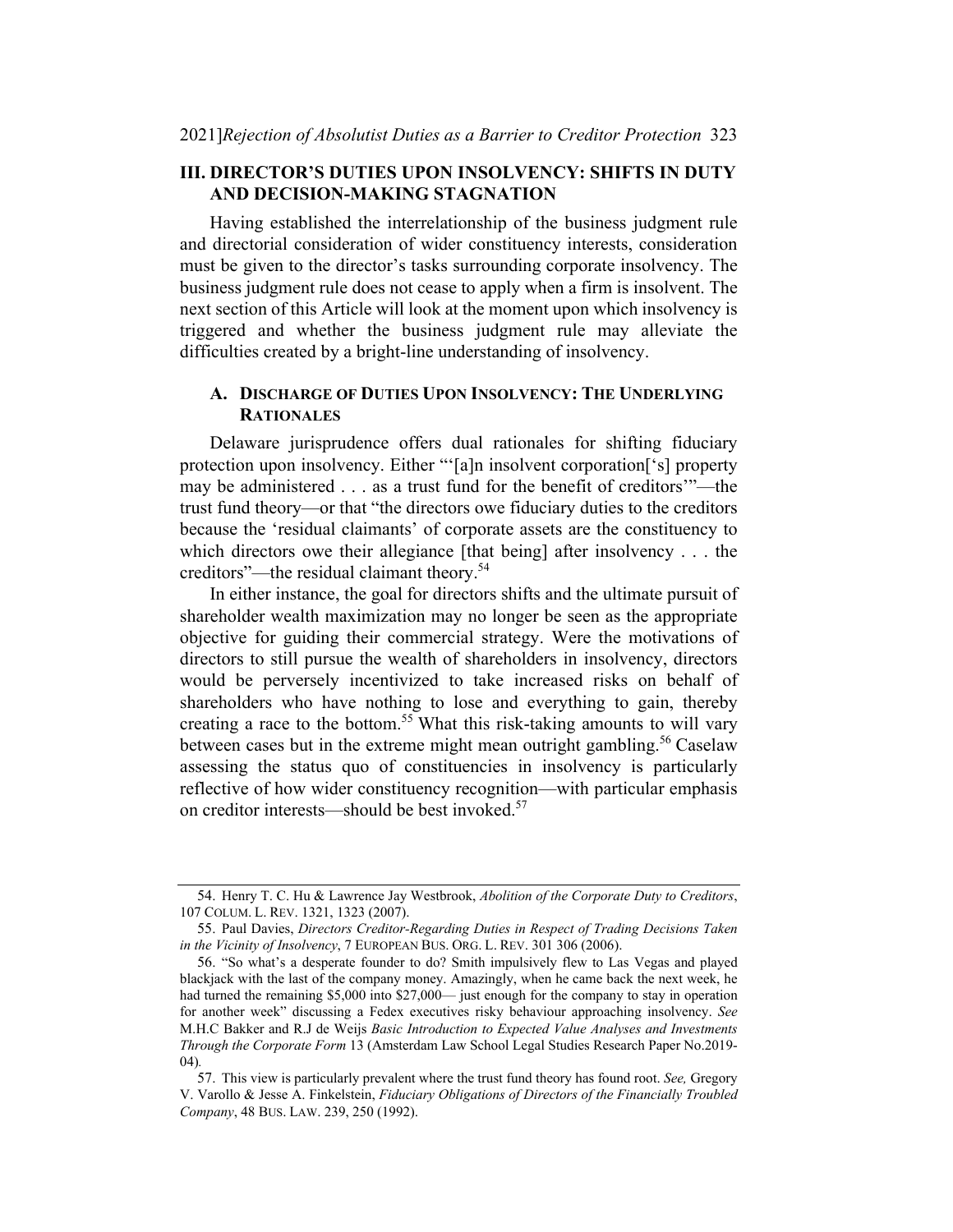One question that has arisen is whether creditor interests become the singular focus of fiduciary consideration upon insolvency or comprise part of a wider residual corporate interest.<sup>58</sup> Where there is a shift to true "creditor paramountcy," the interests of an insolvent corporation "are in reality the interests of the existing creditors alone,. . . directors must put the interests of creditors before any other concern . . . and perhaps to the total exclusion of others' interests."<sup>59</sup> This approach may be favored by those averse to any semblance of a two-masters problem as it transfers the entirety of fiduciary protection to creditors. $60$  This would reduce the potential for directors acting in bad faith to abuse their latitude were they to balance the interests of shareholders and creditors. It would also reduce potential difficulties for directors acting in good faith who struggle to strike a balance between competing interests. However, as discussed below, this absolute shift is particularly problematic since identifying the precise moment at which a corporation becomes insolvent can prove challenging. Gheewalla and Quadrant confirmed that creditor interests do not become paramount at insolvency, but rather form part of a wider pool of interests that directors must consider while navigating insolvency.<sup>61</sup> This is because the duties of directors remain owed to the corporation at all times even when the residual interests in the corporation have changed due to insolvency.<sup>62</sup> Silberglied rightfully noted:

The Gheewalla court recognized that upon insolvency, what is in the best interests of the corporation often departs from what is in the best interests of stockholders, noting that '[w]hen a corporation is insolvent . . . its creditors take the place of the shareholders as the residual beneficiaries of any increase in value.' Thus, the directors' duty is 'to maximize the value of the insolvent corporation for the benefit of all those having an interest in it'-whether creditors or stockholders. 63

Under this view, insolvency triggers the creation of an expansive residual interest,  $64$  which ameliorates concern of an absolutist model by rejecting a significant shift between constituencies in favor of a consolidated

<sup>58.</sup> Quadrant Structured Prod. Co. v. Vertin, 102 A.3d 155, 174 n.4 (Del. Ch. 2014); See Credit Lyonnais Bank Nederland, N.V. v. Pathe Commc'ns, Corp., No. 12150, 1991 WL 277613, at \*34 n. 55 (Del. Ch. Dec. 30, 1991).

<sup>59.</sup> Andrew Keay, Directors' Duties and Creditors' Interest, 130 LAW Q. REV. 443, 444 (2014) (emphasis added).

<sup>60</sup>. Id.

<sup>61</sup>. See generally Quadrant, 102 A.3d 155; N. Am. Catholic Educ. Programming Found., Inc. v. Gheewalla, 930 A.2d 92 (Del. 2007).

<sup>62.</sup> Jared A Ellias & Robert Stark, Bankruptcy Hardball, 108 CAL. L. REV. 745, 761 (2020).

<sup>63.</sup> Russell C. Silberglied, Litigating Fiduciary Duty Claims in Bankruptcy Court and Beyond: Theory and Practical Considerations in an Evolving Environment, 10 J. BUS. & TECH. L. 181, 194 (2015) (citing Gheewalla, 930 A.2d at 103).

<sup>64.</sup> Hu & Westbrook, supra note 54, at 1323.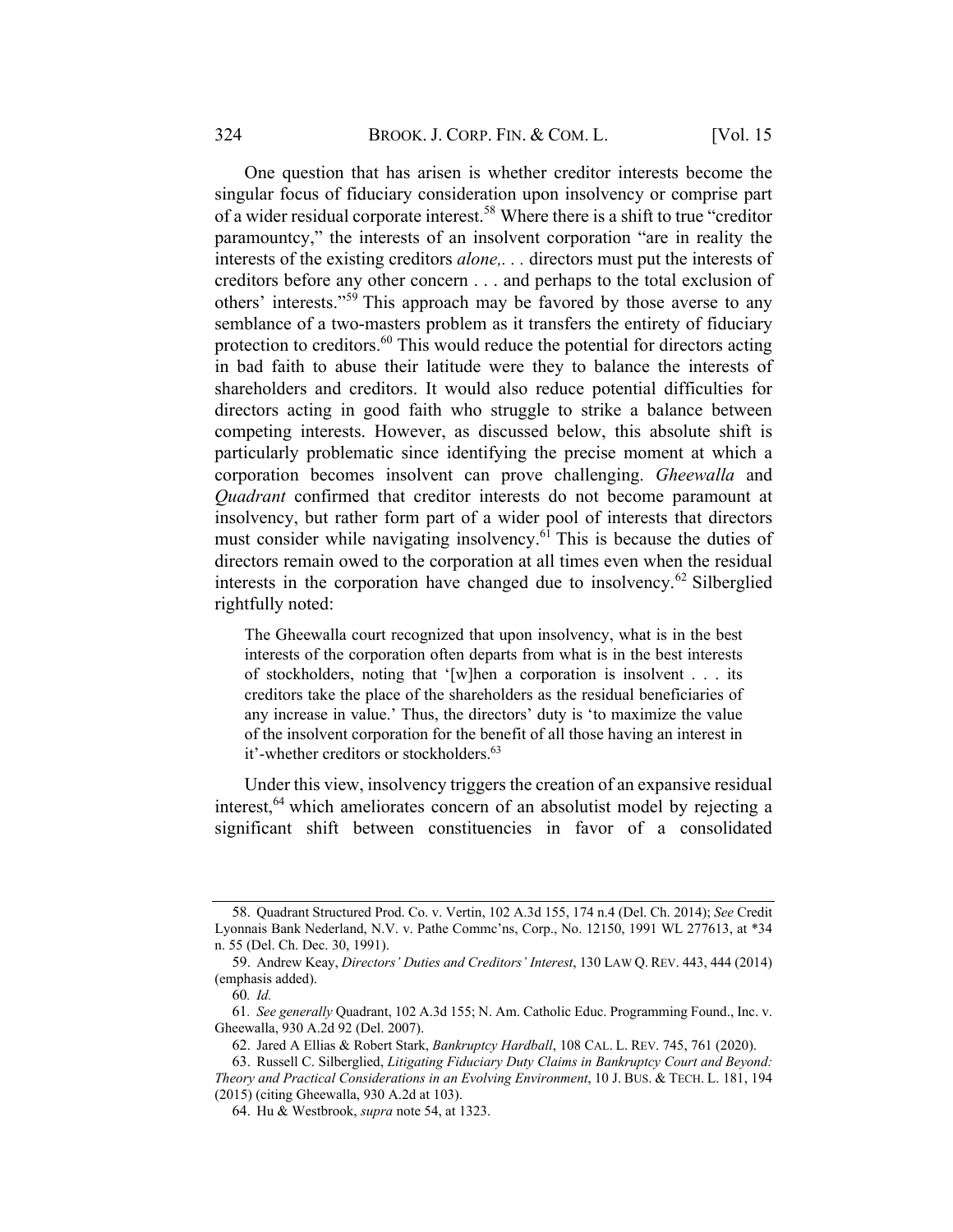consideration.65 This allows directors to balance the risks of further losses to creditors and retains the possibility, real or remote, that the corporation can return to a solvent position.

While the current approach forsakes the absolute shift that the trust fund theory may suggest is necessary, endemic to both approaches is the difficulty in identifying the trigger of insolvency. Under the Quadrant-Gheewalla model of wider consolidated constituency consideration, there is an explicit rejection of the court's view in *Credit Lyonnais*<sup>66</sup> calling for increased consideration of non-shareholder interests while approaching insolvency:

When a solvent corporation is navigating in the zone of insolvency, the focus for Delaware directors does not change: directors must continue to discharge their fiduciary duties to the corporation and its shareholders by exercising their business judgment in the best interests of the corporation for the benefit of its shareholder owners. 67

This suggests a strict dichotomy between pre- and post-insolvency, which not only does little to mitigate the moral hazard of shareholder orientation in nearing insolvency, but also restrains the capacity of directors to gradually shift strategy relative to solvency. This is because shareholder interests are viewed as primary prior to insolvency and the increasingly salient risks to creditors should not be capable of ousting shareholders from their dominant position. Accordingly, directors may struggle to incrementally change strategy pursuant to the risks of insolvency if their duties do not envisage any change prior to insolvency. As a result, irrespective of whether post-insolvency directorial attention is afforded to creditors alone<sup>68</sup> or a consolidated body of residual claimants,<sup>69</sup> the shift is triggered at a bright-line threshold.

## B. AFFIRMING BRIGHT-LINE INSOLVENCY: THE REJECTION OF PRE-INSOLVENCY CHANGES IN DIRECTOR'S DUTIES

Delaware courts have rejected the notion that any alteration of fiduciary duty occurs when the corporation is in the zone of insolvency, and thereby affirming insolvency as the singular underlying metric for expanding directorial consideration:

After Gheewalla, actual insolvency is the relevant transitional moment. Of course, the point at which a corporation becomes insolvent remains

<sup>65</sup>. Id. at 1342 n.68.

<sup>66.</sup> Credit Lyonnais Bank Nederland, N.V. v. Pathe Comms, Corp., No. 12150, 1991 WL 277613, at \*34, n. 55 (Del. Ch. Dec. 30, 1991) (standing for the proposition that the interests to which a director should consider may change prior to insolvency, i.e., in the zone or vicinity of insolvency).

<sup>67.</sup> N. Am. Cath. Educ, Programming Found. v. Gheewalla, 930 A.2d 92, 101 (Del. 2007).

<sup>68.</sup> Keay, supra note 59, at 444.

<sup>69.</sup> Hu & Westbrook, supra note 54, at 1342.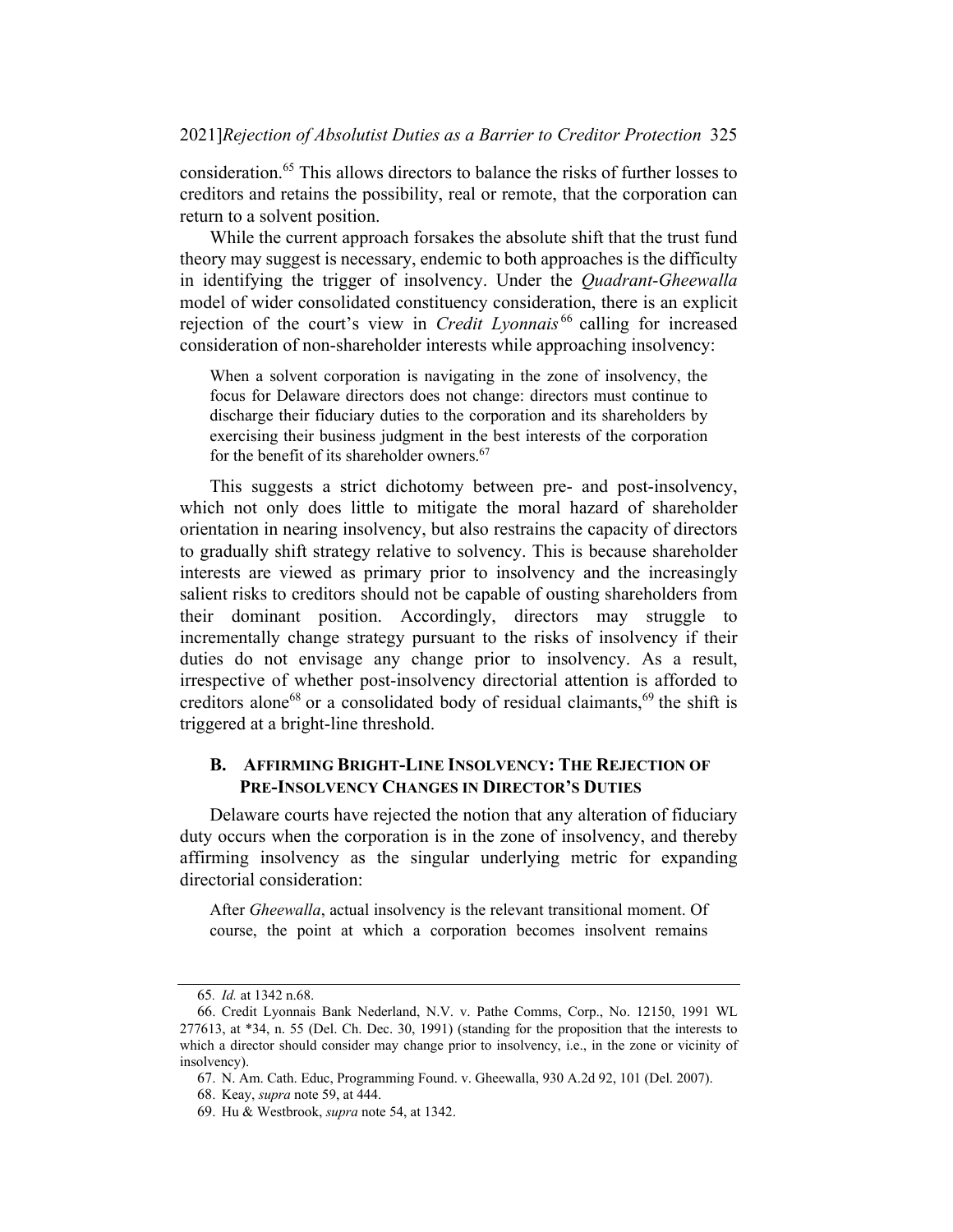debatable, is difficult to perceive in real-time, and can only be determined definitively by a court in hindsight. I suspect that when Chancellor Allen spoke of "the vicinity [or zone] of insolvency," [in *Credit Lyonnais*] he intended to recognize these practical ambiguities, rather than to expand the law. 70

This not only rejects the zone of insolvency approach; it suggests that Credit Lyonnais cannot serve as precedent for such an assertion. Furthermore, in affirming the supremacy of a bright-line solvency and insolvency dichotomy, this dictum identifies the difficulty that this model creates—the ex-ante identification of insolvency. When a corporation faces financial difficulty, it is exceedingly more difficult in the moment to identify precisely when insolvency occurs than it is to identify insolvency in hindsight. Discerning insolvency is problematic even in the abstract as it lacks any singular or cohesive definition, an issue illustrated by Finch and Milman:

A company is insolvent for the purpose of the law if it unable to pay its debts. … There is, [however], no single legal definition of inability to pay debts… The two main reference points regarding the inability to pay debts are the "cash flow" and the "balance sheet" tests … [and] defining insolvency at law is further complicated by the use of further tests … [such as] if [the company's] assets are insufficient for the payment of its debt and other liabilities together with the expenses of winding up.<sup>71</sup>

This theoretical confusion does not help directors tasked with identifying ex-ante when the insolvency threshold has been reached—a task capable of definitive determination "by a court in hindsight."<sup>72</sup> This difficulty in identification may hamper directorial decisiveness at a crucial moment when directors may be unsure of the propriety of any given strategy in light of the potential expansion of protected residual claimants.

## C. THE UNCERTAINTY OF INSOLVENCY—BRIGHT-LINE OR **OTHERWISE**

Uncertainty surrounding the determination of insolvency has contributed to reluctance in recognizing a threshold triggering the point at which a corporation enters the even vaguer zone of insolvency.<sup>73</sup> It has been argued that the difficulties in defining the scope of this zone and using such a vague trigger to determine when directors must begin balancing interests may

<sup>70.</sup> Quadrant Structured Prods. Co. v. Vertin 102 A.3d 155, 174 n.4 (Del. Ch. 2014).

<sup>71.</sup> VANESSA FINCH & DAVID MILMAN, CORPORATE INSOLVENCY LAW: PERSPECTIVES AND PRINCIPLES, 119–21 (3rd ed. 2017).

<sup>72.</sup> Quadrant Structured Prod. Co. v. Vertin 102 A.3d 155, 174 n.4.

<sup>73</sup>. See Simon Passfield, When Creditors' Interests Intrude: The Effect of Doubtful Solvency on Directors' Duties, GUILDHALL CHAMBERS 176 (2013).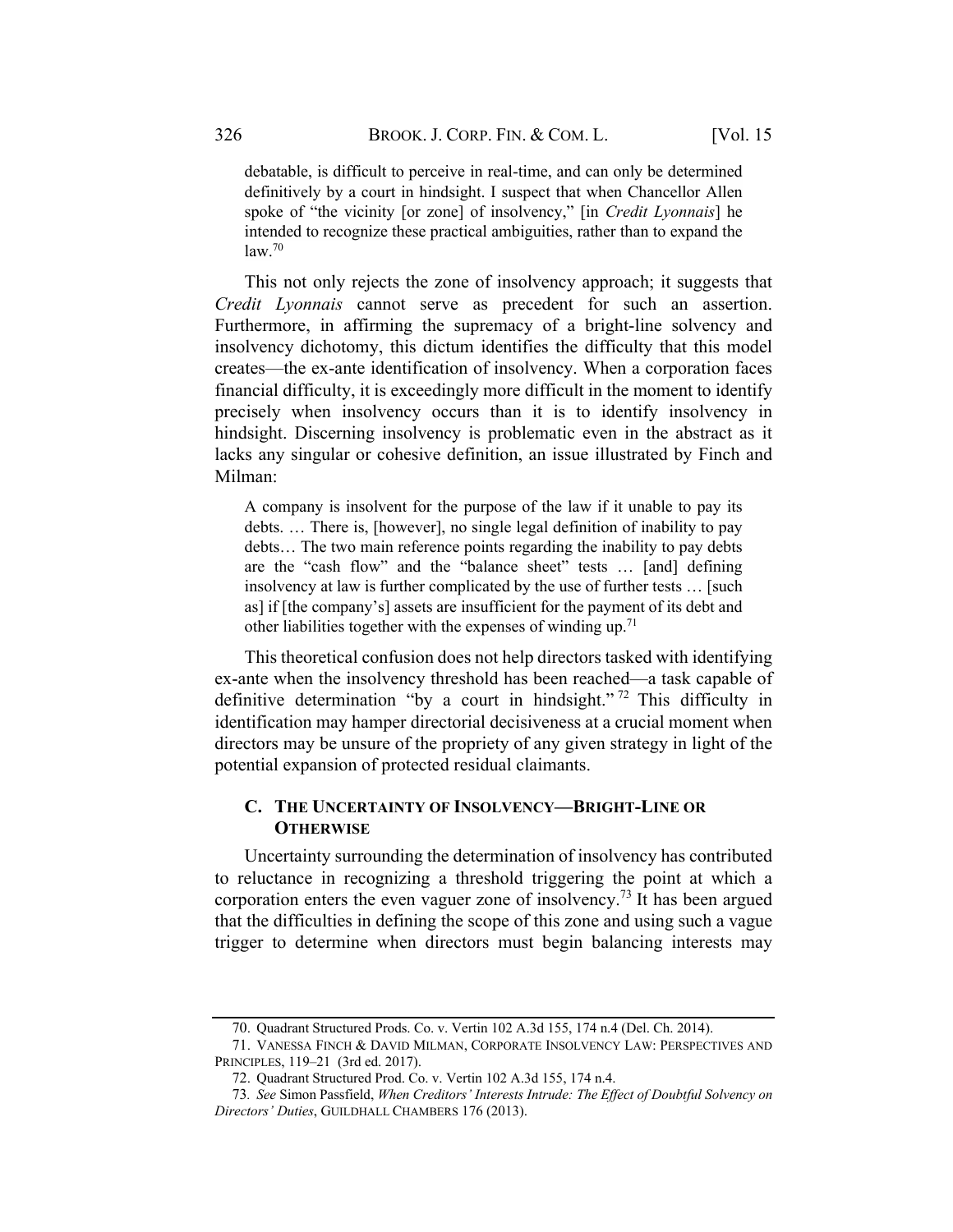discourage board action. <sup>74</sup> Keay acknowledged the acute difficulty in describing the zone of insolvency:

Although insolvency may suffer from imprecision, prescribing the triggering of the duty when the company is near to insolvency suffers even more from that problem, for it is impossible in many situations to say from what point a company is nearing insolvency, except where one is viewing the company's dealings  $ex$  post facto.<sup>75</sup>

While this skepticism supports Delaware courts' rejection of changing duties pre-insolvency,  $\frac{76}{11}$  it may equally overlook that expansive constituency consideration pre-insolvency does not necessarily entail discerning any bright-line threshold for the zone of insolvency akin to that demanded by stricter insolvency standards. Instead, one may expect an appreciable margin of conduct that is deemed acceptable in its proportionality either by the courts ex-post or the board ex-ante—with the choice between the two being a question of how duties are framed and how the business judgment rule operates.

#### D. THE PERVERSE INCENTIVIZATION OF SHAREHOLDERS APPROACHING BRIGHT-LINE INSOLVENCY

As it stands now, "the focus for Delaware directors does not change" until the bright-line threshold is crossed, directors face a moral hazard in having to abide by shareholder incentives even where those incentives become perverse when approaching insolvency:

Once the shareholders' equity has been dissipated, or has been reduced to a very low level and there is no prospect of its being rebuilt through the company's established business model, the incentive for the company controllers (if acting in the shareholder interest) is to take on excessively risk projects, for their attention can focus exclusively on the potential upside of decisions. 77

<sup>74.</sup> Both academic and judicial discourse offer various definitions for the zone of insolvency ranging from the zone of insolvency, financial distress, doubtful insolvency to mere financial difficulty. These have arisen in a multitude of common law jurisdictions and are well exemplified in Delaware and the United Kingdom. Finch & Milman, *supra* note 71. See also Colin Gwyer & Associates Ltd. v. London Wharf (Limehouse) Ltd. [2002] EWHC 2748, [74]. ; City of London Group Plc. v. Lothbury Financial Services Ltd. [2012] EWHC 3148, [54]; Re Idessa (UK) Ltd (In Liquidation) [2011] EWHC 804.

<sup>75.</sup> Andrew Keay, The Director's Duty to Take into Account the Interests of Company Creditors: When Is It Triggered?, 25 MELBOURNE UNIV. L. REV. 315, 327 (2001).

<sup>76.</sup> Shifting fiduciary duties within the zone of insolvency was contemplated in the Credit Lyonnais case. However, the subsequent judgments in Gheewalla and Quadrant make it clear that such an approach does not form part of the accepted Delaware jurisprudence. See Credit Lyonnais Bank Nederland, N.V. v. Pathe Commc'ns, Corp., No. 12150, 1991 WL 277613; N. Am. Catholic Educ. Programming Found. v. Gheewalla, 930 A.2d 92, 99 (Del. 2007); Quadrant Structured Products v. Vertin, 102 A.3d 155, 174 n.4 (Del. Ch. 2014).

<sup>77.</sup> Davies, supra note 55, at 306 (emphasis added).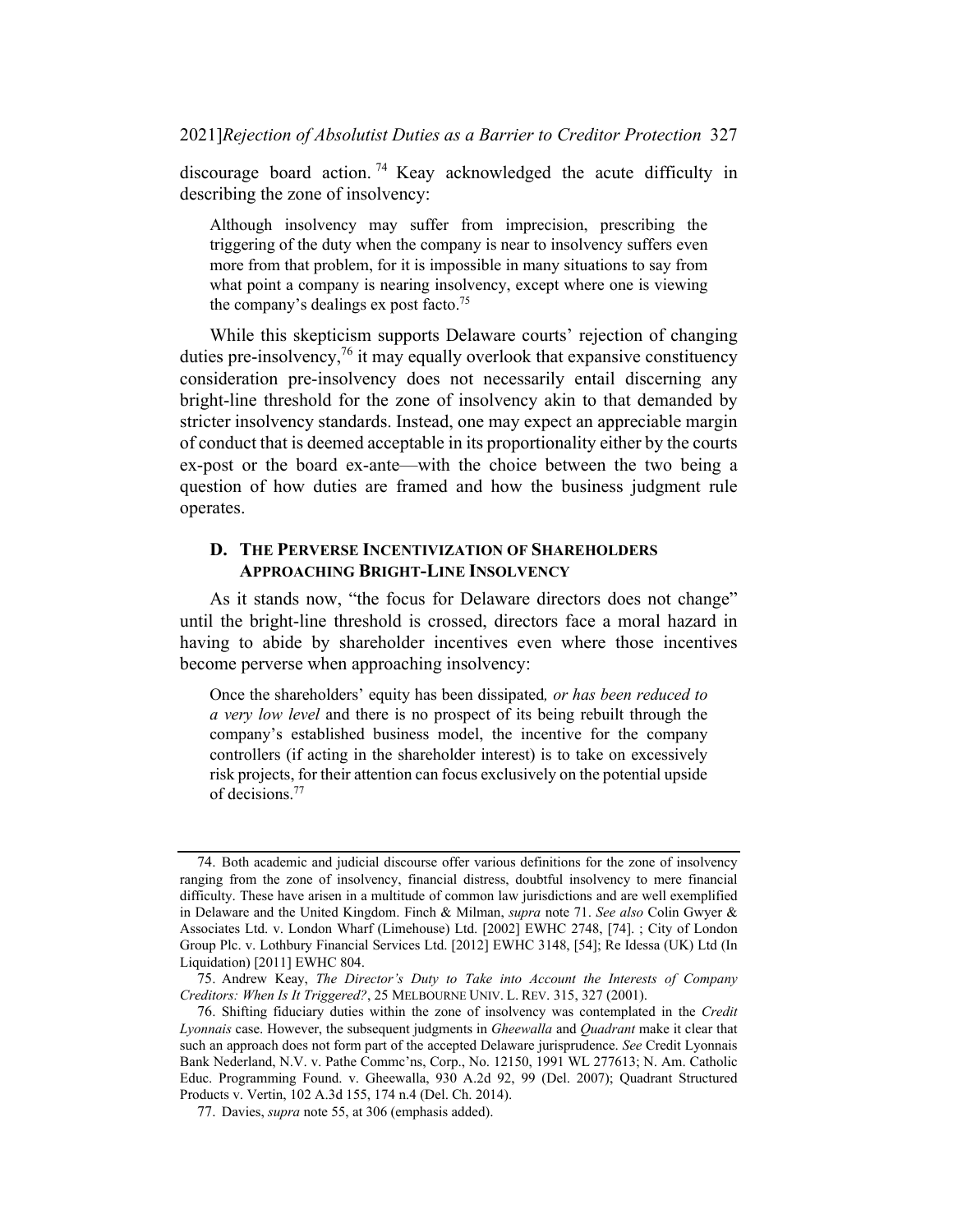Preventing the potential negative consequences of this perverse incentive has been a key rationale behind the shift away from strict shareholder primacy at insolvency. Importantly however, both the trust fund and residual claimant approaches do not fully prevent directors from acting on this perverse incentive. Instead, it remains possible for directors to engage in overly risky activity as the corporation approaches but has not yet reached insolvency. Approaching insolvency, <sup>78</sup> the potential benefit of risky behavior likely outweighs the risk to shareholders whose equity is already nearly dissipated. Additionally, risky behavior is more dangerous pre-insolvency when directors have more resources available to facilitate reckless corporate activity. <sup>79</sup> By definition, when the corporation's condition may have degraded prior to insolvency, there are some resources left which a director acting under this perverse incentive could utilize towards turning the corporation around, even where the likelihood of success remains remote. Once a corporation has reached insolvency, directors are likely less capable of utilizing the resources of the corporation in a risky manner because the resources may have been depleted.

Yet, there may be directors who would prefer to no longer prioritize gains-making for the benefit of shareholders in order to prevent undue losses from being incurred by creditors. These directors may be concerned that were they to do so prior to outright insolvency, they may find themselves acting contrary to their duty of loyalty unless they can argue that the risks are ultimately undesirable for the shareholders as well. There are instances where the odds of taking such risks will not be favorable to shareholders, namely where the taking of a risk would dissipate any remaining equity value with only a remote chance of positive return. There will nevertheless be difficult cases wherein the likelihood of success is less clear and directors find themselves under significant pressure. Further difficulties may arise for directors when contending with different types of creditors. While certain creditors are assumed capable of contracting for their assumed risk, creditors may either not anticipate certain shifts in the corporation's risk profile<sup>80</sup> or may not be capable of adjusting for risk—a trait often assigned to employees

<sup>78.</sup> No singular test exists to identify the zone or vicinity of insolvency; however, variations include where there is "no reasonable prospect of avoiding insolvent liquidation." COMPANY LAW REVIEW STEERING GROUP, FINAL REPORT, Vol 1 (London, Department of Trade and Industry 2001) Ch. 3: Corporate Governance; see also, Rao, Sokolow & White, Fiduciary Duty a la Lyonnais: An Economic Perspective on Corporate Governance in a Financially-Distressed Firm, 22 J. CORP. L. 53, 65 (1996); Jonathan Rickford, Reforming Capital, 15 EUROPEAN BUS. L. REV. 919, 977 (2004).

<sup>79.</sup> "The possibility of insolvency can do curious things to incentives, exposing creditors to risks of opportunistic behavior and creating complexities for directors" Credit Lyonnais, No. 12150, 1991 WL 277613, at \*34 n.55 (emphasis added).

<sup>80</sup>. See LOUISE GULLIFER & JENNIFER PAYNE, CORPORATE FINANCE LAW: PRINCIPLES AND POLICY [3.2.2.2] (3rd ed. 2020).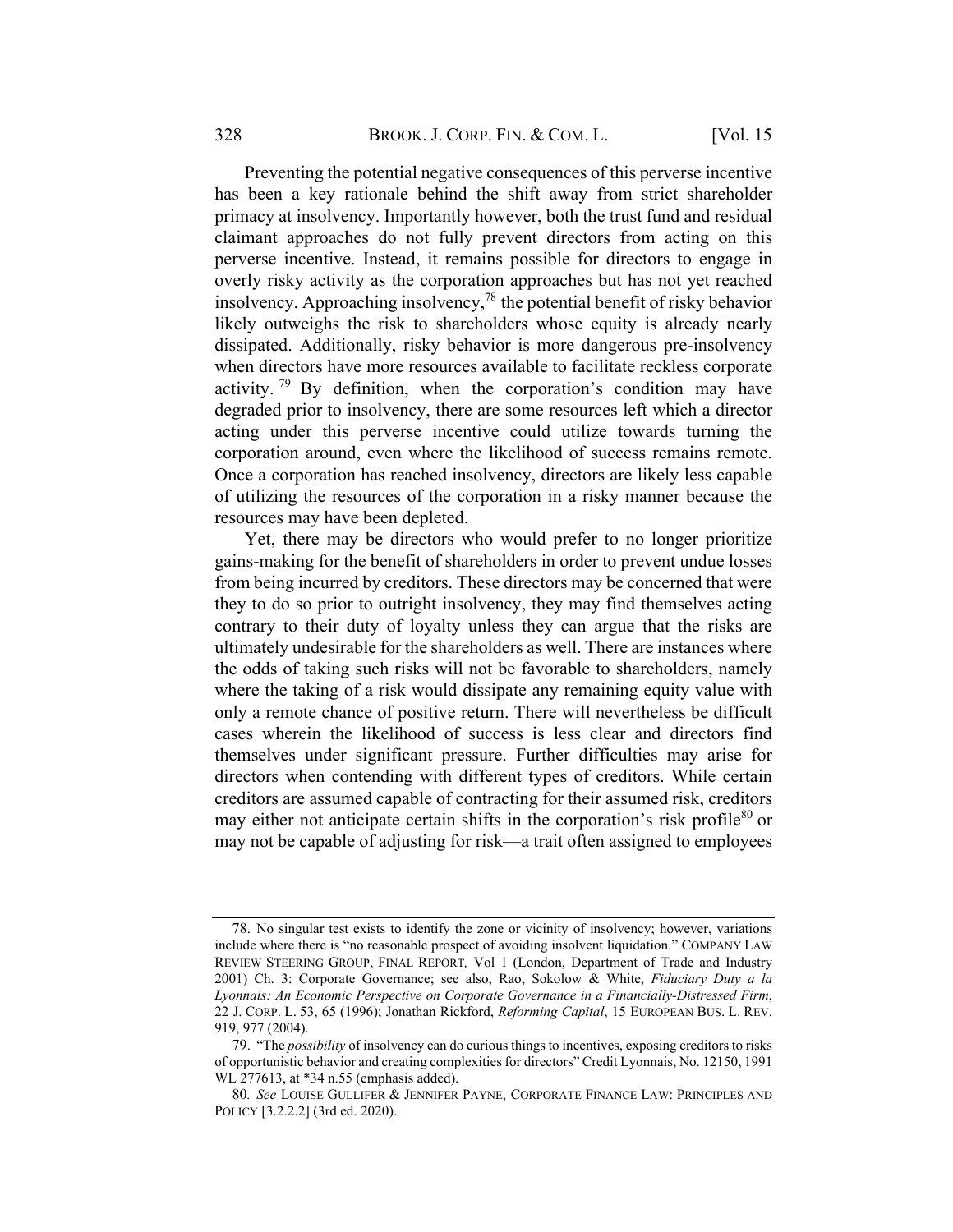or tortfeasors. <sup>81</sup> As such, there are numerous conflicting pressures for a director that apply not just past insolvency, but also as insolvency is looming.

The extremity of this bright-line shift in duty may exacerbate this perverse incentive because the perception of impending insolvency also creates a perception of an impending loss of shareholder pre-eminence, whether by an absolute shift in duties, or as recently confirmed, an inclusion of creditors within the residual claimant class.<sup>82</sup> Shareholder recklessness may therefore derive not only from their financial incentive, but also their incentive to retain sole fiduciary attention. While this issue can arise in both a trust fund shifting model<sup>83</sup> or a residual *Gheewalla-Quadrant* model, <sup>84</sup> the former, where the interests of creditors become paramount at insolvency, represents a more extreme shift from the shareholder's perspective. However, the position in *Gheewalla* and *Quadrant* makes it clear that upon insolvency the considerations of directors are to a widened pool of interest holders, including but not limited to creditors. Under this approach, the extent to which directors feel the need to prioritize shareholders to the undue detriment of others prior to insolvency may dissolve because the interests of shareholders are still valid following insolvency. Therefore, the extent to which these models may compound the perverse incentive of shareholders may differ. Nevertheless, the inclusion of a bright-line threshold in both models gives rise to the same moral hazard, exacerbating the pressure of a board already tasked with identifying the threshold of insolvency ex-ante<sup>85</sup> and thereby potentially discouraging directorial action until insolvency is confirmed. $86$  It is therefore important for directors to enjoy some latitude not simply in how they balance the interests of interested parties before and after insolvency, but also in how they assess the financial condition of the corporation. Such latitude can be made available through the business judgment rule.

<sup>81.</sup> The distinction between adjusting and non-adjusting creditors was introduced by Bebchuk and Fried. See Lucian Bebchuk & Jesse Fried, The Uneasy Case for the Priority of Secured Claims in Bankruptcy, 105 YALE L. REV. 857 (1996).

<sup>82.</sup> N. Am. Catholic Educ. Programming Found. v. Gheewalla, 930 A.2d 92 (Del. 2007); Quadrant Structured Prod. Co. v. Vertin, 102 A.3d 155, 174 n.4 (Del. Ch. 2014).

<sup>83</sup>. See Hu & Westbrook, supra note 54, at 1332–36.

<sup>84.</sup> Gheewalla, 930 A.2d 92; Quadrant,102 A.3d at 174 n.4.

<sup>85.</sup> "Of course, the point at which a corporation becomes insolvent remains debatable, is difficult to perceive in real-time, and can only be determined definitively by a court in hindsight." Quadrant, 102 A.3d at 174 n.4.

<sup>86.</sup> The variance in tests for insolvency and the uncertainty this brings has arisen not only in Delaware. Finch and Milman acknowledge the same difficulty in the United Kingdom, namely within the long-term interest model under the Companies Act 2006, c. 46 § 172. As such, "it is often extremely difficult, in practice, to identify the point at which the value of a business falls below the level needed to pay the creditors in full—and the law is not user-friendly in setting out the directors' obligations at a given time." Finch & Milman, supra note 72, at 596.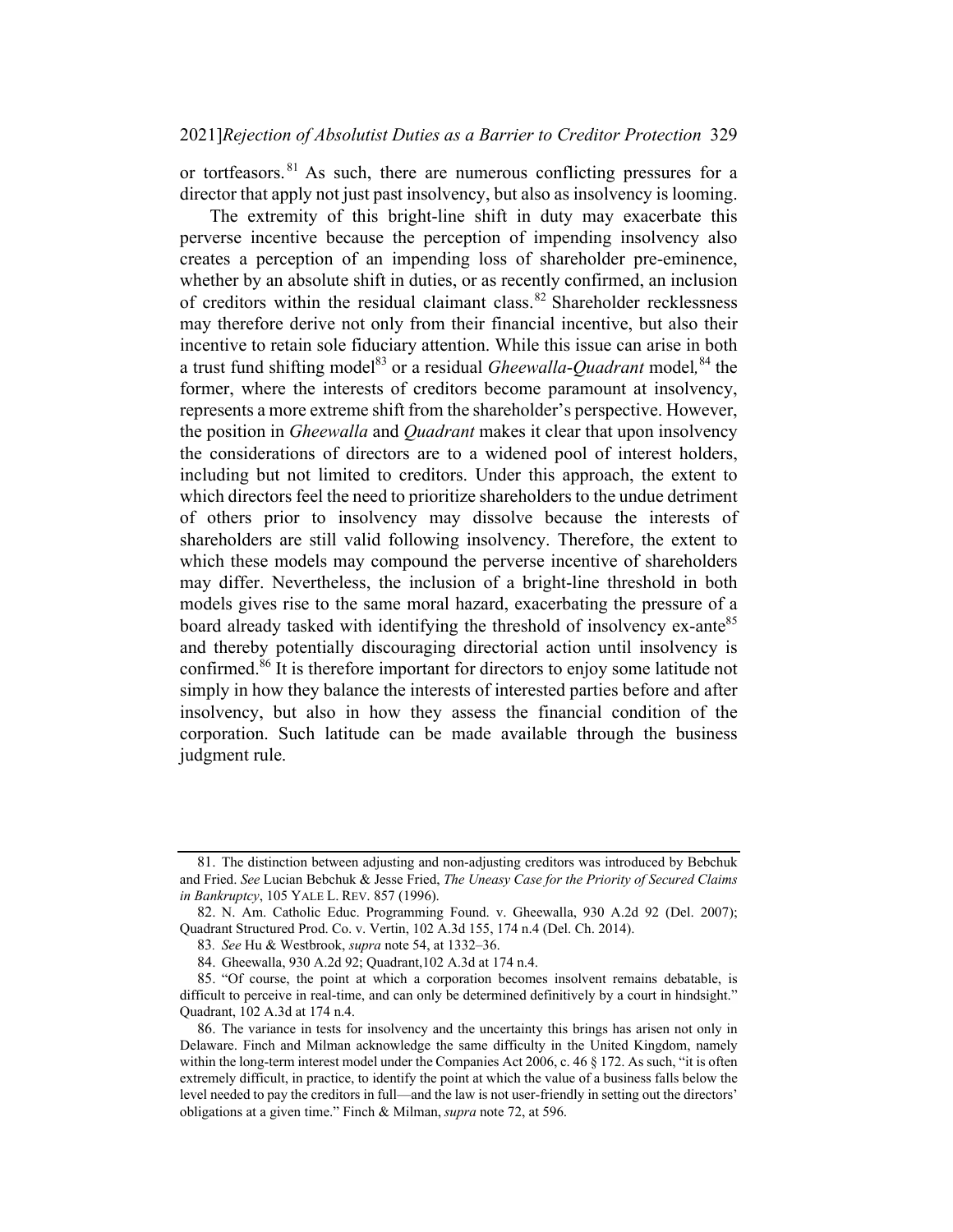## IV. MITIGATING THE HOLD-UP PROBLEMS OF BRIGHT-LINE INSOLVENCY THROUGH THE BUSINESS JUDGMENT RULE

One of the most significant comforts for anxious directors grappling with the uncertain discernment of insolvency is their afforded deference under the business judgment rule. This comfort stems not just from the deference given to directors in considering the interests of stakeholders, but also in the deference given to the assessments made by directors of the corporation's financial condition and whether the corporation has indeed become insolvent. Directors afforded such a margin may better stave off the influence of perverse incentives while avoiding the decision-making stagnation posed by having to identify an objective insolvency threshold, which "can only be determined definitively by a court in hindsight."<sup>87</sup> Otherwise, directors may be reluctant to act in the interest of shareholders for fear that their duties have already shifted, or vice versa. Instead, appropriate business strategy should respond to the corporate financial condition within this deferential margin to avoid an absolute jumping point. Since directors would never have to leap, they would also avoid wasting time looking for the threshold that leads to insolvency.

#### A. CONTRASTING THE SCOPE OF THE RULE BETWEEN SOLVENCY AND INSOLVENCY

It is worthwhile to contrast how the operation of the business judgment rule changes relative to solvency. Prior to reaching insolvency, "directors must continue to discharge their fiduciary duties to the corporation and its shareholders by exercising their business judgment in the best interests of the corporation for the benefit of its shareholder owners."88

[Conversely] the directors of an insolvent firm may consider the interests of creditors when assessing their fiduciary duty to the corporation, which in some cases might justify taking a "less risky" course of action such as an efficient liquidation. But, if the directors, in their business judgment, decide to take "extreme risk," that too will be protected by the business judgment rule.89

As such, the business judgment rule at insolvency will support risky shareholder-oriented stratagems  $90$  or decisions exhibiting marked consideration for non-shareholder constituencies, such as efficient

<sup>87.</sup> Quadrant, 102 A.3d at 174 n.4.

<sup>88.</sup> Gheewalla, 930 A.2d at 101.

<sup>89.</sup> Ellias & Stark, supra note 62, at 760–61.

<sup>90.</sup> An example of such a risky investment strategy was at issue in the *Quadrant* case and ultimately the claims made against the risky nature of the investment strategy were dismissed. See Quadrant, 02 A.3d at 174 n.2; See also Russell C. Silberglied, Litigating Fiduciary Duty Claims in Bankruptcy Court and Beyond: Theory and Practical Considerations in an Evolving Environment, 10 J. BUS. & TECH. L. 181, 199 (2015).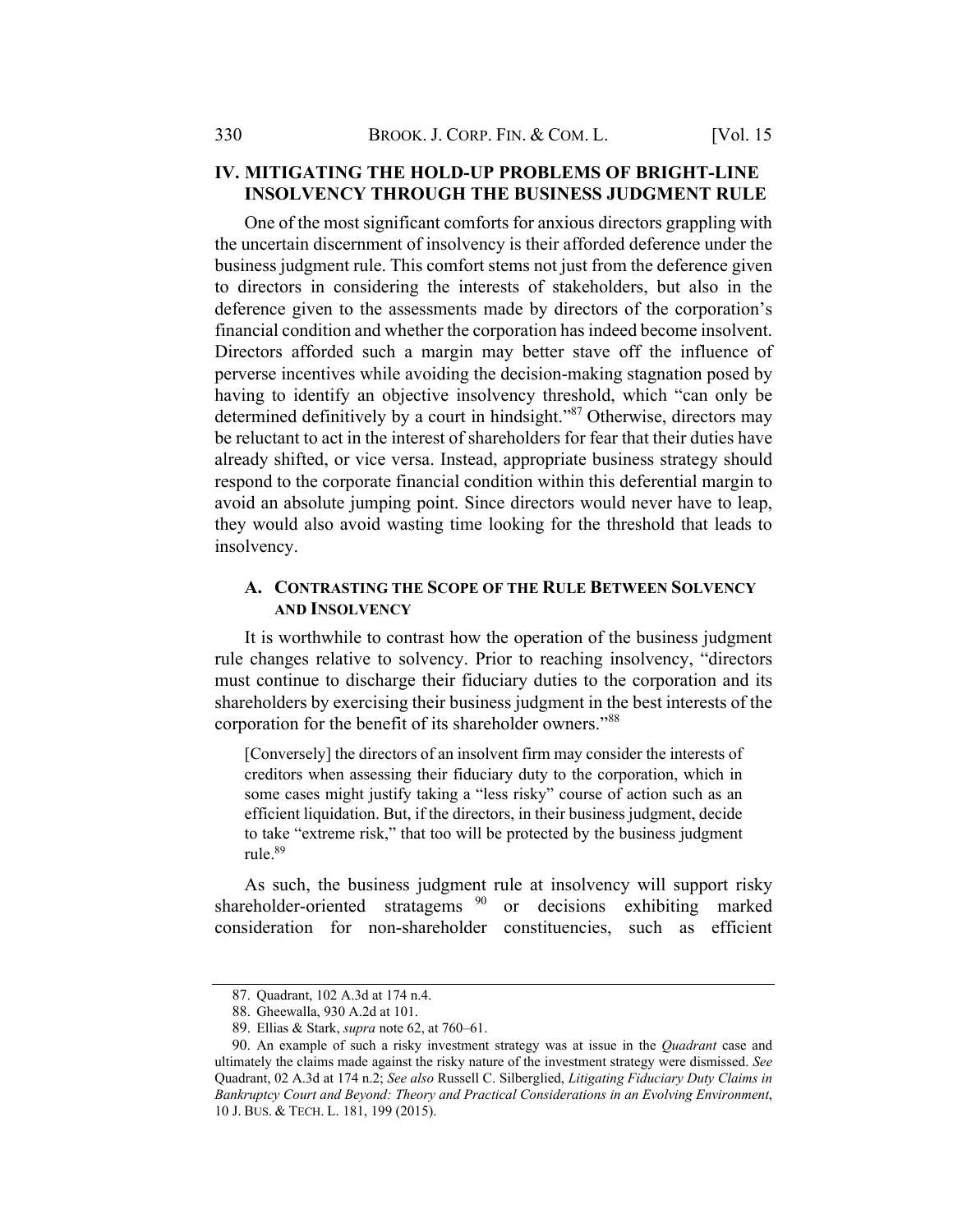#### 2021]Rejection of Absolutist Duties as a Barrier to Creditor Protection 331

liquidation. Importantly, legitimate business judgment at solvency need not discount creditor interests entirely. The business judgment rule will protect decision-making attributable "to a *rational* business purpose"<sup>91</sup> with wider constituency consideration insofar as it ultimately serves shareholder interests. Accordingly, the business judgment rule expands at insolvency to allow greater regard for non-shareholder interests. This may alleviate some anxiety stemming from the uncertainties of insolvent business strategy by signaling a degree of deference to directorial decision-making.

#### B. MISCONSTRUING INSOLVENCY AS A FAILURE TO CONSIDER MATERIAL FACTS

In order to use the business judgment rule as a means of mitigating the harsh bright-line approach by Delaware, directors determining whether a corporation is indeed insolvent must be protected as a business judgment. This may be contradicted by dictum which disapply the business judgment rule in instances of a "grossly negligent process that includes the failure to consider all material facts reasonably available."<sup>92</sup> Were the conditions of insolvency or solvency perceived as objective material facts, then director action would be open to challenge for the failure to consider them and for pursuing a course of action favoring the incorrect conceptualization of residual claimants.

One could counterargue that the requirement to consider all material facts is a function of the business judgment rule's disinclination to protect omissions rather than acts.<sup>93</sup> The business judgment rule, as developed in Delaware, makes it impossible to treat wrongful omissions by directors on par with their wrongful decisions. The Delaware rule generally does not apply a standard to evaluate the substance of decisions by corporate directors. Instead, it asks questions regarding the process of directorial decisionmaking.<sup>94</sup>

Failure to correctly identify ex-ante the corporate financial condition that is discernible ex-post is not necessarily an instance of such omission, nor is it incapable of procedural scrutiny by the judiciary. Provided the relevant material that speaks to the corporation's financial condition was considered, arriving at an incorrect conclusion of solvency does not axiomatically entail

<sup>91.</sup> Brehm v. Eisner, 746 A.2d 244, 264 n.66 (Del. 2000) (emphasis added).

<sup>92</sup>. Id.

<sup>93.</sup> "It is a presumption that in making a business decision the directors of a corporation acted on an informed basis, in good faith and in the honest belief that the action taken was in the best interests of the company." Aronson v. Lewis, 473 A.2d 805, 812 (Del. 1984). See also Kaplan v. Centex Corp., 284 A.2d 119, 124 (Del. Ch. 1971); Robinson v. Pittsburgh Oil Refinery Corp., 126 A. 46, 49 (Del. Ch. 1924); Stone v. Ritter, 911 A.2d 362, 368 (Del. 2006); In re Caremark Int'l Inc. Deriv. Litig., 698 A.2d 959, 968 (Del. Ch. 1996).

<sup>94.</sup> Robert T. Miller, Wrongful Omissions by Corporate Directors: Stone v Ritter and Adapting the Process Model of the Delaware Business Judgment Rule, 10 U. PA. J. BUS. & EMP. L. 911 (2008).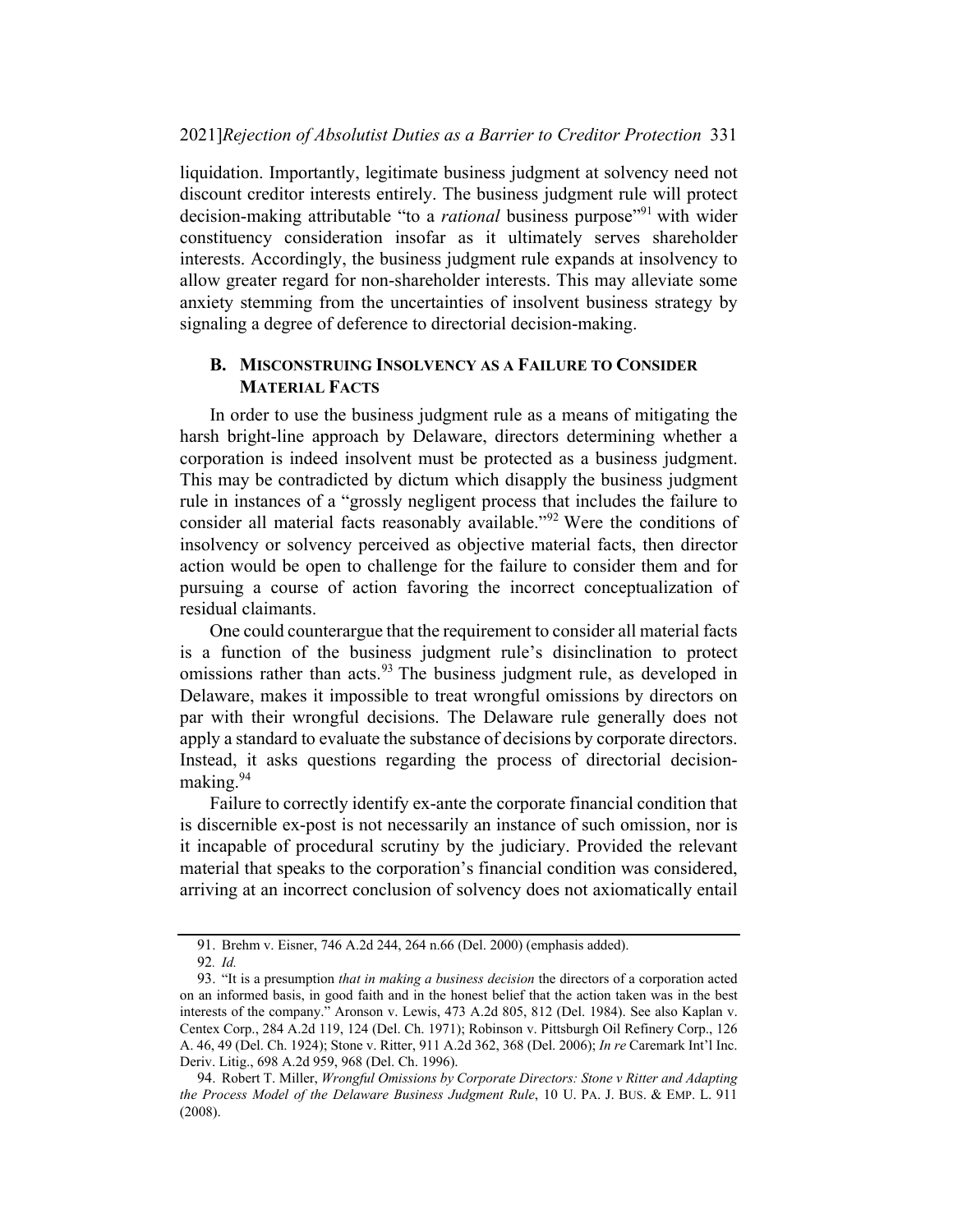an omission of procedure or fact-finding. An example of this is illustrated in Smith v. Van Gorkom where the board therein failed to obtain financial advice.<sup>95</sup> Miller succinctly summarized the court's response to this failure:

The Delaware Supreme Court found that a board considering a sale of the company had breached its duty of care because it failed to obtain a financial study of the intrinsic value of the company—a kind of study that could have been produced in a couple of days by the company's financial advisors or even its in-house financial professionals.96

The omission is therefore reliant not upon the substantive failure to discern corporate value, but rather the underlying procedural failure to compile and appraise the reasonable available or producible material facts underpinning the evaluation by the board. For directors seeking to be shielded by the business judgment rule, the requirement is not to draw correct conclusions from the material facts, but rather to ensure that material facts necessary to evaluate the financial condition of the corporation have been considered. Accordingly, a Stone v. Ritter omission [where directors are held to be in conscious disregard of their duties by failing to act] will not arise for failing to correctly assess insolvency so long as the board erred in their evaluation of the reasonably available and producible information and not in a failure to produce this information.<sup>97</sup>

#### C. BURIDIAN'S ASS: THE DILEMMA AND DEFERENCE IN SELECTING A TEST FOR INSOLVENCY

As one comes within the zone of insolvency, it becomes increasingly difficult to characterize and identify the bright-line threshold of insolvency. It is well documented that there remains no singular test for insolvency.<sup>98</sup> Instead, in both Delaware and further afield, case-by-case iterations range from insolvency<sup>99</sup> and doubtful insolvency<sup>100</sup> to mere financial difficulty.<sup>101</sup> This variety is compounded by the academically fruitful but practically enigmatic dichotomy between the balance sheet and cash flow tests. Under the balance sheet test, a corporation is insolvent where it has liabilities in

<sup>95.</sup> Smith v. Van Gorkom, 488 A. 2d 858, 863 (Del. 1985).

<sup>96.</sup> Miller, supra note 94, at 917.

<sup>97.</sup> Under *Stone v Ritter*, a director can be found in breach of their duty and not shielded by the business judgment rule where they have failed to act at all, as a failure to act is in conscious disregard of their duty to act in good faith. See Stone v. Ritter, 911 A.2d 362, 368 (Del. 2006); In re Caremark Int'l Inc. Deriv. Litig., 698 A.2d 959, 968 (Del. 1996); Miller, supra note 94, at 783.

<sup>98.</sup> The two most common broad tests for insolvency are cash-flow and balance sheet insolvency. See Robert J. Stearn, Jr. & Cory D. Kandestin, Delaware's Solvency Test: What Is It and Does It Make Sense? A Comparison of Solvency Tests Under the Bankruptcy Code and Delaware Law, 36 DEL. J. CORP. L. 165 (2011).

<sup>99.</sup> Colin Gwyer & Associates Ltd v. London Wharf (Limehouse) Ltd [2003] 74 BCC 885.

<sup>100.</sup> City of London Group Plc v. Lothbury Financial Services Ltd [2012] 54 EWHC 3148.

<sup>101.</sup> Re Idessa (UK) Ltd (In Liquidation) [2011] EWHC 804.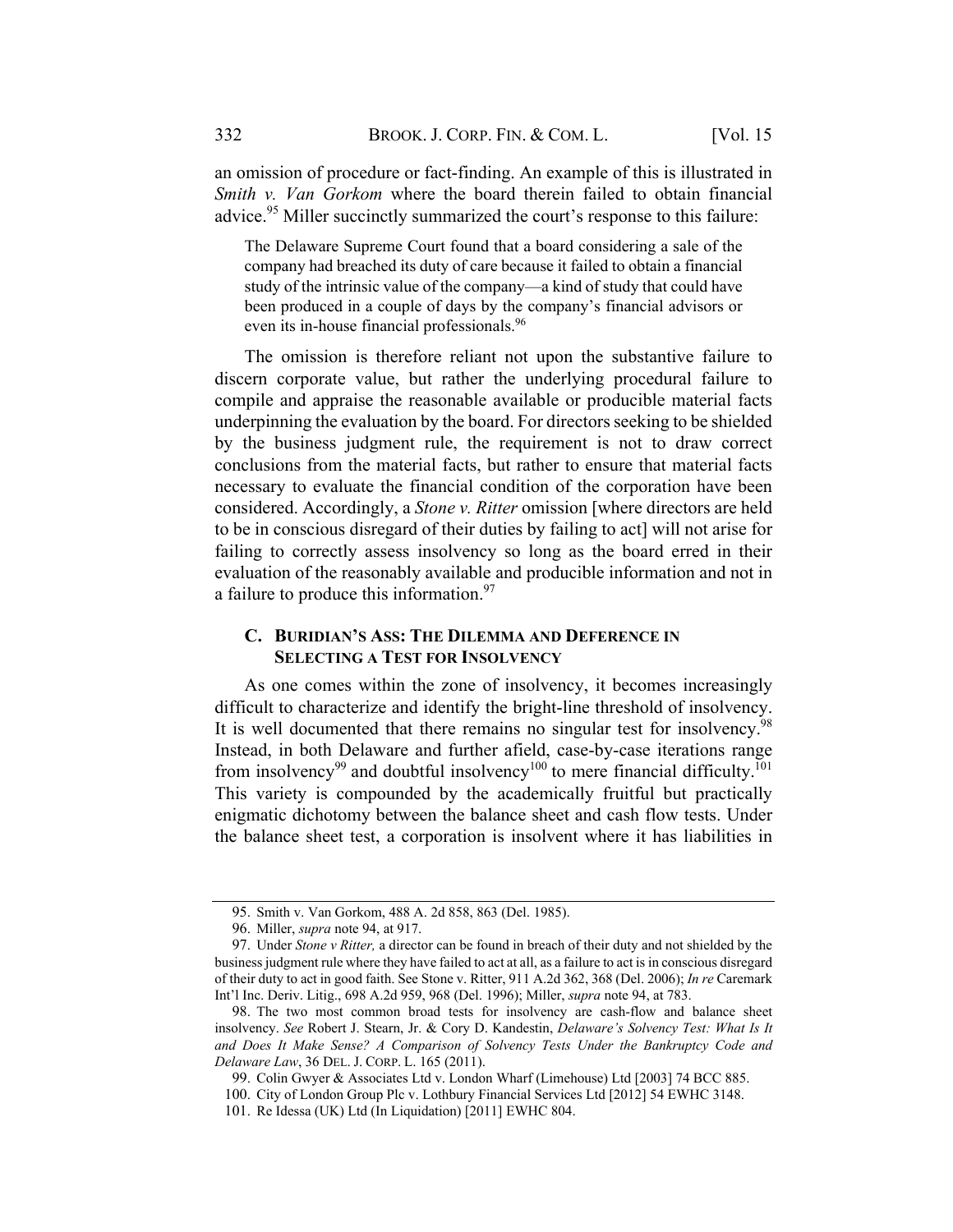excess of the reasonable market value of its assets.<sup>102</sup> Conversely, the cash flow test considers a company insolvent where its "debts that [are] beyond the debtor's ability to pay as such debts matured, $v^{103}$  and this inability to pay may account for debts presently owed or debts that have not matured but whose repayment the company cannot meet at a future date.<sup>104</sup> Given this myriad of standards, one cannot feasibly assert that they represent a singular material fact representative of "solvency." Instead, they offer a means to derive conclusions from a multitude of underlying material facts. Furthermore, even where courts with hindsight disagree with the ex-ante judgment of the board regarding these insolvency metrics, mere disagreement is a far cry from a finding of procedural gross negligence under the business judgment rule.<sup>105</sup>

Importantly, were it desirable to prescribe a specific test for insolvency, it should occur judicially or legislatively. For certain matters—whether in regulatory compliance or litigation—the relevant insolvency metrics are indeed prescribed. For instance, the Bankruptcy Code allows for the avoidance of fraudulent transfers where a corporation was cash flow insolvent.106 Conversely, when providing a general definition for insolvency, the Bankruptcy Code prescribes a balance sheet test that defines insolvency as the "financial condition such that the sum of such entity's debts is greater than all of such entity's property, at fair valuation." <sup>107</sup> While one can envisage instances where such prescription is optimal, this does not arise universally. For example, "[u]nder *Gheewalla*, . . . [a] plaintiff can plead insolvency through allegations that meet either the 'balance sheet' test or the 'cash flow' test."<sup>108</sup> Affirming a multitude of solvency tests may be viewed as a means of providing directors with guidance in the form of a more

<sup>102.</sup> Trenwick Am. Litig. Tr.v. Ernst & Young, LLP, 906 A.2d 168, 195 n. 74 (Del. Ch.2006).

<sup>103.</sup> This cash flow test is adopted for avoiding transfers where the debtor "received less than a reasonably equivalent value in exchange for such transfer or obligation; and . . . *intended to incur,* or believed that the debtor would incur, debts that would be beyond the debtor's ability to pay as such debts matured." See 11 U.S.C. §548(a)(1)(B)(ii)(III) (2006).

<sup>104</sup>. See Robert J. Stearn, Jr. & Cory D. Kandestin, Delaware's Solvency Test: What is It and Does it Make Sense? A Comparison of Solvency Tests Under the Bankruptcy Code and Delaware Law, 36 DEL. J. CORP. L. 165 (2011).

<sup>105.</sup> "Thus, directors' decisions will be respected by courts unless the directors are interested or lack independence relative to the decision, do not act in good faith, act in a manner that cannot be attributed to a rational business purpose or reach their decision by a grossly negligent process that includes the failure to consider all material facts reasonably available." See Brehm v. Eisner, 746 A.2d 244, 264 n.66 (Del. 2000) (emphasis added).

<sup>106.</sup> "One provision of the [old] Bankruptcy Code incorporate[ed] two additional solvency tests. Section 548, which addresses fraudulent transfers, provides that a transfer may be avoided if, among other things, it was made while the debtor was unable to pay its debts as they came due. This is the cash flow test. To apply the test, an overall assessment must be made of the debtor's liquidity, which then should be compared to projected debt payments." Stearn, Jr. & Kandestin, supra note 98, at 173; See 11 U.S.C. § 548(a)(1)(B)(ii)(III)(2006).

<sup>107.</sup> 11 U.S.C. §101(32)(A)(2012).

<sup>108.</sup> Quadrant Structured Prod. Co. v. Vertin, 02 A.3d 155, 174 n.2 (Del. Ch. 2014) (emphasis added).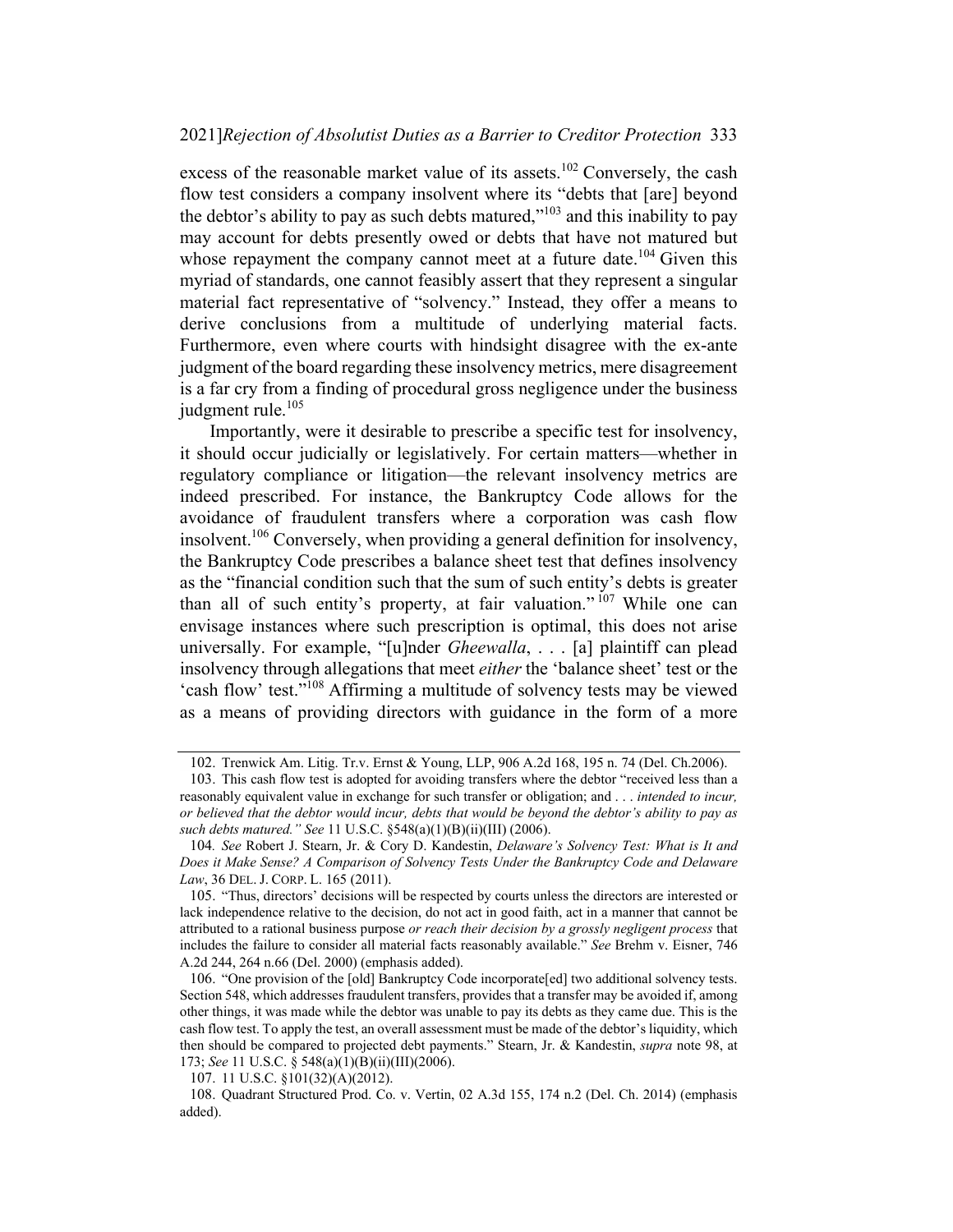comprehensive understanding of the corporation's financial position. Rickford illustrates the guiding comprehensiveness of having the balance sheet and cash flow tests operate in tandem:

[I]t could be argued that the requirement for a solvency certificate adds nothing to a test based on proper appraisal of the balance sheet… Arguably it would leave directors with less guidance as a matter of practice than the combined approach. The converse argument, for abandonment of the general solvency requirement and reliance on the balance sheet alone, clearly has serious disadvantages in terms of the signals to directors and the dangers of undue reliance on the balance sheet, which by its nature cannot fully portray the timing and degree of certainty of future cash flows and the company's flexibility.109

In those instances where courts do recognize a myriad of insolvency metrics, how boards grapple with these tests and their interrelationship itself becomes a question of business judgment. Otherwise, the flexibility and guidance which Rickford advocates for becomes a framework of potential pitfalls for the corporate board. It is here that one sees the importance that the business judgment rule applies in the absence of material omissions of fact or disregard of relevant information. Evaluating financial condition involves both a choice of metrics by directors and the processing of material data. Once one accepts that a business judgment of the corporation's financial condition is itself a decision shielded by the business judgment rule, one can acknowledge that directors are incentivized to consolidate the financial information and apply the relevant solvency tests. Without doing this, there should be a material omission and the business judgment rule would not apply. Accordingly, the business judgment rule can both facilitate directorial decisiveness whilst encouraging informed decision-making through the promise of protection.

#### D. THE RELATIVITY OF SOLVENCY AND INSOLVENCY

A model which avoids sole reliance on bright-line thresholds better recognizes that acceptable directorial conduct cannotsimply be placed within internally homogenous categories as there is variance within those categories themselves. Insolvency is not absolute, but rather can be improved or worsened based on the degree of indebtedness. Although such a view has faced conceptual challenges due to the argument that any losses below a firm's value reaching null is actually loss to parties external from the firm itself.<sup>110</sup> The zone of insolvency entails a spectrum of corporate conditions

<sup>109.</sup> Jonathan Rickford, Reforming Capital, 15 EUROPEAN BUS. L. REV. 919, 977 (2004).

<sup>110</sup>. See Michael Schillig, "Deepening Insolvency"—Liability for Wrongful Trading in the United States?, 30 CO. LAW. 298 (2009) (detailing a conceptual analysis of the non-absolutism of insolvency).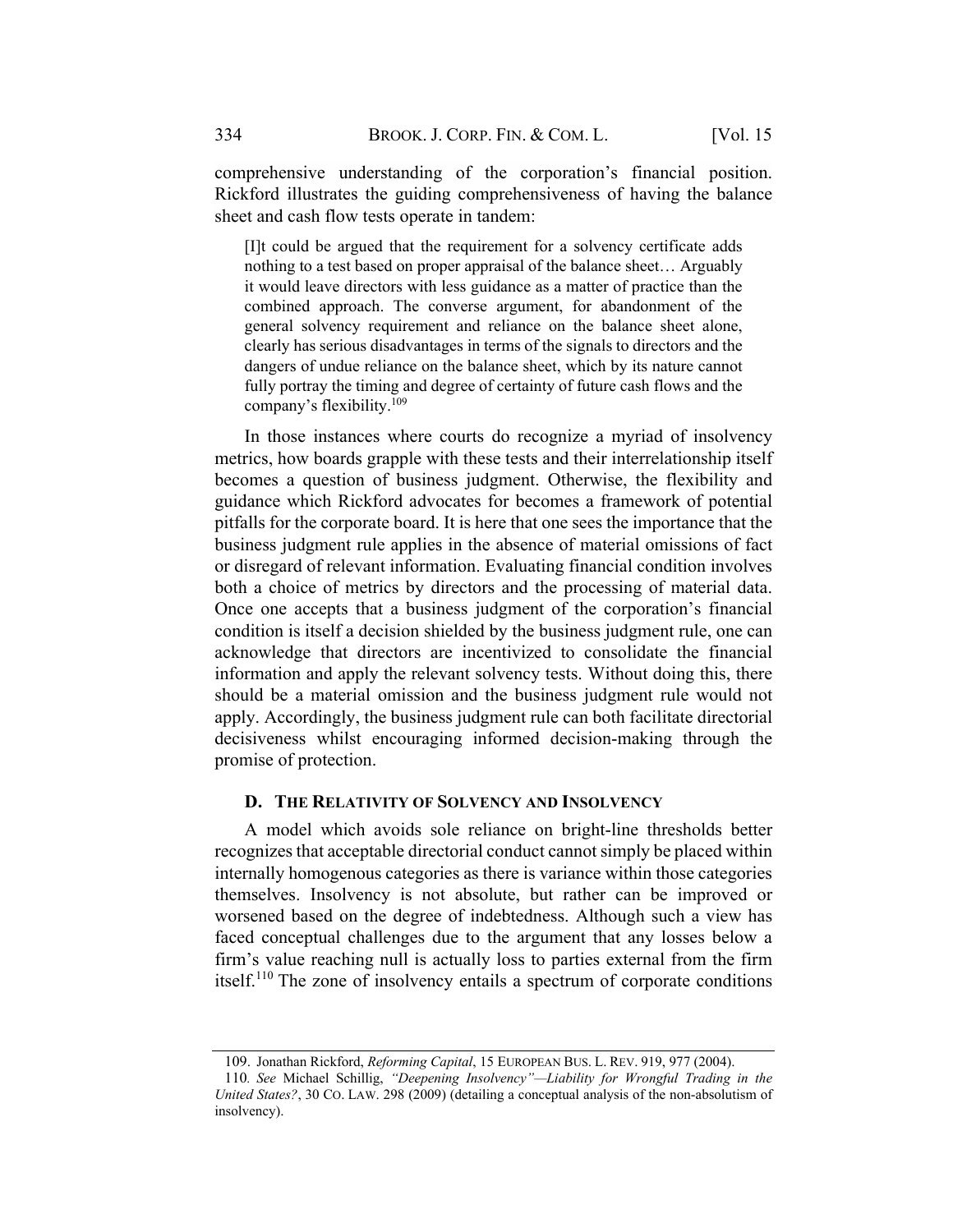between solvency and insolvency.111 Even solvency is not absolute, and an overly solvent corporation potentially results from excessive caution failing to maximize shareholder value. Presuming then that there should be some absolutist shift in the duty at a precise moment of insolvency encourages this fiction of neat categorization, which in turn propagates the myth of precisely identifiable thresholds which dictate expected board behavior. Therefore, rejecting absolutism not only better aligns with acceptable board conduct, but it also better recognizes that directors conduct the affairs of the business in light of the relative financial position of the company based on how solvent or insolvent the company is.

#### 1. The Existing Recognition of Relativity: Deepening Insolvency and Wrongful Trading

The need to adopt a relativist understanding of the degrees between solvency and insolvency is clearly exemplified by the [at times controversial] recognition of deepening insolvency principles across the corporate law of a myriad of American states.<sup>112</sup> Deepening insolvency recognizes liability "where the defendant's conduct, either fraudulently or even negligently, prolongs the life of a corporation thereby increasing the corporation's debt and exposure to creditors." <sup>113</sup> Initially it was conceptualized as an independent tort, $114$  but has since largely been subsumed into a fiduciary ambit that informs the appropriate directorial duties in instances where the affairs of an insolvent corporation are managed in manners which deepen the extent of corporate insolvency.<sup>115</sup> The latter approach, articulated in *In re The* Brown Schools,<sup>116</sup> is perhaps preferable as the former tortious model imposes direct liability upon directors separate from and in potential misalignment

<sup>111</sup>. See Credit Lyonnais Bank Nederland, N.V. v. Pathe Commc'ns Corp., No. 12150, 1991 WL 277613, at \*34 n.55 (Del. Ch. Dec. 30, 1991); Mark Arnold, Directors' Duties in the Zone of Insolvency: Recent Developments, SOUTH SQUARE DIGEST 46 (2015).

<sup>112</sup>. See Trenwick Am. Litig. v. Ernst & Young, L.L.P., 906 A.2d 168, 204–207 (Del. Ch. 2006) (rejecting the deepening insolvency theory); In re Glob. Serv. Grp., LLC, 316 B.R. 451, 457–459 (Bankr. S.D.N.Y. 2004) (also rejecting the deepening insolvency theory).

<sup>113</sup>. In re LTV Steel Co. Inc., 333 B.R. 397, 4211 (Bankr. N.D Ohio 2005); Smith v. Arthur Andersen LLP, 421 F. 3d 989, 1004 (9th Cir. 2005).

<sup>114.</sup> This was first recognized as an independent cause of action in Pennsylvania tort law for where "[t]he fraudulent and concealed incurrence of debt... causes damage to corporate property." See Official Comm. of Unsecured Creditors v. R.F. Lafferty & Co., 267 F.3d 340, 351 (3d Cir. 2001).

<sup>115</sup>. See In re LTV Steel Co., Inc., 333 B.R. 397, 421 (Bankr. N.D. Ohio 2005); Smith v. Arthur Andersen LLP, 421 F.3d 989, 1005 (9th Cir. 2005). See also Lawrence A. Larose, Samuel S. Kohn & Alexandra B. Feldman, *Deepening Insolvency – Is The Newest Tort Dead?*, 3 INT'L CORP. RESCUE 352, 361 (2006).

<sup>116</sup>. In re The Brown Sch., 386 B.R. 37, 48 (Bankr. D. Del. 2008); see In re Worldwide Wholesale Lumber, Inc., 378 B.R. 120, 127 (Bankr. D.S.C. 2007); Dan Schechter, Although Trustee Cannot Assert Separate Claim for Deepening Insolvency, Claim for Breach of Fiduciary Duty May Be Based on the Same Type of Conduct [In re The Brown Schools (Bankr. D. Del.).], COMM. FIN. NEWS. 39 (2008).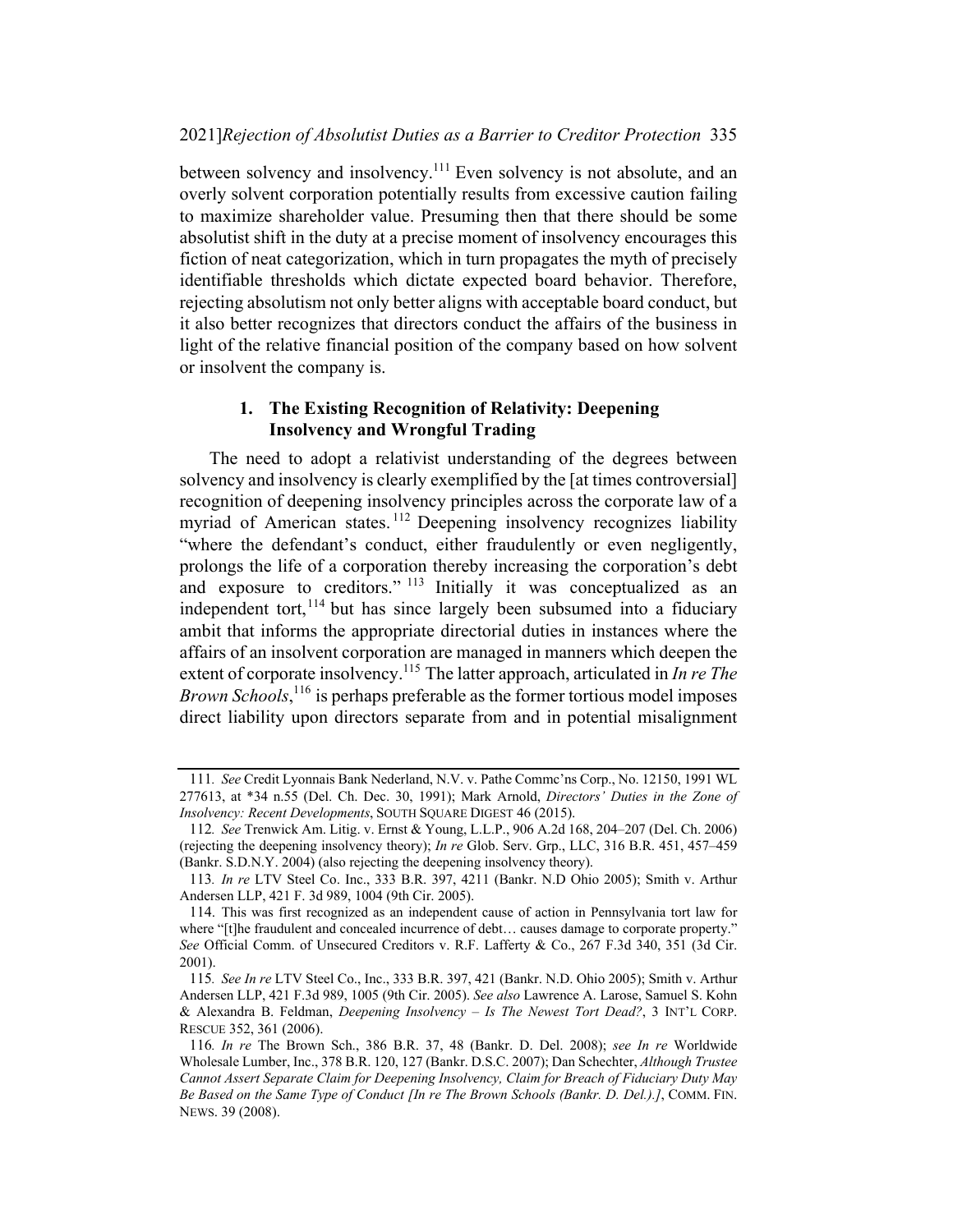with<sup>117</sup> the duties of directors solely owed to the corporation.<sup>118</sup> Acting in accordance with the duty to the corporation, directors' duties may be discharged "at the expense of others" without constituting a breach.<sup>119</sup>

### 2. Difficulties in Contemporaneous Bright-Line and Relativist Approaches.

Irrespective of whether deepening insolvency is operative as an independent tort or subsumed within a fiduciary ambit, the settled recognition that worsening the insolvent state of a corporation may breach the director's duties affirms the underlying legal acceptance of the relativity of insolvency. It is certainly the model of fiduciary subsumption which relies more heavily on the relativity of insolvency. This is because the direct tortious model compensates losses to corporate participants, conceptualizing the claim by reference to their personal losses as insolvent trading continues and the corporation's financial position worsens. Where a corporation is insolvent, the residual value in the corporation has dissipated but individual creditors are susceptible to further injury where insolvency deepens as creditors should receive a share *pari passu* of the remaining assets. Thus, the injury to creditors by the further diminishing of assets would provide a conceptually useful basis for deepening insolvency claims were such claims directly actionable by creditors. However, where deepening insolvency operates within the ambit of director's duties, the imposition of liability is only conceptually tenable where corporate solvency is conceived in relative rather than absolute terms since losses examined are solely those of the corporation and the incurrence of its worsening insolvent state disregards external or reflective losses.<sup>120</sup>

Were insolvency to be conceived as reaching a null value without further reduction—a conceptualization likely imputed from the extinguishment of share value—the parameters of deepening insolvency would find little application. In rejecting this strict imputation of share value as corporate value, deepening insolvency recognizes instead that "the corporate body is ineluctably damaged by the deepening of its insolvency, through increased

<sup>117.</sup> "What is in the interests of current shareholders who are sellers of their shares may not necessarily coincide with what is in the interests of the company. The creation of parallel duties could lead to conflict. Directors have but one master, the company." Dawson Int'l plc v. Coats Paton plc [1989] BCLC 233.

<sup>118</sup>. In re The Brown Sch., 386 B.R. 37, 48 (Bankr. D. Del. 2008); In re Worldwide Wholesale Lumber, Inc., 378 B.R 120, 126–27 (Bankr. D.S.C. 2007).

<sup>119.</sup> Katz v. Oak Indus. Inc, 508 A.2d 873, 879 (Del Ch. 1986).

<sup>120.</sup> Reflective losses refer to losses to parties which are reflective of a loss suffered by the company itself. Principal among these is the diminution of share value brought about by some harm directly occasioned upon the company. See Alan Koh, Reconstructing the Reflective Loss Principle, 16 J. CORP. L. STUDS. 373 (2016); Charles Mitchell, Shareholders' Claim for Reflective Loss, L. QUARTERLY REV. 457 (2004).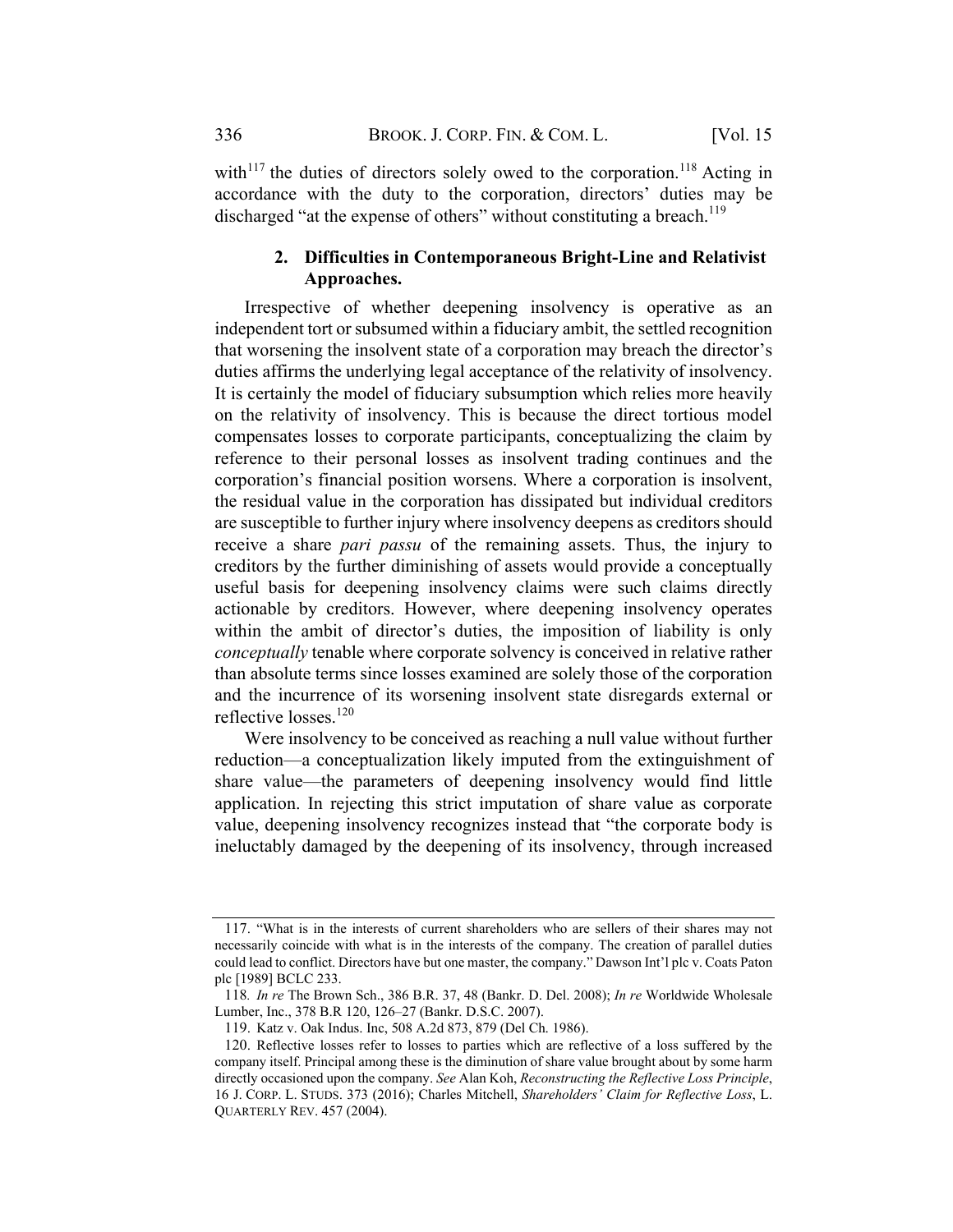exposure to creditor liability."<sup>121</sup> Given that Delaware has sounded the "death" knell" for independent claims in favor of fiduciary subsumption, it is clear that the operation of a director's duty has become increasingly underpinned by an explicitly relativist understanding of insolvency.<sup>122</sup>

Using a bright-line insolvency trigger would create issues with imposing liability for deepening the insolvent state of a corporation. Prior to reaching bright-line insolvency, directors acting in shareholders' interests may be incentivized to take risks that they would be restricted from taking past the bright-line. Therefore, avoiding a bright-line model means directors would not be contemporaneously grappling with determining the precise moment of insolvency ex-ante and concerns over deepening insolvency; a failure to correctly ascertain to whom duties were owed at a particular moment would trigger board liability. Not only is identifying the precise moment which triggers insolvency often unclear ex-ante, but it also may overlook the fact that major negative actions taken prior to insolvency can result in an even worse insolvent financial condition than minor negative actions taken following insolvency. This is because a risky but ultimately tolerated course of action prior to insolvency may result in deeper insolvency than a course of action taken in insolvency that may be challenged for deepening insolvency.<sup>123</sup> The differing propriety of risk appetites that may be envisaged before and after a bright line fails to adequately reflect the relative extent of insolvency that the courses of action allowed by these risk appetites may incur. Furthermore, any awareness of impending insolvency and associated restrictions on risk-taking derived from deepening insolvency and its equivalents may compound the already perverse incentive of boards to act riskily since their temporal window to hedge is significantly narrowed and the negative implications for hedging outside that window are notably bolstered. Therefore, a wider appreciation of solvent relativism that considers both improving solvency as well as deepening insolvency may alleviate these incentives prior to any bright line while also enabling potential corporate recovery.

## 3. Informing Decision-Making through Continuous and Relative Metrics

Where business judgment becomes less myopic in its focus on brightline insolvency, increased emphasis may be placed upon metrics such as cost

<sup>121.</sup> Look Chan Ho, On Deepening Insolvency and Wrongful Trading, 20 J. INT'L BANKING & FIN. L. 426 (2005).

<sup>122.</sup> Michelle M. Harner and Jo Ann J. Brighton, The Implications of North American Catholic and Trenwick: Final Death Knell for Deepening Insolvency? Shift in Directors' Duties in the Zone of Insolvency?, 2008 ANN. SURV. BANKR. L. 1, 7 (2008); see also Trenwick Am. Litig. Tr. v. Ernst & Young, L.L.P., 906 A.2d 168, 174–75 (Del. Ch. 2006).

<sup>123</sup>. See Ian T. Mahoney, The CitX Decision: Has the Tort of Deepening Insolvency Gone Bankrupt, 52 VILL. L. REV. 995 (2007).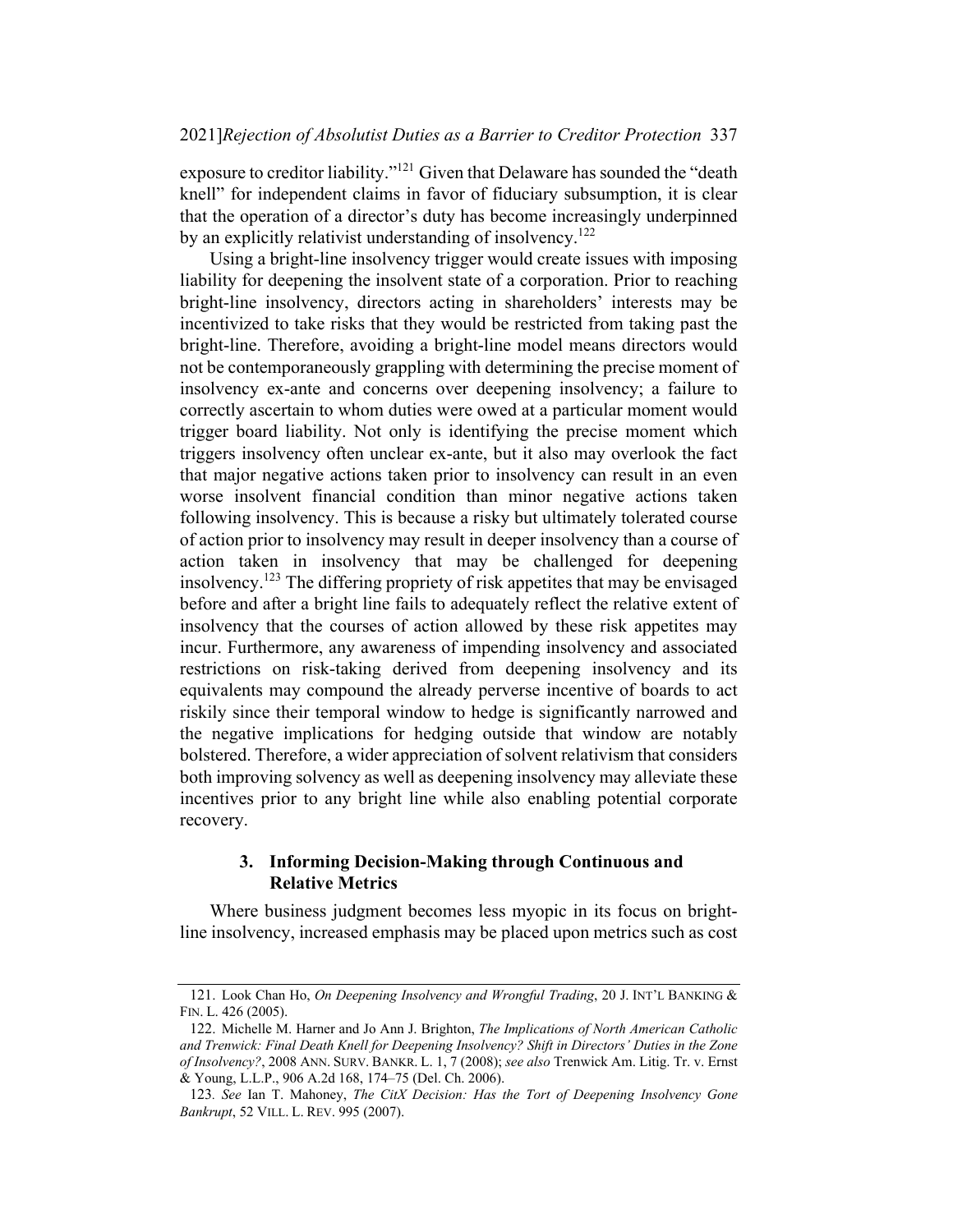of equity or debt to estimate the impact of those decisions upon residual claimants. Increases in cost of capital are not fatal to a decision since cost fluctuations are subject to externalities, trade-off theory,  $124$  and adjustment by incoming investors. <sup>125</sup> Ultimately, the reliance on such metrics is something one would expect from directors already. Not only does it form good business practice, but failure to do so may signal irrational or grossly negligent behavior on the part of the director.<sup>126</sup> In such instances, the director would lose protection that is otherwise afforded by the business judgment rule.  $127$  As such, utilizing these metrics makes both sound commercial and legal sense for directors. However, while these metrics may provide useful guidance for the internal decision-making of directors, their efficacy may be stymied where the legal framework fails to appreciate the relativity of solvency and holds directors to a bright-line standard for appreciating when the firm has crossed the threshold between solvency and insolvency.

#### E. MAINTAINING DIRECTORIAL ACCOUNTABILITY: THE ROLE OF INFERENCES IN EX-POST JUDICIAL OVERSIGHT

One may question whether the business judgment rule as presented thus far would represent too much a dereliction of courts' supervisory role. It is evident however that courts do not omit evaluation of corporate financial condition in favor of blind allegiance to a board's presumptively sound business judgment. Instead, courts will discern a corporation's financial position with hindsight and make inferences as to the motivations and considerations of the board at the time.<sup>128</sup> Inferences may be drawn in both positive and negative forms, thereby either bolstering the business judgment rule or serving to rebut its presumption. In Shlenksy "the court in fact posited several legitimate business reasons for Wrigley's conduct … for example that 'the effect on the surrounding neighborhood might well be considered by a director'" without requiring that this motivation actually be evidenced by the directors.<sup>129</sup> Courts may equally make inferences as to insolvency. "In

<sup>124.</sup> Anila Cekrez, A Literature Review of the Trade−Off Theory of Capital Structure, ILIRIA INT'L REV. 125, 128–30 (2013).

<sup>125</sup>. See Bebchuk & Fried, supra note 81, at 864–67; see also Edward Rock, Adapting to the New Shareholder-Centric Reality, 161 U. PA. L. REV. 1907, 1927–30 (2013).

<sup>126.</sup> The standard laid out in *Brehm v. Eisner* states that directors may be grossly negligent for failing to account for material facts reasonably available. See Brehm v. Eisner, 746 A.2d 244, 264 n.66 (Del. 2000); see also Stephen M. Bainbridge, The Business Judgment Rule as Abstention Doctrine, 57 VAND. L. REV. 83, 90 (2004).

<sup>127</sup>. See FRANKLIN A. GEVURTZ, CORPORATION LAW 282-284 (2000).

<sup>128.</sup> It is already well established in this Article that courts are aware that their determination of insolvency is the truly definitive one. "[A]ctual insolvency is the relevant transitional moment. Of course, the point at which a corporation becomesinsolvent remains debatable, is difficult to perceive in real-time, and can only be determined definitively by a court in hindsight." Quadrant Structured Prods. v. Vertin, 102 A.3d 155, 174 n.4 (Del. Ch. 2014).

<sup>129.</sup> Bainbridge, *supra* note 32, at 90 (quoting Shlensky v. Wrigley, 237 N.E.2d 776, 780 (1968)).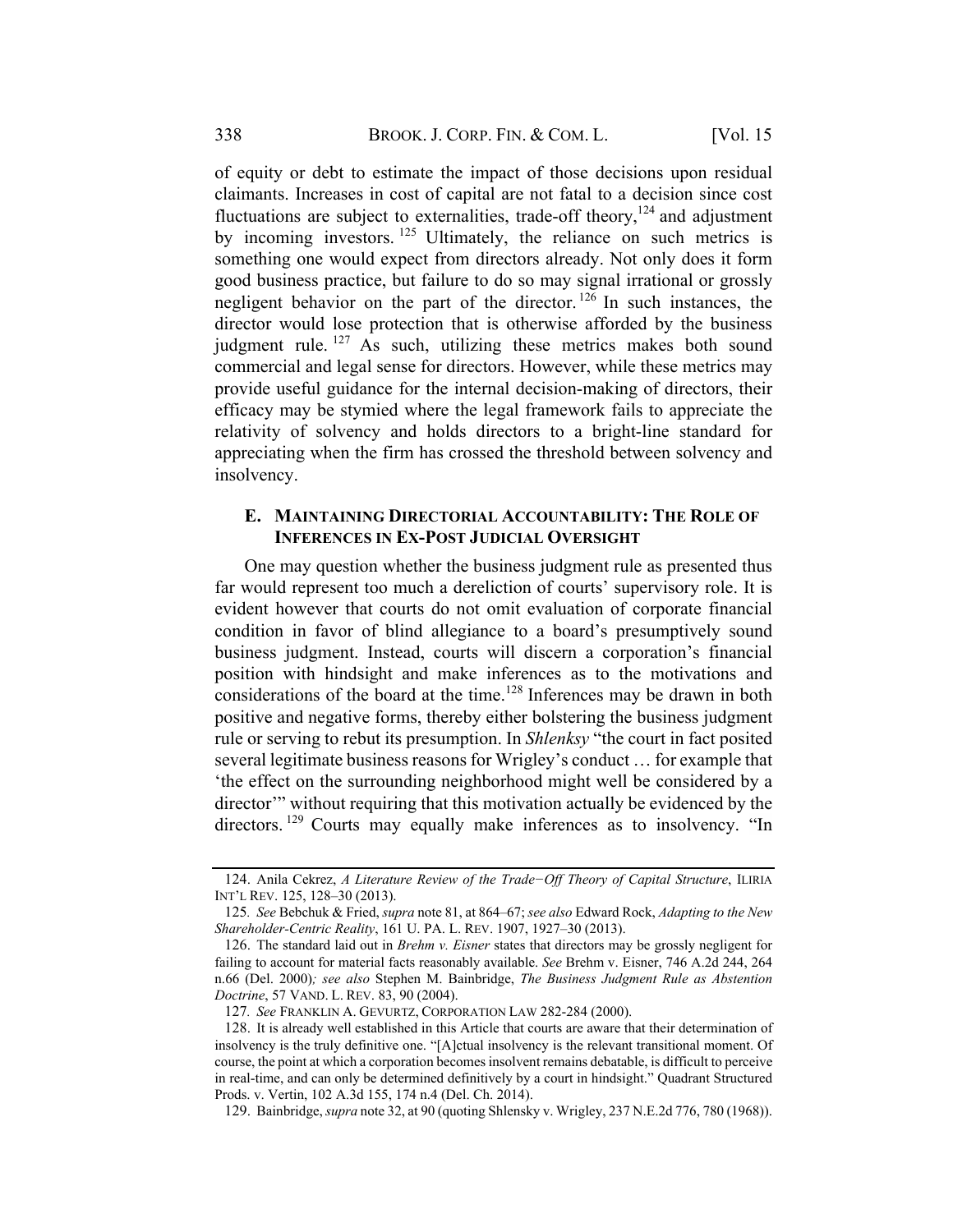Trenwick, then-Vice Chancellor Strine … held that the complaint had not adequately pled facts supporting a rational inference that the subsidiary … was insolvent."<sup>130</sup> Conversely, in *Quadrant*, the allegations "support[ed] the inference that [the controller] had reasonable cause to believe that [the corporation] was insolvent."<sup>131</sup> However, these inferences are clearly not intended to supplant directorial judgment as to whether insolvency existed, even though that fact may be most evident to a court ex-post. Instead, the inferences speak to the rationality of the ex-ante appraisal and subsequent conduct of board members. This approach is unsurprisingly deferential and certainly the preferable tact at mitigating strategic hold-up approaching insolvency.

#### F. CONCEPTUALIZING ACCEPTABLE BUSINESS JUDGMENT AS A MATTER OF ENFORCEMENT

Essential to the above centrality of the business judgment rule is the fact that in guiding boards' attempts to enact business strategies while faced with the risk of a change in their duties, one should not simply frame matters in terms of internal decision-making, but rather as a question of enforcement. Legal realism argues that, in examining "complex legal orders that comprise more than the law enacted by the state," $132$  one should consider not just blackletter law but also law-in-action.  $133$  Indeed, through the prism of enforcement intensity, one can acknowledge that boards may already reach judgments regarding the likelihood of enforcement. Accordingly, boards may weigh the overall corporate or personal benefits to breaching duties owed to claimant constituencies where retributive enforcement is not guaranteed.<sup>134</sup>

Even where boards act contrary to duties owed at either side of the brightline, barriers to enforcement may act as a countervailing factor to this fiduciary derogation and thereby allow directors to make ex-ante judgments on strategies they perceive as preferable.135 Barriers to enforcement may be endogenic to corporate structure, namely coordination costs for shareholders and costs to litigation,  $136$  derivative or otherwise. Endogenic factors are

<sup>130.</sup> Quadrant Structured Prods. v. Vertin, 102 A.3d 155, 191 (Del. Ch. 2014).

<sup>131</sup>. See id. at 197.

<sup>132.</sup> Jean-Louis Halpérin, Law in Books and Law in Action: The Problem of Legal Change, 64(1) ME. L. REV. 46, 46 (2011).

<sup>133</sup>. See Roscoe Pound, Law in Books and Law in Action: The Problem of Legal Change, 44 AM. L. REV. 12 (1910).

<sup>134.</sup> This reflects the overall doctrine of efficient breach. See generally Gregory Klass, Efficient Breach, in THE PHILOSOPHICAL FOUNDATIONS OF CONTRACT 362 (Gregory Klass, George Letsas & Prince Saprai eds., Oxford: Oxford University Press 2014).

<sup>135.</sup> See Jennifer G. Hill and Matthew Conaglen, Directors' Duties and Legal Safe Harbours: A Comparative Analysis (ECGI, Working Paper No. 351, 2017).

<sup>136</sup>. See Armour et al., Private Enforcement of Corporate Law: An Empirical Comparison of the UK and US, European Corporate Governance Institute (Feb. 13, 2009), https://ssrn.com/abstract=1105355.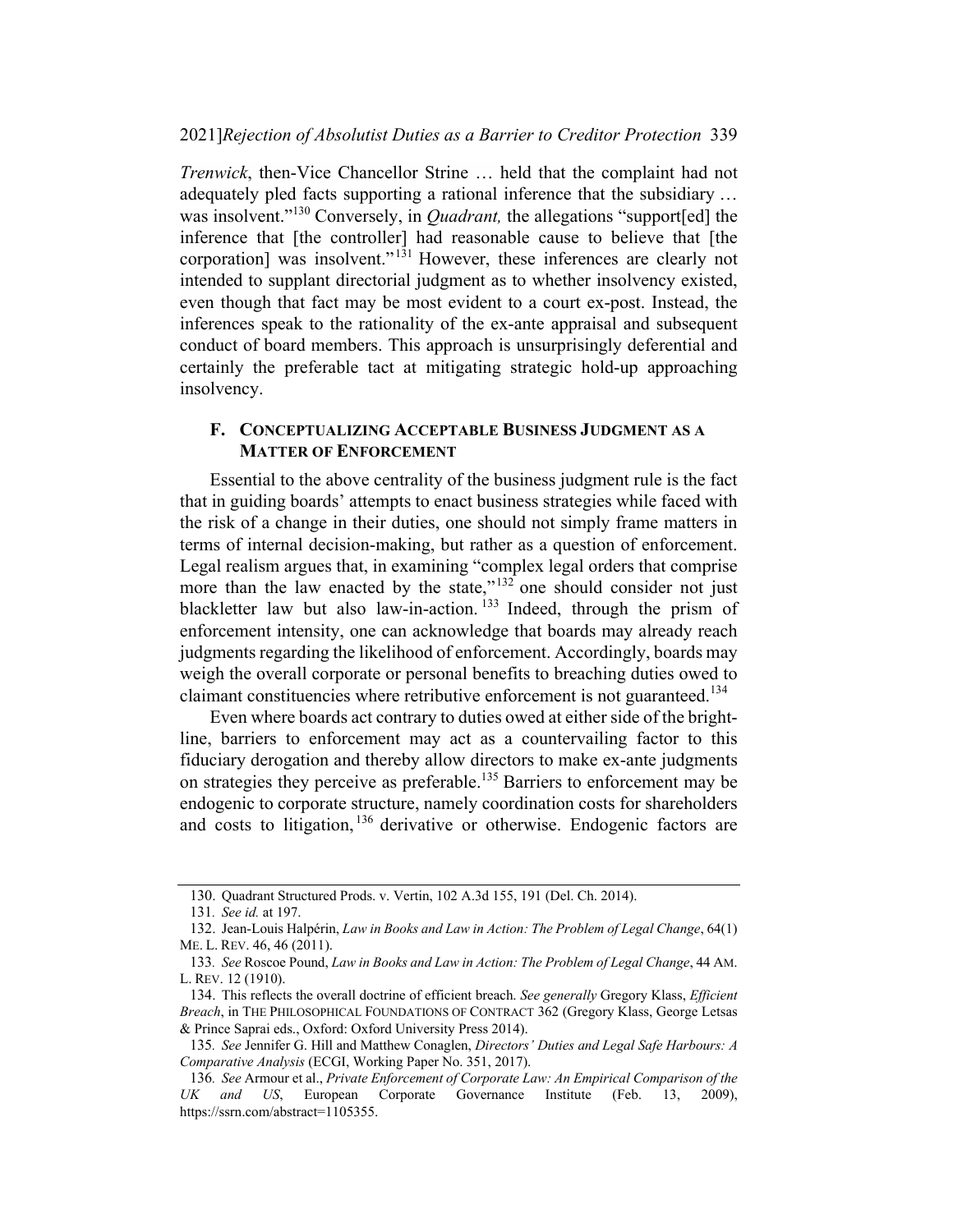however less likely to be immediately evident in legal norms.<sup>137</sup> Once boards account for these countervailing considerations, they may engage in economically rational deviation<sup>138</sup> by assuming an otherwise sound business judgment and bearing the inherent risk of breach mitigated by enforcement barriers.

Where the risks posed to directors by bright-line insolvency are ameliorated by the business judgment rule, directorial appreciation of those endogenic and exogenic factors influence their appraisal of enforcement intensity. For instance, litigation costs for individual claimants are weighed against an altered probability of successful suit alongside the benefit to a potential collective action given that proceeds from these suits are typically<sup>139</sup> returned to the corporation, even where litigation costs are not borne collectively. <sup>140</sup> This presents an added difficulty for shareholders when weighing up litigation because while they may only be interested in their own potential benefit, the likelihood of successful litigation may depend on some engagement between shareholders as a collective. Equally, claimant coordination may differ between a small number of institutional creditors and a dispersed shareholder body. These factors exist independent of the fiduciary regime itself and will vary circumstantially. Nevertheless, when these factors are taken together with expansive deference given to business judgment, then the board may feel that legal challenges are less likely to arise. This formalized deference to business judgment coupled with the factual unlikelihood of challenge means that directors can be cognizant of this latitude as a balm to the uncertainties they face around insolvency.

It is worth iterating why having the business judgment rule in this instance ameliorates concerns for directors. Provided the case meets the

<sup>137.</sup> Like applicable standards of judicial scrutiny against the business judgment rule, for example.

<sup>138.</sup> The economic rationality for breaching fiduciary duties may arise in relation to providing benefit to other constituencies. The classic example of this is Dodge v. Ford Motor Co., 170 N.W. 668 (Mich. 1919). See also Martin Gelter, The Dark Side of Shareholder Influence: Managerial Autonomy and Stakeholder Orientation in Comparative Corporate Governance, 50 HARV. INT'L L. J. 129, 142–143 (2009). However, one must also acknowledge that such derogations from fiduciary alignment may be an economically rational means for boards to acquire personal benefits. For analyses of where these costs arise, See Ronald J. Gilson & Jeffrey N. Gordon, The Agency Costs of Agency Capitalism: Activist Investors and the Revaluation of Governance Rights, 113 COLUM. L. REV. 863 (2013); Zohar Goshen & Richard Squire, Principal Costs: A New Theory for Corporate Law and Governance, 117 COLUM. L. REV. 767 (2017).

<sup>139.</sup> Proceeds of suit for breaches of fiduciary duty are typically owed returned to the company and therefore divided between corporate beneficiaries However, there are also the exceptional circumstances wherein duties are owed to individuals, the breach of which result in individualised proceeds of suit. See Philip Rawlings, Reinforcing Collectivity: The Liability of Trustees and the Power of Investors in Finance Transactions, 23 TRUST L. INT'L 14 (2009).

<sup>140</sup>. See Moverly-Smith & Murphy, Challenges to Collective Action Clauses: Can any Parallel be Drawn With Unfair Prejudice Petitions and Oppression of the Minority?, 8 J. INT'L BANKING & FIN. L. 479 (2012).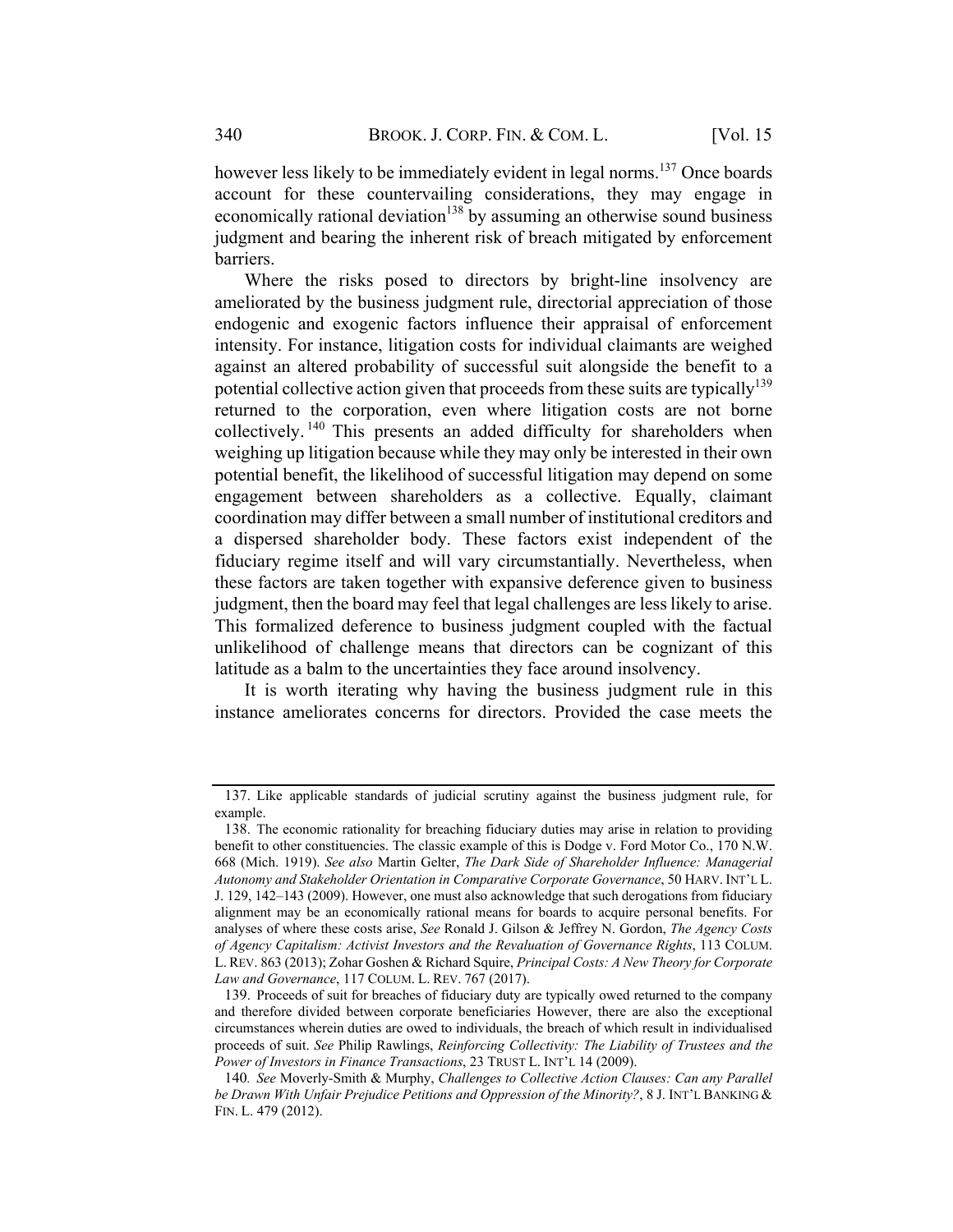#### 2021]Rejection of Absolutist Duties as a Barrier to Creditor Protection 341

business judgment rule requirements, $141$  the burden of proof shifts away from directors and onto complainants. Accordingly, where a plaintiff "fails to meet her burden of establishing facts rebutting the presumption, the business judgment rule, as a substantive rule of law will attach to protect the directors and the decisions they make."<sup>142</sup> This shift in onus is not automatically inherent to the business judgment rule. Certain regimes, particularly outside the US which offer business judgment rule equivalents, retain the burden of proof on directors to demonstrate good faith or exhibit informed decisionmaking.<sup>143</sup> The extent to which onuses should legitimately shift is reflective of the dichotomy between the business judgment rule as a standard of liability and a doctrine of abstention, the latter possessing greater capacity for shifting onuses away from directors.<sup>144</sup> The standard of liability model may be more naturally qualified in ambit, whether that means "the business judgment rule shields directors from liability so long as they act in good faith … [or] simply raises the liability bar from mere negligence to, say, gross negligence or recklessness." <sup>145</sup> Conversely, a general doctrine of abstention results in courts abstaining "from reviewing the substantive merits of the directors' conduct unless the plaintiff can rebut the business judgment rule's presumption of good faith,"<sup>146</sup> thereby better facilitating a presumptive shift in onus. While a blanket shift is not axiomatic to the business judgment rule, Delaware's strong presumption<sup>147</sup> may better facilitate decisive business judgment; boards need not actively justify each decision or discernment of solvency.

Boards would enjoy an expansive business judgment rule outside of selfdealing contexts. This means that courts would presume the director's

<sup>141.</sup> The business judgment rule "is a presumption that in making a business decision the directors of a corporation acted on an informed basis, in good faith and in the honest belief that the action taken was in the best interests of the company." Importantly the business judgment rule will not presumptively apply in certain instances. For instance, the business judgment rule will not immunize directorial omissions as it only applies to active decisions and judgments. See Aronson v. Lewis, 473 A.2d 805, 812 (Del. 1984).

<sup>142.</sup> Citron v. Fairchild Camera & Instrument Corp., 569 A.2d 53, 64 (Del. 1989).

<sup>143.</sup> An instance of this is the business judgement rule offered under German corporate law. Per §93(1) Aktiengesetz, under which directors, shall be deemed not to have violated their duty if, at the time of taking the entrepreneurial decision, they had good reason to assume that they were acting on the basis of adequate information for the benefit of the company. However, unlike in Delaware, this does not involve a shift in the burden of proof. This shift provides a critical synergy to the proportionate fiduciary model advocated within this Article. See WILLIAM T. ALLEN, REINER KRAAKMAN & GUHAN SUBRAMANIAN, COMMENTARIES AND CASES ON THE LAW OF BUSINESS ORGANISATION Ch. 8 (2nd ed. 2007); see also Aurelio Gurrea-Martínez, Re-Examining the Law and Economics of the Business Judgment Rule: Notes for its Implementation in Non-Us Justifications, 18 J. CORP. L. STUDIES 417 (2018).

<sup>144</sup>. See Bainbridge, supra note 32, at 90.

<sup>145</sup>. Id.

<sup>146</sup>. Id.; see also Brehm v. Eisner, 746 A.2d 244, 264 n.66 (Del. 2000); Citron v. Fairchild Camera & Instrument Corp., 569 A.2d 53, 64 (Del. 1989).

<sup>147.</sup> "Essentially, the business judgment rule is a doctrinal vessel of judicial review into which the fiduciary duties of care and loyalty are fitted and subsumed." Johnson, *supra* note 40, at 424.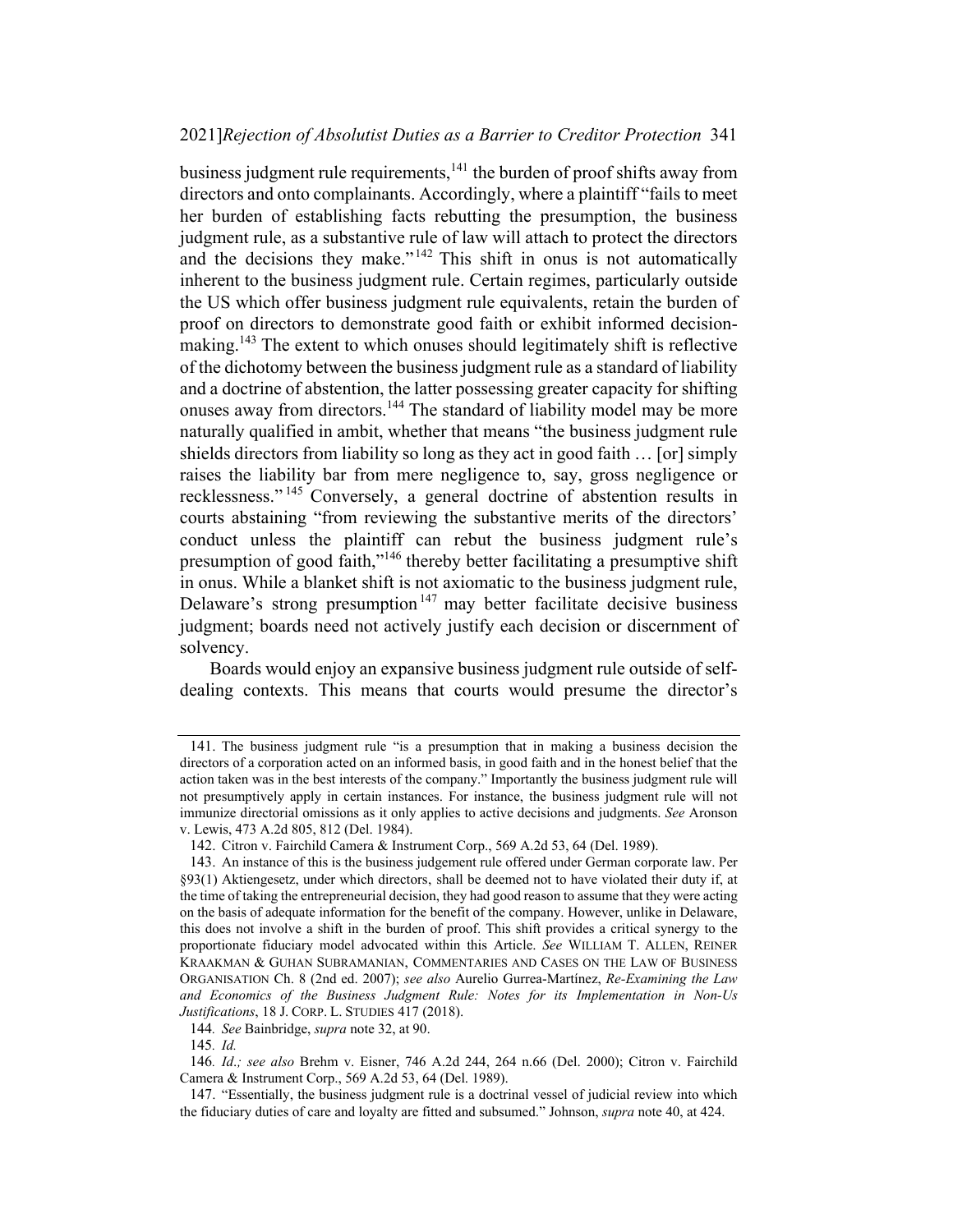assessment of a corporation's financial condition as tenable unless otherwise demonstrated. Claimants can only successfully sue when they can overcome the decision-making deference provided by the business judgment rule. This will occur where claimants are able to establish that the board was grossly negligent in its efforts to evaluate the financial condition of the corporation or where the board failed to consider the relevant material facts necessary to make a reasonable judgment as to the corporation's financial condition.<sup>148</sup> While courts can still make inferences as to the board's undertakings,  $149$  the presumed legitimacy of directorial decisions concerning the company's financial position places directors in a favorable position to contend with uncertainties around insolvency.

#### V. FACILITATING BUSINESS JUDGMENT THROUGH RECONCILED CORPORATE CONSTITUENCIES

This Article has highlighted the challenge facing directors in identifying bright-line insolvency and the potential for ambiguity over the extent to which non-shareholder interests may inform corporate decision-making preand post-insolvency. The concerns of the former should be addressed under analysis of the business judgment rule. The remainder of this Article aims to shed some light on reconciling disparate constituency interests surrounding insolvency to facilitate decisive business judgment. Particularly, as Quadrant and other relevant cases affirm, both shareholders and creditors form part of a wider residual class once the corporation becomes insolvent.<sup>150</sup>

Wider policy justifications of aggregate consideration at insolvency do not necessarily extend to circumstances prior to insolvency. As such, while the Gheewalla and Quadrant line of cases emphasize an expansive conceptualization of residual claimants at insolvency, they equally reject expansive non-shareholder consideration pre-insolvency.<sup>151</sup> At a doctrinal level, the application of policy considerations—namely the moral hazard of boards pursuing insolvent shareholder interest—may be distinguished at solvency and insolvency since such considerations pre-insolvency may not be convincing enough to countervail concerns of inter-constituency conflict.

<sup>148.</sup> This language is borrowed from the test laid out in Brehm. "Thus, directors' decisions will be respected by courts unless the directors are interested or lack independence relative to the decision, do not act in good faith, *act in a manner that cannot be attributed to a rational business* purpose or reach their decision by a grossly negligent process that includes the failure to consider all material facts reasonably available." See Brehm v. Eisner, 746 A.2d 244, 264 n.66 (Del. 2000) (emphasis added).

<sup>149</sup>. See Shlensky v. Wrigley, 237 N.E.2d 776, 780–781 (Ill. App. 1968); Quadrant Structured Prods. v. Vertin, 102 A.3d 155, 168–169 (Del. Ch. 2014).

<sup>150.</sup> N. Am. Catholic Educ. Programming Found. v. Gheewalla, 930 A.2d 92, 99–101 (Del. 2007); Quadrant Structured Prods. v. Vertin, 102 A.3d 155, 174 n.4 (Del. Ch. 2014).

<sup>151.</sup> "In a solvent corporation, the residual claimants are the stockholders. Consequently, in a solvent corporation, the standard of conduct requires that directors seek prudently, loyally, and in good faith 'to manage the business of a corporation for the benefit of its shareholders.'" Quadrant, 102 A.3d at 174 n.4 (quoting Gheewalla, 930 A.2d at 101).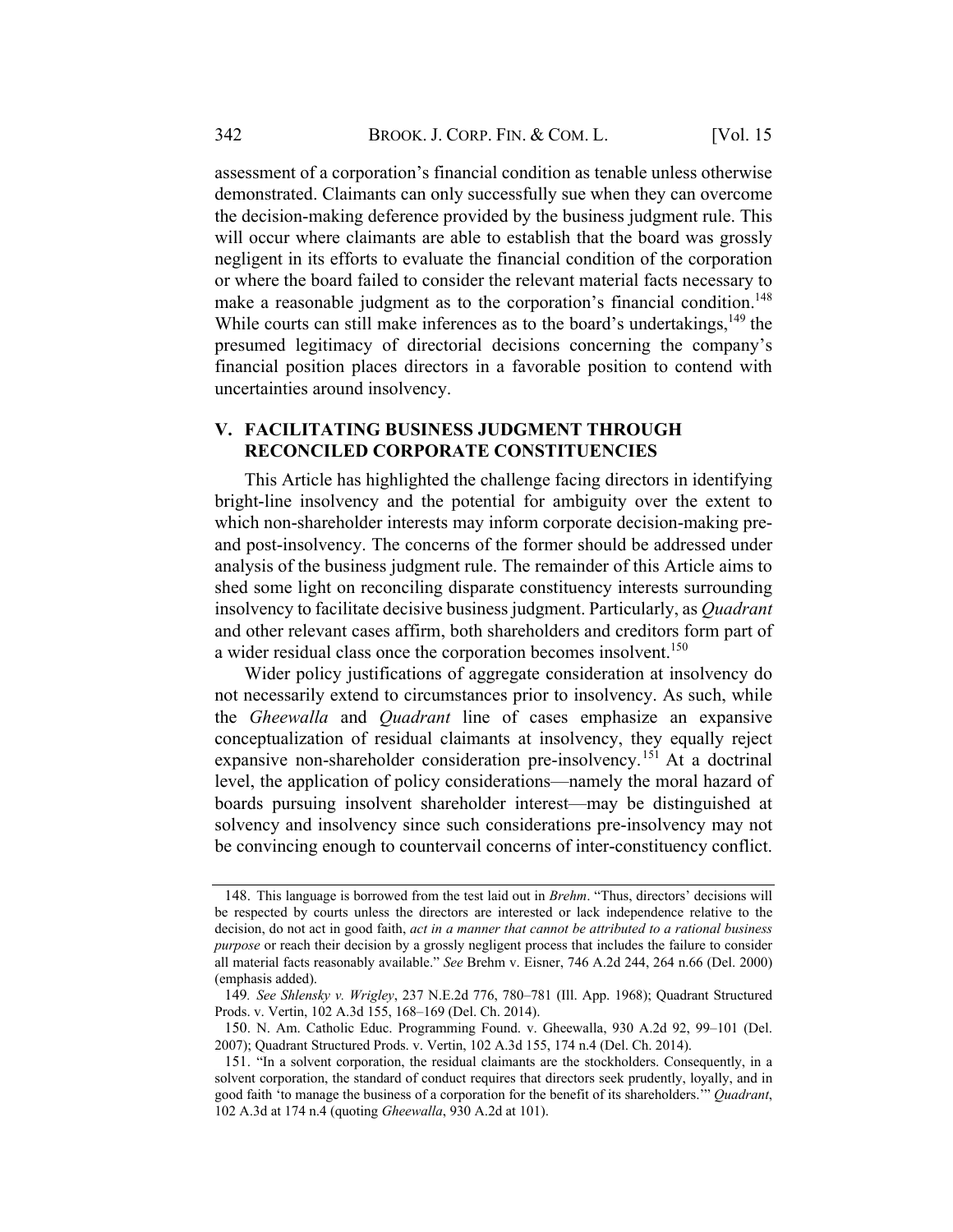This distinction best illustrates why judicial deference towards wider constituency judgment is so markedly dependent upon insolvency, with nonshareholder consideration only possible as a limited Shlensky analysis preinsolvency.152 In either case, it may be necessary to affirm that constituency interests are indeed reconcilable, especially since one cannot simply invoke the policy objectives underlying corporate insolvency or bankruptcy frameworks to all business judgments.<sup>153</sup>

Assuming constituency interests are manifestly irreconcilable is an oversimplification endemic to strict shareholder primacy and the trust fund theory approach to insolvency. <sup>154</sup> Courts have acknowledged that constituency interests may inherently overlap.<sup>155</sup> The countenance of such commonalities adhere to the Gheewalla-Quadrant understanding of residual interests given their acceptance of the expansive class of interests upon insolvency. While such commonalities may not bridge the objective divide within the debt-equity dichotomy, they may still enable directors to balance the remaining competing interests within the hallowed ground of business judgment.

### A. ACKNOWLEDGING EXISTING DISPARITIES WITHIN INDIVIDUAL CORPORATE CONSTITUENCIES

Although shareholders and creditors can hold comparable interests in a corporation, there are likewise numerous disparities that can arise between these groups. This may present significant challenges for directors seeking to find balance between the interests of stakeholders, but we already expect directors to balance competing concerns from within the shareholder class and we should likewise expect a similar capacity on the part of directors to balance competing concerns from a wider audience. Directors must consider the interests of the class of shareholders,<sup>156</sup> but this basic principle fails to acknowledge an obvious fact—individual shareholders can have interests contrary to those of the shareholder class.<sup>157</sup> The existence of a unified class interest is a legal fiction.

<sup>152</sup>. Shlensky v. Wrigley, 237 N.E. 2d 776, 779–80 (Ill. App. 1968).

<sup>153.</sup> See Ellias & Stark, *supra* note 62, at 784–85; see also Robert B. Thompson & Hillary A. Sale, Securities Fraud as Corporate Governance: Reflections upon Federalism, 56 VAND. L. REV. 859 (2003).

<sup>154.</sup> Hu & Westbrook, supra note 54, at 1332–36.

<sup>155.</sup> An example of such overlap is seen in Fin.  $\&$  Inv. Corp. wherein a party was rejected to be a creditor seeking interest, but rather regarded as a preferred stockholder seeking dividend. See e.g., Fin. & Inv. Corp. v. Comm'r, 57 F.2d 444, 445 (D.C. Cir. 1932).

<sup>156.</sup> "In no branch of the law has the equity court been more solicitous for the welfare of its wards than in those controversies involving conflicting interests among stockholders and groups of stockholders." Norman D Lattin, The Minority Stockholder and Intra-Corporate Conflict, 17 IOWA L. REV. 313, 331 (1932) (emphasis added).

<sup>157</sup>. See KRAAKMAN ET AL, ANATOMY OF CORPORATE LAW: A COMPARATIVE AND FUNCTIONAL APPROACH 41 (3rd ed. 2017).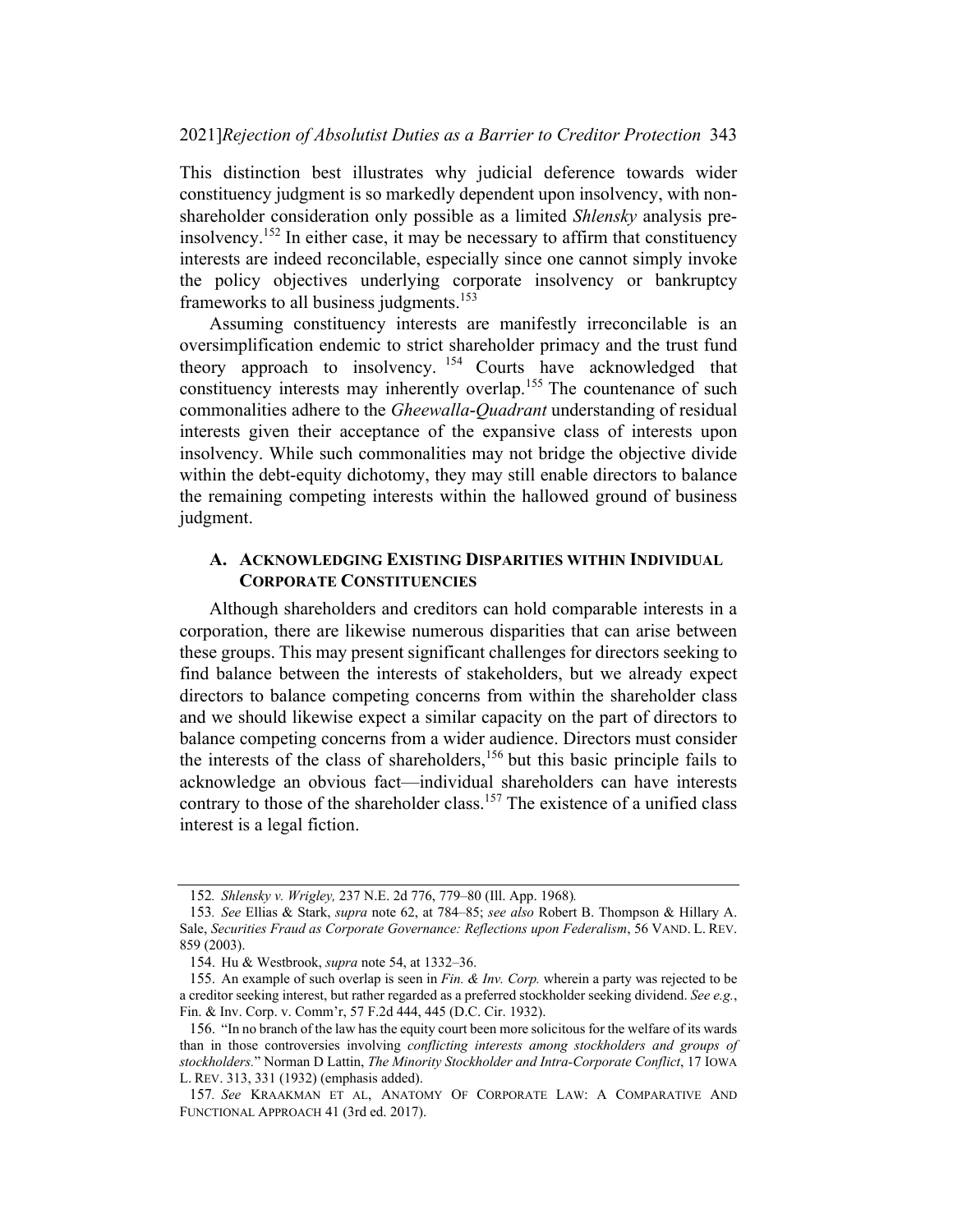It is therefore inconsistent to suggest that directors cannot consider creditor interests as it protects the interests of one individual constituency over others. Where the law refuses to shield a director for favoring one individual over all individuals in question, it readily allows an individual class—namely the shareholders—to garner absolute favor to the detriment of all other classes.<sup>158</sup> This becomes contradictory when examining the task entrusted to directors adhering to shareholder interests as a class. Directors must assess, eliminate, and balance competing interests of shareholders to fulfill duties owed to an artificially unified class.<sup>159</sup> This acknowledges the ability of directors to balance interests. Thus, it would be illogical to conclude that directors are incapable of balancing competing interests simply because the interests derive from competing groups or because the relevant interest holders have divergent agendas.

#### B. REASSESSING THE ALLEGED IRRECONCILABILITY OF SHAREHOLDER AND CREDITOR INTERESTS

While directors may be capable of balancing interests without inflicting disproportionate prejudice upon a particular constituency, certain interests are potentially incapable of reconciliation. <sup>160</sup> Where directors balance interests inter-shareholder, they are obliged to discount interests irreconcilable with the fictional class interest. <sup>161</sup> Therefore, if creditor interests are irreconcilable with those of the core class, then directors remain obliged to reject creditor influence upon corporate direction. Factors which will be examined for their potential irreconcilability include: (i) duration and extent of investment into the corporation, (ii) the residual nature of

<sup>158.</sup> "[C]ertain directors breached their duty of loyalty by 'indifference to their duty to protect the interests of the corporation and its minority shareholders,' because their primary loyalty was instead given to the interests of their employer [the majority shareholder]." In re Walt Disney Co. Derivative Litigation, 907 A.2d 693, 754 n. 452 (Del. Ch. 2005) (discussing the earlier case of In re RJR Nabisco, Inc. S'holder Litig., 1989 WL 7036, at \*15 (Del. Ch. Jan. 31, 1989)); cf. Strassburger v. Earley, 752 A.2d 557, 581 (Del. Ch. 2000).

<sup>159.</sup> '[W]hen a firm has more than one shareholder, the very idea of 'shareholder wealth' becomes incoherent. Different shareholders have different investment time frames, different tax concerns, different attitudes toward firm-level risk due to different levels of diversification, different interests in other investments that might be affected by corporate activities and different views about the about the extent to which they are willing to sacrifice corporate profits to promote broader social interests . . . These and other schisms ensure that there is no single uniform measure of shareholder 'wealth' to be 'maximized.'" Stout, *supra* note 9, at 174.

<sup>160.</sup> This irreconcilability is one of the reasons against imposing a duty to consider creditors prior to insolvency. "'[T]here will be insoluble problems of reconciling conflicting interests' of shareholders and creditors if a duty to creditors applied other than where insolvency exists." ANDREW KEAY, COMPANY DIRECTORS' RESPONSIBILITIES TO CREDITORS 226 (2007) (citing Reginald Barrett, Directors' Duties to Creditors, 40 MODERN L. REV. 226, 231 (1977)).

<sup>161.</sup> This goes back to the notion that directors are to act in the interests of the company by reference of the interests of the shareholder class and not the divergent interests of individual shareholders. See In re RJR Nabisco, Inc. S'holder Litig., 1989 WL 7036 at \*15 (Del. Ch. Jan. 31, 1989); cf. Strassburger, 752 A.2d at 581.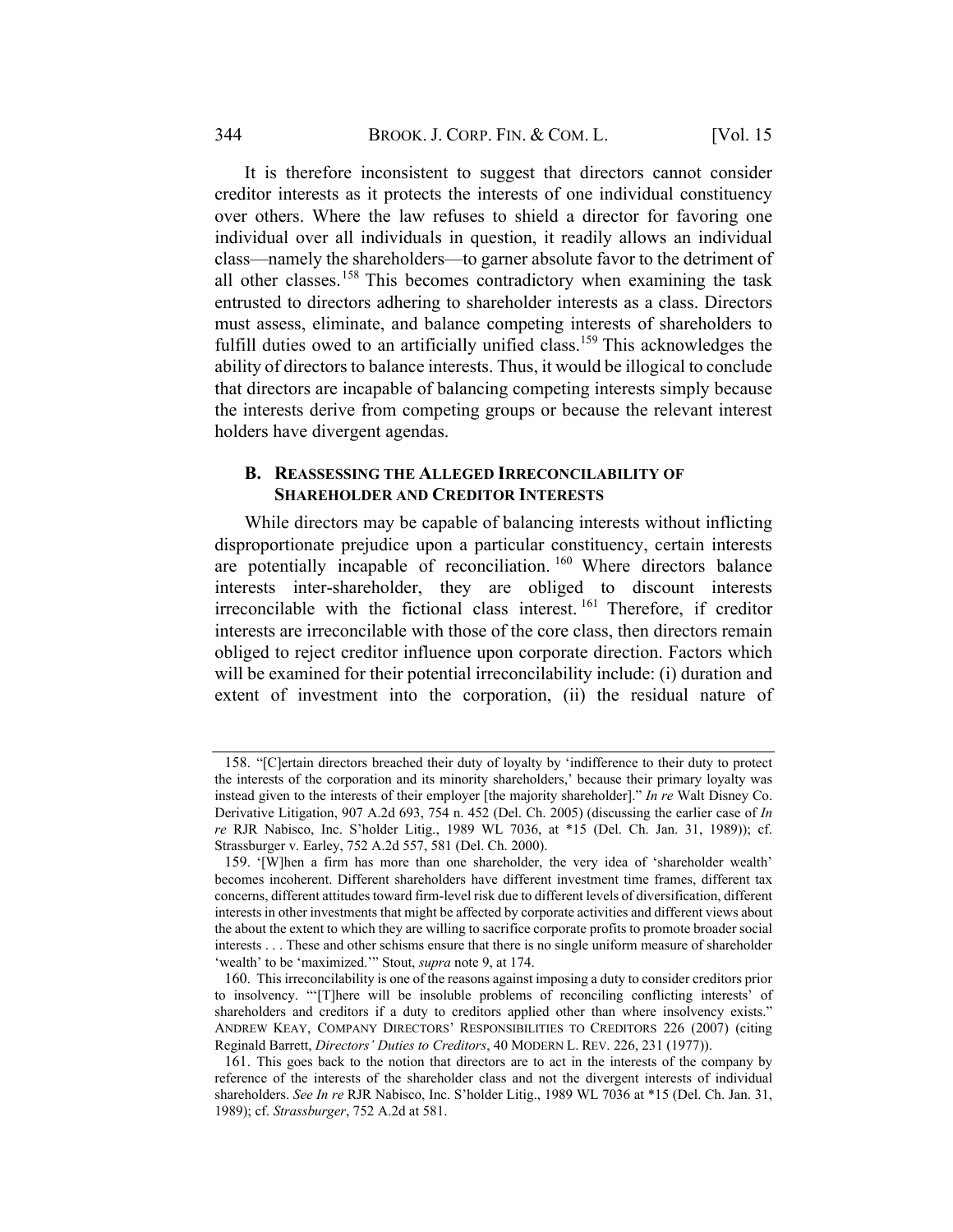shareholder interests contrasted with the fixed value of creditor interests, (iii) the values for shareholders and creditors under balance-sheet and cash flow tests, (iv) the conflicting risk appetites of creditors and shareholders, (v) general differences between shareholders and creditors in what they perceive to be the ideal direction of corporate activity, (vi) the implications for shareholders and creditors were the board obliged to liquidate, and (vii) the differing contractual relationships which arise between shareholders and creditors. Each of these factors illustrate that while balancing competing interests is not always a simple task, it is a task that directors should nevertheless be capable of undertaking.

## 1. The Comparative Duration of Shareholder and Creditor Investment

Given the proprietary nature of shares and the role of shareholders as the corporate organ, one may expect shareholdings to be more static than credit instruments, which suggests shareholders have a more long-term perspective on corporate activity.<sup>162</sup> However, it is hardly reflective of modern practice to view shareholding as much less static than credit agreements, particularly where stock is publicly traded:

As far as protection goes, if the shareholders are unhappy with the company's performance and/or way that it is being managed, shareholders are able to exit the company fairly easily by way of sale on the stock exchange, and this might be seen as a major protection for shareholders.<sup>163</sup>

Shareholders outside of closely held corporations<sup>164</sup> enjoy a powerful exit right which oftentimes reduces the durable connection of the shareholder to the corporation. Furthermore, shareholders focus on managing a diversified portfolio rather than on making individualized investments. 165 The focus of such shareholders or their investment managers is to maintain their desired risk-and-return profile in their portfolios, which renders the duration of their individual investments less consequential.<sup>166</sup> The opposite

<sup>162.</sup> Legal regimes vary on the emphasis given to such long-term perspectives. While Delaware does not mandate any such long-term view in the exercise of directorial duties, the United Kingdom has gone further through the introduction of the Companies Act 2006, c. 46  $\S$  172(1), under which "[a] director of a company must act in the way he considers, in good faith, would be most likely to promote the success of the company for the benefit of its members as a whole." See Virginia Harper Ho, Enlightened Shareholder Value: Corporate Governance Beyond the Shareholder-Stakeholder Divide, 36 J. CORP. L. 59, 77–80, 92 (2010); Jonathan R. Macey, Corporate Social Responsibility: A Law and Economics Perspective, 17 CHAPMAN L. REV. 331, 342–46 (2014).

<sup>163.</sup> ANDREW KEAY, THE CORPORATE OBJECTIVE 281 (1st ed. 2011).

<sup>164</sup>. See Eleonora Broccardo, Oliver Hart & Luigi Zingales, Exit vs. Voice, EUROPEAN CORPORATE GOVERNANCE INSTITUTE (Aug. 1, 2020), https://ssrn.com/abstract=3671918.

<sup>165</sup>. See BS Black, Agents Watching Agents: The Promise of Institutional Investor Voice, 39 UCLA L. REV. 811 (1992).

<sup>166.</sup> Kastiel Kobi & Nili Yaron, In Search of the "Absent" Shareholders: A New Solution to Retail Investors' Apathy, 41 DEL. J. CORP. L. 55 (2016).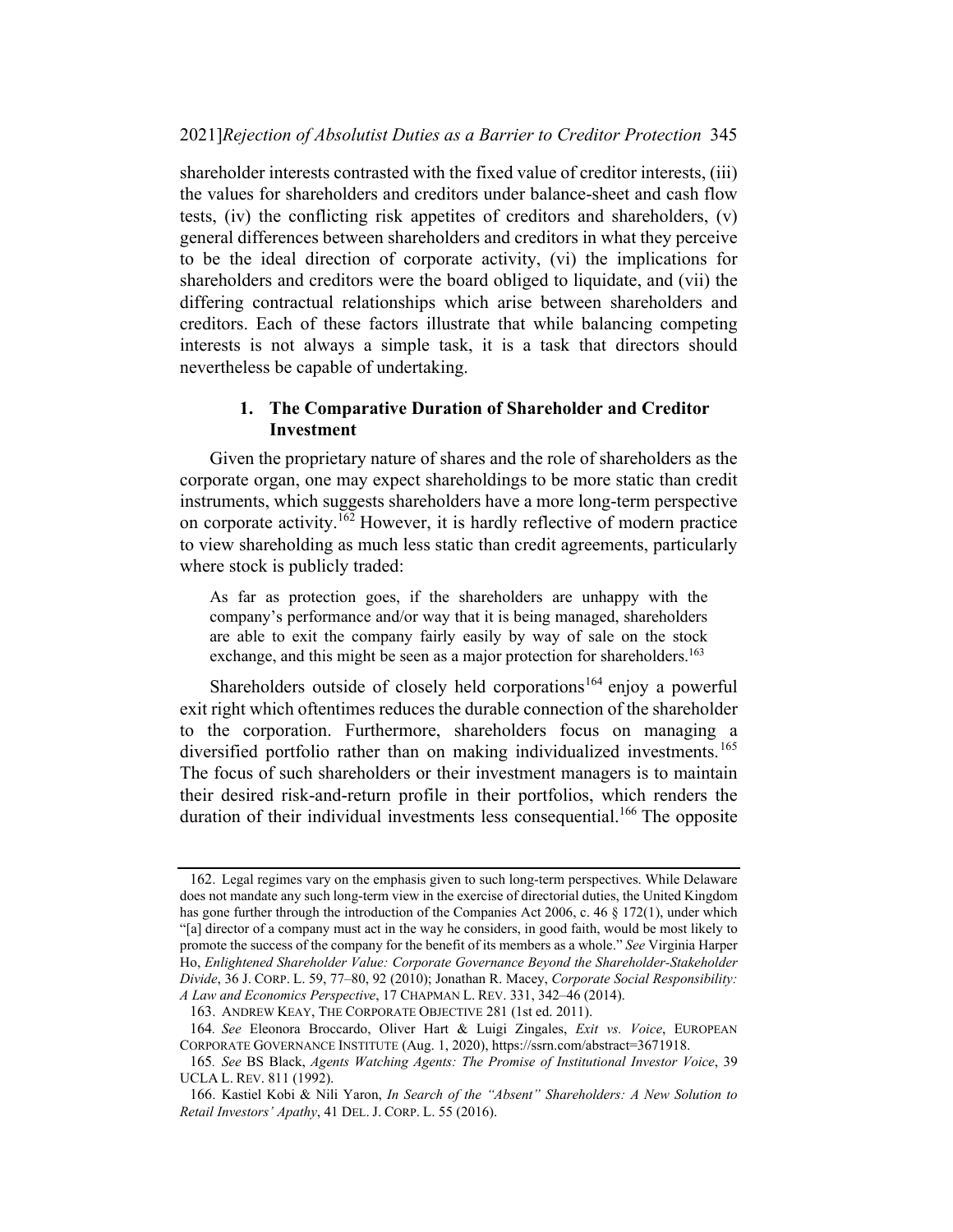may also hold true when a large or controlling stockholder faces greater losses, which would give them greater interest in overseeing the board. "If a controlling stockholder is merely mismanaging the business, she is injuring herself as well as the other stockholders[,]" and the greater the investment the greater this injury.<sup>167</sup> This is equally true for creditor interests because the greater their investment, the greater their losses will be upon insolvency. Creditors wield even less internal power than that of a minority shareholder as they are not a recognized corporate organ, except at insolvency and the subsequent inception of a creditor committee in liquidation proceedings.<sup>168</sup> Creditors may therefore be more concerned with corporate welfare than a less interested shareholder. This is significant because there are shareholders whose interests align more readily with those of creditors than with those of outlier shareholders. Therefore, since the current model does not view the inter-shareholder disparities as manifestly irreconcilable, it is unnecessary to do so in an expansive approach.

#### 2. Reconciling the Fixed Value of Creditors' Interest and the Fluctuating Value of Shareholders' Residual Interest

The core of irreconcilable disparities between shareholders and creditors is the nature of shareholder interests to have fluctuating residual value, which contrasts with the fixed value of debt.<sup>169</sup> A simplified perspective on this disparity characterizes shareholders as the residual owners of the corporation, <sup>170</sup> yet "it is clear that shareholders hold no direct interest in the assets of the corporation."171 Instead, "shares are merely a piece of property conferring rights in relation to the income and capital of the corporation" residual to outstanding corporate liability.<sup>172</sup> While this does not amount to ownership of the corporation itself, the value of their residual income stream will fluctuate between zero and any upward positive value; a stark contrast to fixed creditor value. Despite shareholding not being strict ownership, Easterbrook and Fischel attribute much of shareholders' quasi-owner governance rights, like voting rights, to the residual nature of their interest:

<sup>167.</sup> Paula J. Dalley, The Misguided Doctrine of Stockholder Fiduciary Duties, 33 HOFSTRA L. REV. 175, 195 (2004).

<sup>168</sup>. See 11 USC §1102 (2012).

<sup>169.</sup> "The right of ordinary shareholders to participate in the capital of the company is generally limited to their entitlement to any surplus left over after all the liabilities have been paid, i.e., they have no guarantee of any return on a winding up. They are the residual claimants of the company. They take the lion's share of the risk, but, in the good times, they will take the lion's share of the rewards." LOUISE GULLIFER & JENNIFER PAYNE, CORPORATE FINANCE LAW: PRINCIPLES AND POLICY 2.2.1.1 (3rd ed. 2020).

<sup>170.</sup> Armour John, Deakin Simon & Konzelmann Suzanne J., Shareholder Primacy and the Trajectory of UK Corporate Governance, 41 BRITISH J. INDUS. RELS. 531, 542 (2003).

<sup>171.</sup> GULLIFER & PAYNE, supra note 169, at 3.2.1.3.2.

<sup>172</sup>. Id.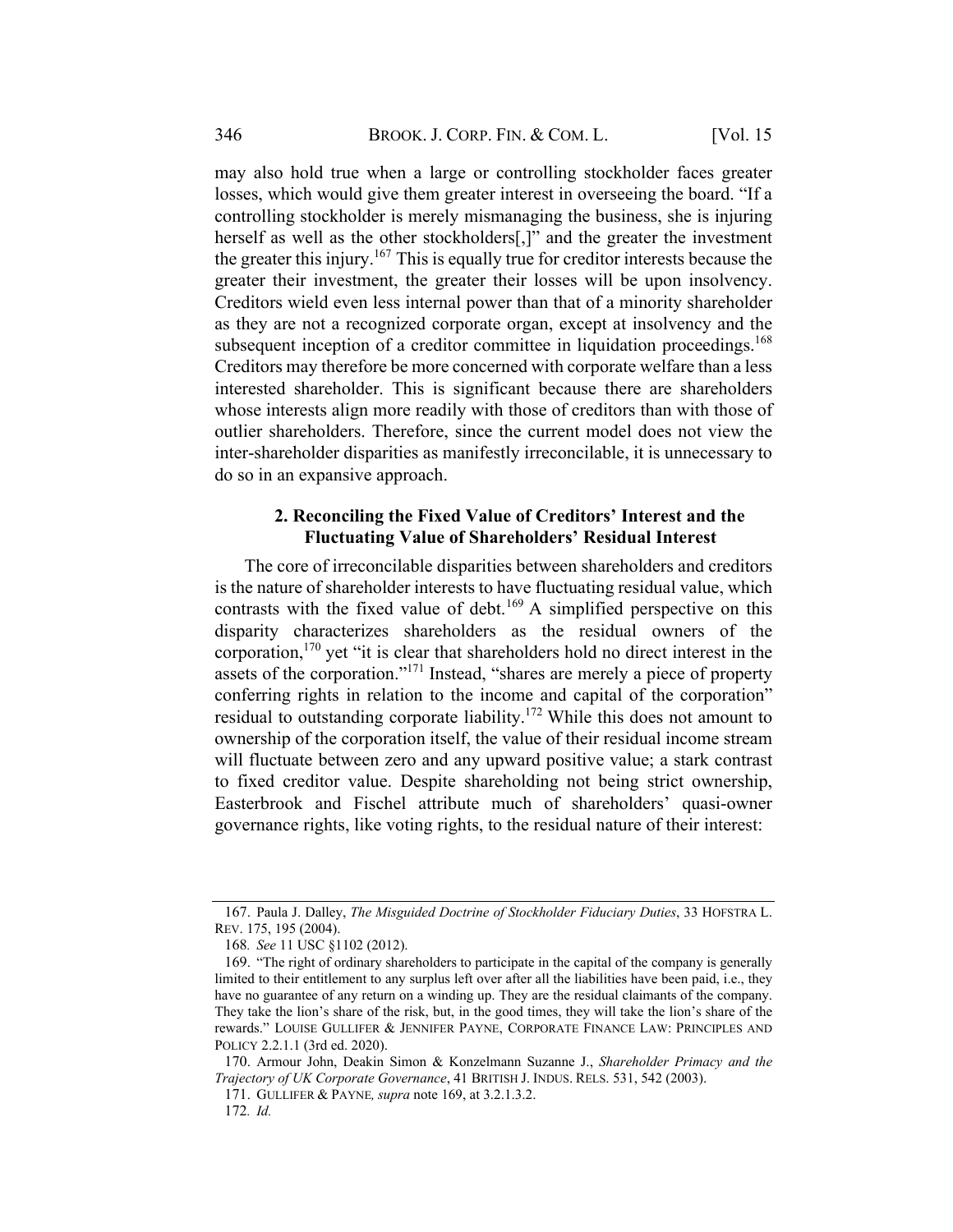Voting exists in corporations because someone must have the residual power to act (or delegate) when contracts are not complete. Votes could be held by shareholders, bondholders, managers, or other employees in any combination .... One might expect voting rights to be held by a small group with good access to information—the managers. Yet voting rights are universally held by shareholders, to the exclusion of creditors, managers and other employees .... The reason is that shareholders are the residual claimants to the firm's income. Creditors have fixed claims and employees generally negotiate compensation schedules in advance of performance. The gains and losses from abnormally good or bad performance are the lot of shareholders, whose claims stand last in line. As the residual claimants, shareholders have the appropriate incentives..., to make discretionary decisions. The firm should invest in new products, plants and so forth, until the gains and costs are identical at the margin. 173

The superior position of shareholders is attributable to their residual interests in allowing their delegated authority, the board, to operate in a discretionary capacity.<sup>174</sup> As such, Fischel and Easterbrook conceive of the residual and fixed natures of shareholder and creditor interests contributing to disparities in board discretion.

Differences in shareholder and creditor value structures do not result in irreconcilable differences at either side of insolvency. During solvency, primary regard remains with shareholders with the board retaining discretion over how to preferably satisfy shareholder interests while appreciating the context of the company's indebtedness. Since the value of residual interests increase without any pre-defined growth limit, the directorial care required for creditors' interest is a subsumed aspect of shareholder value maximization. Creditors have no interest in corporate gains past guaranteed fixed value returns, and once those returns do not face undue risk, creditors are not disadvantaged by the overarching pursuit of shareholder wealth.

Conversely, during insolvency, the shareholder's pecuniary interest is dissipated while creditors face the diminishment of their otherwise fixed returns. Accordingly, credit value becomes residual<sup>175</sup> and provides support for the widened residual class affirmed in  $Quadrant$ .<sup>176</sup> Naturally, the extent to which an individual creditor is threatened depends upon any security held by the immediate creditor or other creditors before unsecured *pari passu* is

<sup>173.</sup> FRANK H. EASTERBROOK & DANIEL R. FISCHEL, THE ECONOMIC STRUCTURE OF CORPORATE LAW 67 (1991)

<sup>174.</sup> See Horst Eidenmüller, Comparative Corporate Insolvency Law, EUROPEAN CORPORATE GOVERNANCE INSTITUTE (June 23, 2016), https://ssrn.com/abstract=2799863.

<sup>175.</sup> When a firm has become insolvent, it is settled that under Delaware law the directors owe fiduciary duties to the creditors because the residual claimants of corporate assets are the constituency to which directors owe their allegiance. Before insolvency, the residual claimants were the shareholders; after insolvency, they were the creditors. The fiduciary duty was never owed to shareholders because of ownership, but rather because of their residual claimant status. Hu & Westbrook, supra note 54, at 1321.

<sup>176.</sup> Quadrant Structured Prods. v. Vertin, 102 A.3d 155, 174 n.4 (Del. Ch. 2014).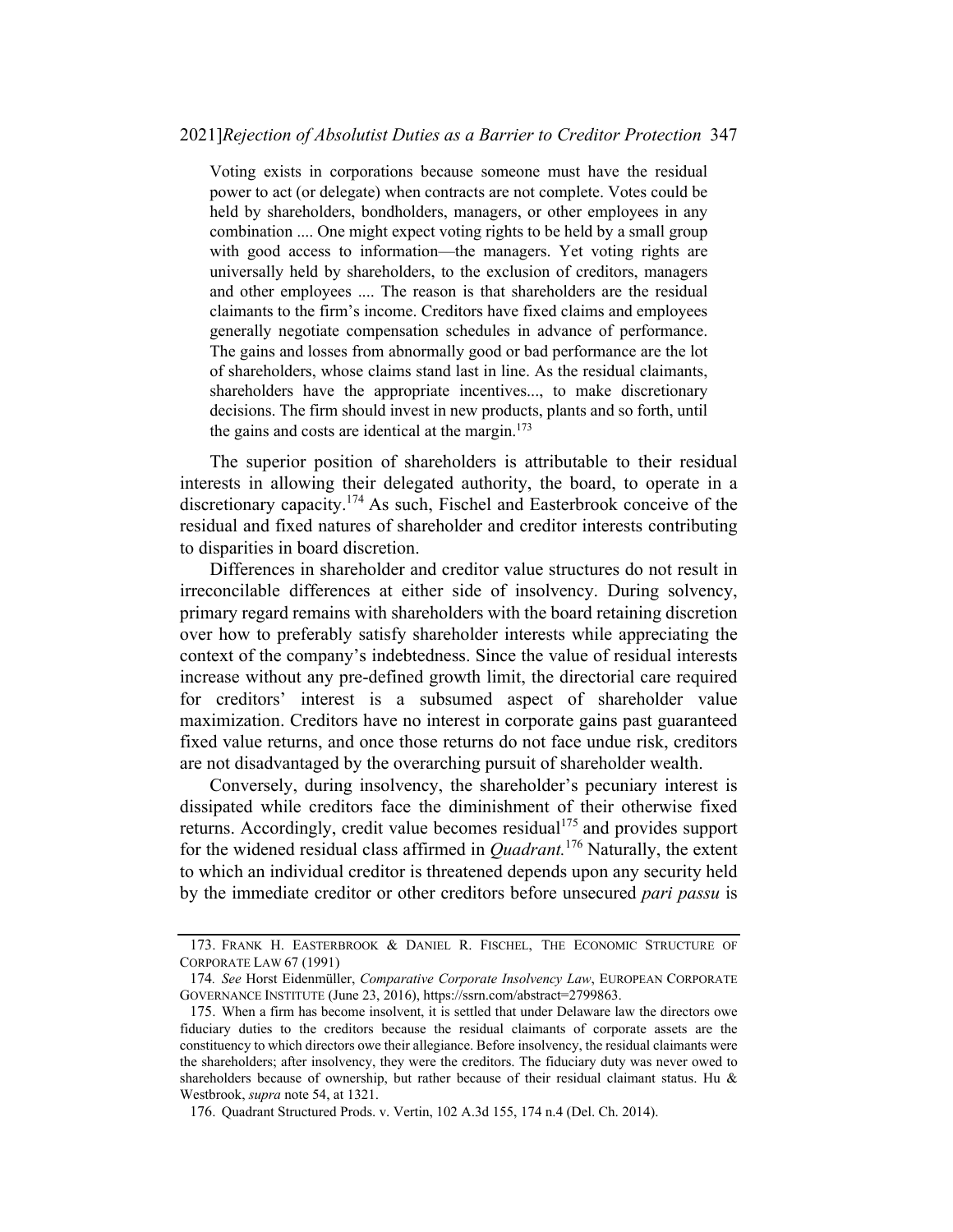triggered.<sup>177</sup> The incentive for retributive actions under breaches of duty rises with this value at risk. However, this is offset by the potential for creditor disinterest deriving from costs of collective action, namely coordinated monitoring and enforcement, particularly where the outcome of incurring these costs offers little risk reduction.<sup>178</sup> Nevertheless, as insolvency deepens, creditor detriment correspondingly worsens in relation to the extent of insolvency, whereas the equity value plateaus at null value. This difference, which is relative to the deepening insolvency analysis, provides a crux for the challenge faced in reaching balanced business judgments.

#### 3. Reconciliation of Fixed and Residual Values under Competing Balance Sheet and Cash Flow Tests

It would be improper for the law to wholly disregard shareholder value at the null value plateau of balance sheet insolvency, even though doing so would garner a reconcilable test as seen in trust fund theory<sup>179</sup> because the law seeks to give regard to prospects of recovery.<sup>180</sup> However, a strict adherence to the model that abandons shareholder interests under the trust fund theory is difficult to reconcile when accounting for such prospects. This gives rise to the conflicting dichotomy of strict balance sheet tests that emphasize the null value plateau, and cash flow tests which account for future potential recovery.<sup>181</sup>

As previously discussed, Delaware law declines from prescribing definitive insolvency standards.<sup>182</sup> The resulting friction in deciding which test to apply means that "Delaware case law on solvency is confusing and can lead to inconsistent results. Indeed, the precedent that a court chooses to

<sup>177.</sup> Mokal, Priority as Pathology: the Pari Passu, 60 CORP. L. J. 581, 616-620 (2000).

<sup>178</sup>. See JAMES M. BUCHANAN, THE CALCULUS OF CONSENT: LOGICAL FOUNDATIONS OF CONSTITUTIONAL DEMOCRACY 63–116 (1962); MANCUR OLSEN, THE LOGIC OF COLLECTIVE ACTION: PUBLIC GOODS AND THE THEORY OF GROUPS (2009).

<sup>179.</sup> Neil Ruben, Duty to Creditors in Insolvency and the Zone of Insolvency: Delaware and the Alternatives, 7 NYU J. L. & BUS 333, 335 (2010);

Mohammad R. Pasban, A Review of Director's Liabilities of an Insolvent Company in the U.S and England, JOURNAL OF BUSINESS LAW 33 (2001); Bovay v. H.M. Byllesby & Co., 38 A.2d 808, 813 (Del. Ch. 1944).

<sup>180.</sup> "[T]he directors of an insolvent firm may consider the interests of creditors when assessing their fiduciary duty to the corporation, which in some cases might justify taking a "less risky" course of action such as an efficient liquidation. But, if the directors, in their business judgment, decide to take "extreme risk," that too will be protected by the business judgment rule." Ellias & Stark, supra note 62, at 745.

<sup>181.</sup> Delaware allows for both tests in insolvency. The cash flow standard that has emerged in case law is that there is "no reasonable prospect that the business can be successfully continued in the face thereof." Stearn, Jr. & Kandestin, *supra* note 104. One such formulation also emerges in the English Insolvency law context wherein corporate bankruptcy orders shall be made in respect of a "a debt which the debtor has no reasonable prospect of being able to pay when it falls due." See Insolvency Act 1986 c. 45, § 271(1)(b).

<sup>182</sup>. Supra, Section IV(C).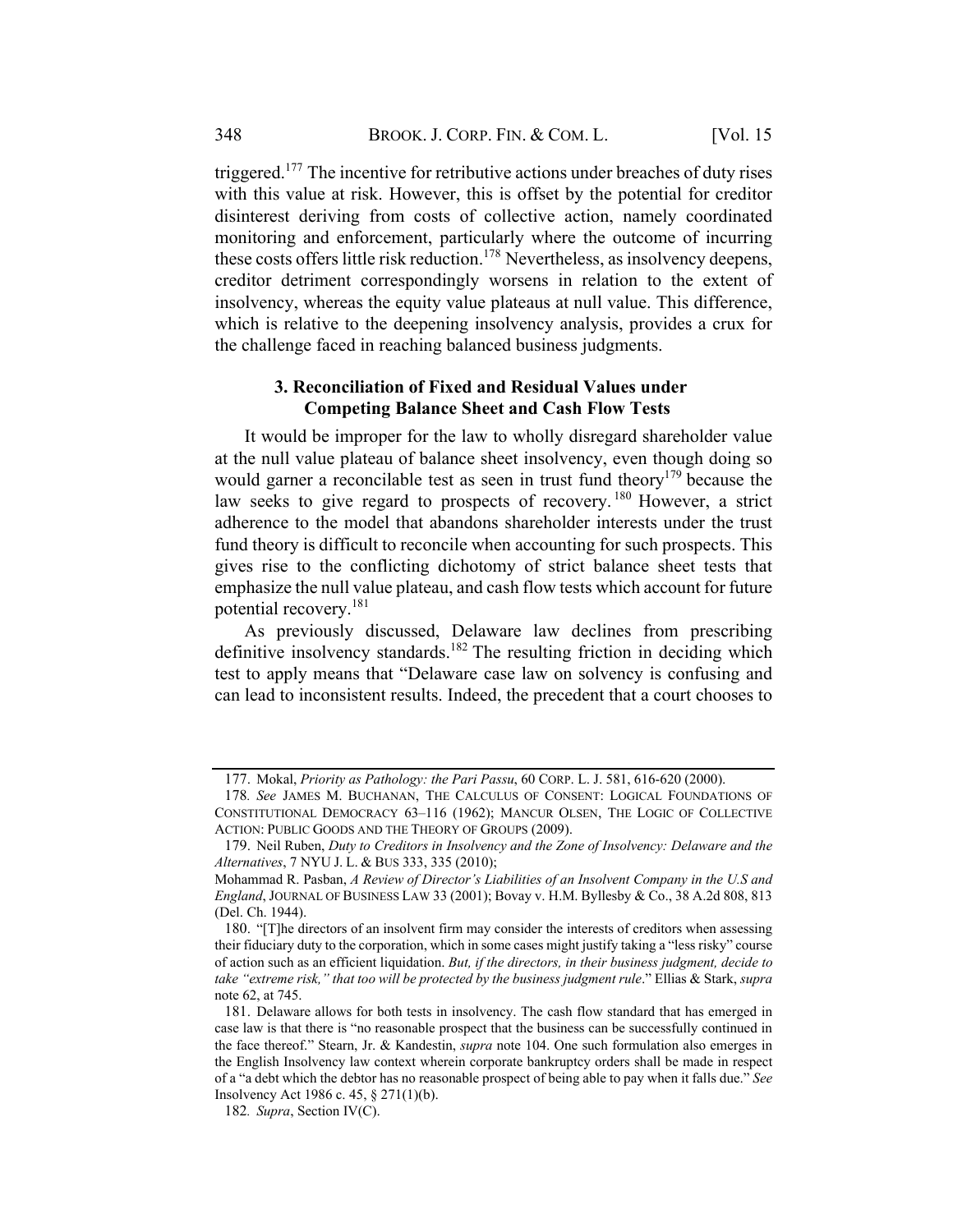#### 2021]Rejection of Absolutist Duties as a Barrier to Creditor Protection 349

follow may be outcome determinative."<sup>183</sup> This same conflict arises between the operation of both tests, which has created comparable difficulties in similar jurisdictions like Australia<sup>184</sup> and the United Kingdom.<sup>185</sup> While Gullifer and Payne argue that the cash flow test may be preferable where jurisdictions lack any significant legal capital requirements, $186$  what remains clear is a lack of judicial certainty in selecting the appropriate test. <sup>187</sup> Selecting in favor of a particular test may be synonymous with favoring a particular interest group because each test sets the bright-line at a potentially different marker.<sup>188</sup> This itself may be symptomatic of the overreaching constituency conflict, with constituencies naturally pressuring for their favored outcome.<sup>189</sup>

Granting deference to rational selection for insolvency tests may serve to break this impasse. Insofar as creditors become the dominant concern past balance sheet insolvency, directors can favor courses of action that improve prospects of corporate recovery provided that said prospects are not so remote as to be out of proportion with increased risk to creditors. Therefore, such a test would enable bona fide attempts at recovery while acknowledging the perverse shareholder incentive operable at the time. Gullifer and Payne highlight this possibility: "[o]nce the shareholders' funds in the company have been dissipated entirely, or at least reduced to a very low level, it is in the interests of the shareholders to encourage excessively risky projects."<sup>190</sup>

In this regard, the business judgment rule can provide an avenue to reconcile these tests with the conflict arising from residual and fixed interests of corporate constituencies. This would give credence to the understanding that while corporate rescue should be facilitated, corporate governance should operate with a similar flexibility given that "the purpose of insolvency law is not, however, to save all companies from failure."<sup>191</sup>

<sup>183.</sup> Stearn, Jr. & Kandestin, supra note 104, at 166.

<sup>184.</sup> In the 2008 judgment of *The Bell Group Ltd.*, Owen J indicated that the cash flow test is the appropriate test for determining solvency. However, he added that the balance sheet test should not be dismissed as irrelevant [as] "[i]n the light of commercial reality, all things considered, could the company pay its debts as and when they become due? Such an approach includes the balance sheet test." Ryan Purslowe, Decisions in the Twilight Zone of Insolvency - Should Directors Be Afforded a New Safe Harbour, 13 U. NOTRE DAME AUSTRALIAN L. REV. 113 117–118 (2011).

<sup>185.</sup> One can see the dichotomy of these two tests by comparing BNY Corporate Trustee Services Limited v Eurosail-UK 2007- 3bl 28 (UK Supreme Court 2013) and Carman v Bucci [2014] EWCA Civ 383.

<sup>186.</sup> GULLIFER & PAYNE, supra note 169, at 3.1.

<sup>187</sup>. See Rickford, supra note 109.

<sup>188.</sup> Stearn, Jr. & Kandestin, supra note 104, at 184.

<sup>189</sup>. See JD CULPEPPER, QUIET POLITICS AND BUSINESS POWER: CORPORATE CONTROL IN EUROPE AND JAPAN Ch. 1 (2011); see also Mark J. Roe & Travis G. Coan, *Financial Markets and* the Political Center of Gravity, 2 J. L. FIN. & ACCT. (2017); Mark J. Roe, Political Preconditions to Separating Ownership from Corporate Control, 53 STAN. L. REV. 539 (2000).

<sup>190.</sup> GULLIFER & PAYNE, supra note 169, at 3.1.

<sup>191.</sup> FINCH & DAVID, *supra* note 76, at 596.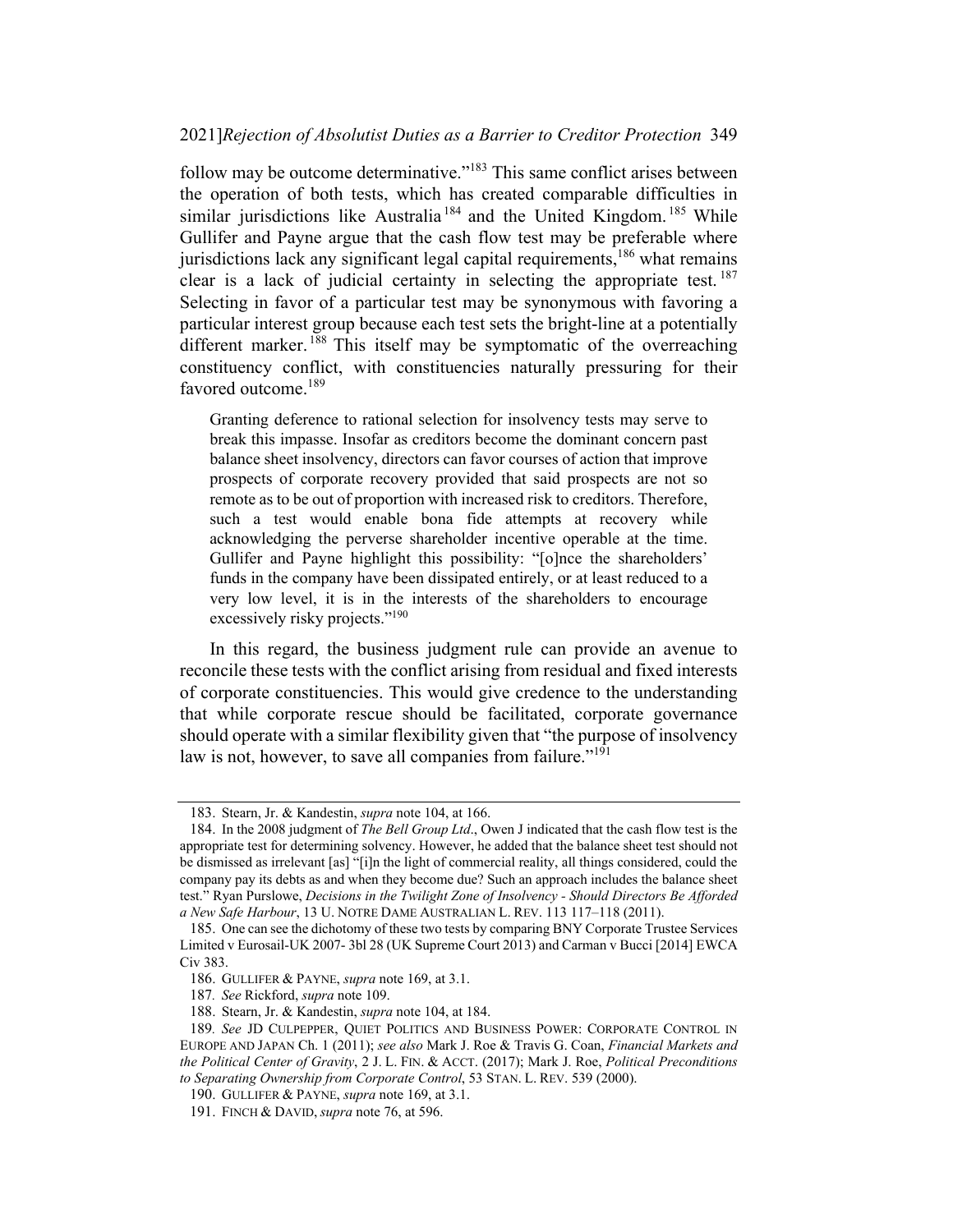#### 4. Reconciling Risk Appetites Across Corporate Constituencies

A notable dispute in the contended irreconcilability of risk appetites is "the level of risk [one] is willing to assume."<sup>192</sup> This presumes that creditors are risk adverse because the value of their investment is finite, unlike that of shareholders. Therefore, creditors may influence a corporation to pursue "a less risky business strategy because they believed a [riskier] strategy might render the corporation unable to meet its obligations to its creditors."<sup>193</sup> However, creditors are not wholly risk adverse because they diversify risk<sup>194</sup> and "most lenders do not have an incentive to seek early repayment, and would wish the lending relationship to go on for as long as possible if the corporation is solvent." <sup>195</sup> Therefore, since creditors do not reject risk, creditor duties need not amount to an absolute duty to liquidate. Any reconciliation of risk appetites should only account for shareholder appetite being riskier than creditors and should not accept any conjecture that creditors are wholly risk averse.

Furthermore, the contention that creditors and shareholders have manifestly irreconcilable risk appetites overlooks the disparity in intershareholder risk appetite. For instance, Bainbridge notes that: "[t]hough conventional finance theory assumes shareholders are risk adverse, rational shareholders still will have a high tolerance for risky corporate projects [since] the basic corporate law principle of limited liability substantially insulates shareholders."<sup>196</sup> This in isolation suggests irreconcilability since creditors have no such protection. However since "shareholders [and creditors] can largely eliminate firm-specific risk by holding a diversified portfolio,"<sup>197</sup> their risk appetites begin to converge. Of course, not all creditors are engaged in sophisticated risk diversification (trade creditors for instance), $198$  just as not all shareholders are diversified in their investment.<sup>199</sup> It is however nonsensical to suggest creditors are fundamentally risk adverse because all gainful corporate activity entails some form of risk, and without such gain, a corporation cannot increase the value of the object of credit and would therefore be unable to ensure repayment after fixed overheads.<sup>200</sup> As

<sup>192.</sup> Joseph V. Rizzi, Rethinking Risk Management–Again, 23 COM. LENDING REV. 3, 5 (2008).

<sup>193.</sup> Ruben, supra note 179, at 335–336.

<sup>194.</sup> Samuel G. Hanson, M. Hashem Pesaran & Til Schuermann, Scope for Credit Risk Diversification (Univ. of Cambridge, Faculty of Econ., Cambridge Working Papers in Econ. 0519, 2005). See also JONATHAN BECK & PETER DEMARZO, CORPORATE FINANCE 10.6 (4th ed. 2017).

<sup>195.</sup> GULLIFER & PAYNE, supra note 169, at 3.2.2.

<sup>196.</sup> Bainbridge, supra note 32, at 111.

<sup>197</sup>. Id. at 112.

<sup>198.</sup> Steve Knippenberg, The Unsecured Creditor's Bargain: An Essay in Reply, Reprisal, or Support?, 80 VIRGINIA L. REV. 1967 (1994).

<sup>199.</sup> Mara Faccio, Maria-Teresa Marchica & Roberto Mura, Large Shareholder Diversification and Corporate Risk-Taking, 24 REV. FIN. STUDS. 3601 (2011).

<sup>200.</sup> BECK & DEMARZO, supra note 194, at Part 4.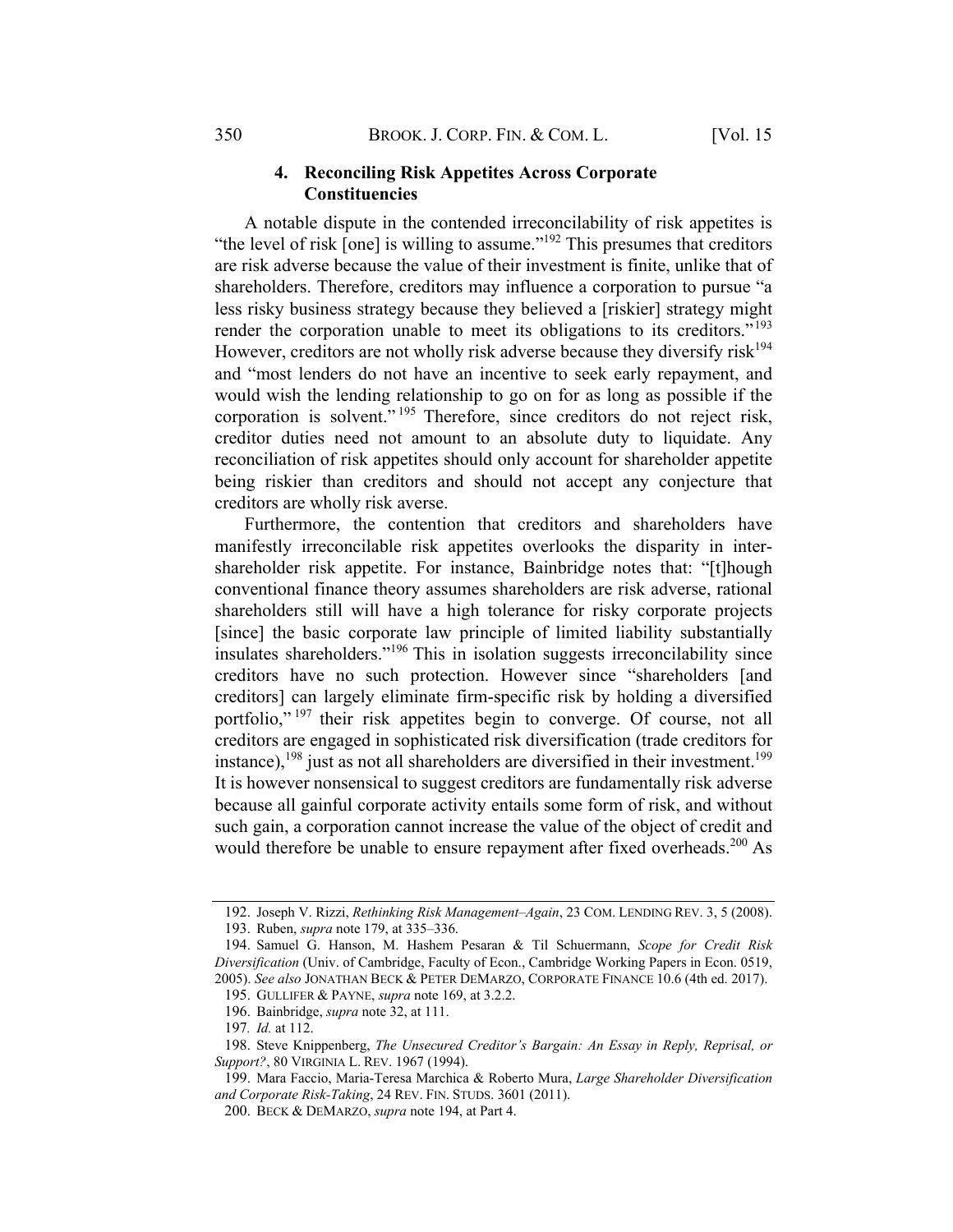#### 2021]Rejection of Absolutist Duties as a Barrier to Creditor Protection 351

previously noted, these risk appetites diverge once the perverse incentivization is triggered near insolvency. However, since this incentive should be discouraged, deference to business judgment that happens to be expressly averse to shareholder incentives may enable the use of creditor interests and risk appetite as a tether on the deviant shift in shareholder priority and appetite.

## 5. Reconciling the Seemingly Disparate Preferences in Corporate Direction

An attribute which entails significant disparity between interested parties is the desired direction of corporate activity. Through the prism of generalized risk appetite, it is presumed that creditors seek a minimalized risk contrary to profitability and shareholder maximization. Aside from the discussed flaws to this over-simplification, this view overlooks that more disparate business ideologies are accepted inter-shareholder.<sup>201</sup>

As a class, shareholders are presumed to primarily seek profit maximization, yet disagreement in attaining this is inevitable. Short term shareholders may only seek short-term gain. Furthermore, the diversity of an individual share portfolio may favor a given course of action contrary to other shareholders. This may influence not only general governance, but also the desirability of derivative action and whether the recovery of gain from suit outweighs litigation costs, the impediment to directorial decisiveness, and damage to corporate reputation.<sup>202</sup> Creditors conversely present a far more unified front in that they solely pursue repayment, and accordingly, "[t]he first main concern the creditor [has] is credit risk, that is, the risk of nonpayment."<sup>203</sup> While this objective may be pursued in disparate means depending on duration, type, and degree of credit, such divisions do not contain the same scope of divisiveness capable in inter-shareholder conflict because the latter arises within a core corporate organ.

What emerges is a noteworthy contradiction within corporate law. Corporate law rejects creditor protection on grounds that this would unjustly diversify pursued corporate objectives.<sup>204</sup> In doing so, it accepts division within the shareholder class to such a degree that it amalgamates their objectives into an artificial compromise. By finally acknowledging this division, corporate law would not only be better equipped to tackle inter-

<sup>201.</sup> See Robert B. Thompson & Paul H. Edelman, Corporate Voting, 62 VAND. L. REV. 127; see also Zsuzanna Fluck, The Dynamics of the Management-Shareholder Conflict, 12 REV. FIN. STUD. 379 (1999).

<sup>202.</sup> Arad Reisberg, Shareholders' Remedies: The Choice of Objectives and the Social Meaning of Derivative Actions, 6 EUR. BUS. ORG. L. REV. 227 (2005).

<sup>203.</sup> GULLIFER & PAYNE, supra note 169, at 2.3.1.3.

<sup>204.</sup> Lucian A. Bebchuk & Roberto Tallarita, The Illusory Promise of Stakeholder Governance 1, 106 CORNELL L. REV. 91 (2000); see also, D.J. Wood & R.E. Jones, Stakeholder Mismatching: a Theoretical Problem in Empirical Research on Corporate Social Performance, 3 INT'L. J. ORGANIZATIONAL ANALYSIS 229 (1995).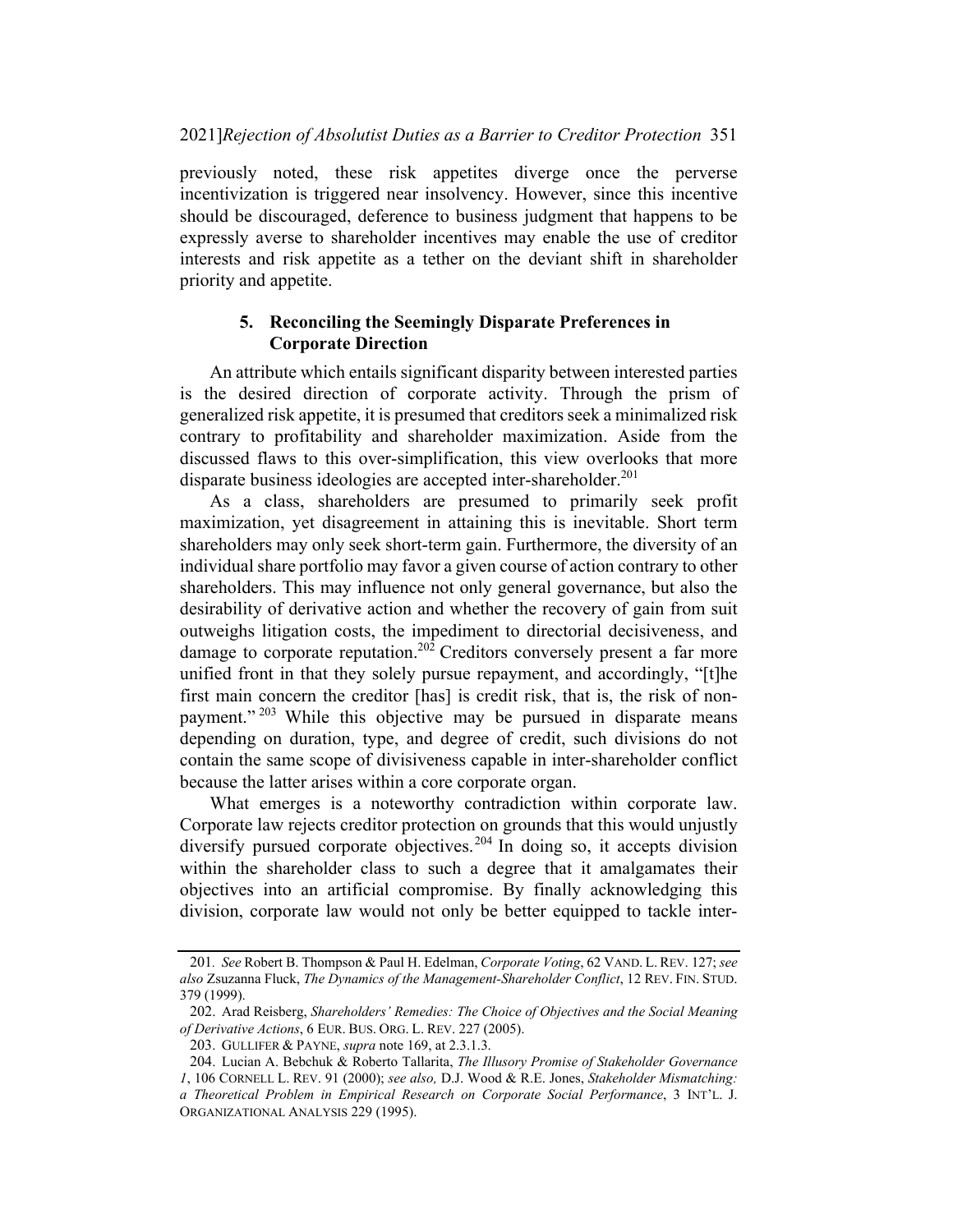shareholder conflict, but also to adopt an expansive model that accounts for constituency interests contrary to absolute shareholder maximization without unduly restricting directorial discretion.

#### 6. Rejecting the Allegation of Irreconcilability Stemming from an Absolute Duty to Liquidate

One may argue that contemporaneous residual consideration of creditors and shareholders is inconceivable because the duties owed to creditors amount to a duty to liquidate the corporation. One might support this view by reference to Production Resources Group, where the Delaware Court of Chancery found that:

When a firm has reached the point of insolvency, ... [t]he directors continue to have the task of attempting to maximize the economic value of the firm. The maximization of the economic value of the firm might, in circumstances of insolvency, require the directors to undertake the course of action that best preserves value in a situation when the procession of the firm as a going concern would be value-destroying. In other words, the efficient liquidation of an insolvent firm might well be the method by which the firm's value is enhanced in order to meet the legitimate claims of its creditors. 205

While certainly a moot point during solvency,  $206$  were the duty to liquidate and preserve corporate value for creditors at insolvency the sumtotal of the duty owed to creditors residually, then directors may struggle to reconcile this without corporate recovery aimed at shareholder value maximization. As the corporation begins to approach insolvency, the risk associated with corporate activity begins to shift towards creditors as there is an increased likelihood that risky transactions will result in the nonrealization of creditor value. Again, upon insolvency, the role of directors is not to achieve an optimal outcome or Pareto efficiency between constituencies.  $207$  Instead, directors may be required to regard creditor interests and act with a requisite degree of prudence rather than simply hedge against greater returns for shareholders in a manner contrary to good faith or rationality expected by the business judgment rule.

While deepening insolvency may prima facie suggest that boards should liquidate as efficiently as possible to avoid worsening the corporate

<sup>205.</sup> Prod. Res. Grp. v. NCT Grp., 863 A.2d 772, at 790–91 n. 60 (Del. Ch. 2004).

<sup>206</sup>. See Davies, supra note 55, at 306.

<sup>207.</sup> "Resources are allocated in a Pareto-optimal fashion if and only if any further reallocation of them can enhance the welfare of one person only at the expense of another. An allocation of resources is Pareto superior to an alternative allocation if and only if no one is made worse off by the distribution and the welfare of at least one person is improved. These two conceptions of efficiency are analytically related in that a Pareto-optimal distribution has no distributions Pareto superior to it." Jules L. Coleman, Efficiency, Utility and Wealth Maximization, 8 HOFSTRA L. REV. 509, 512–13 (1980).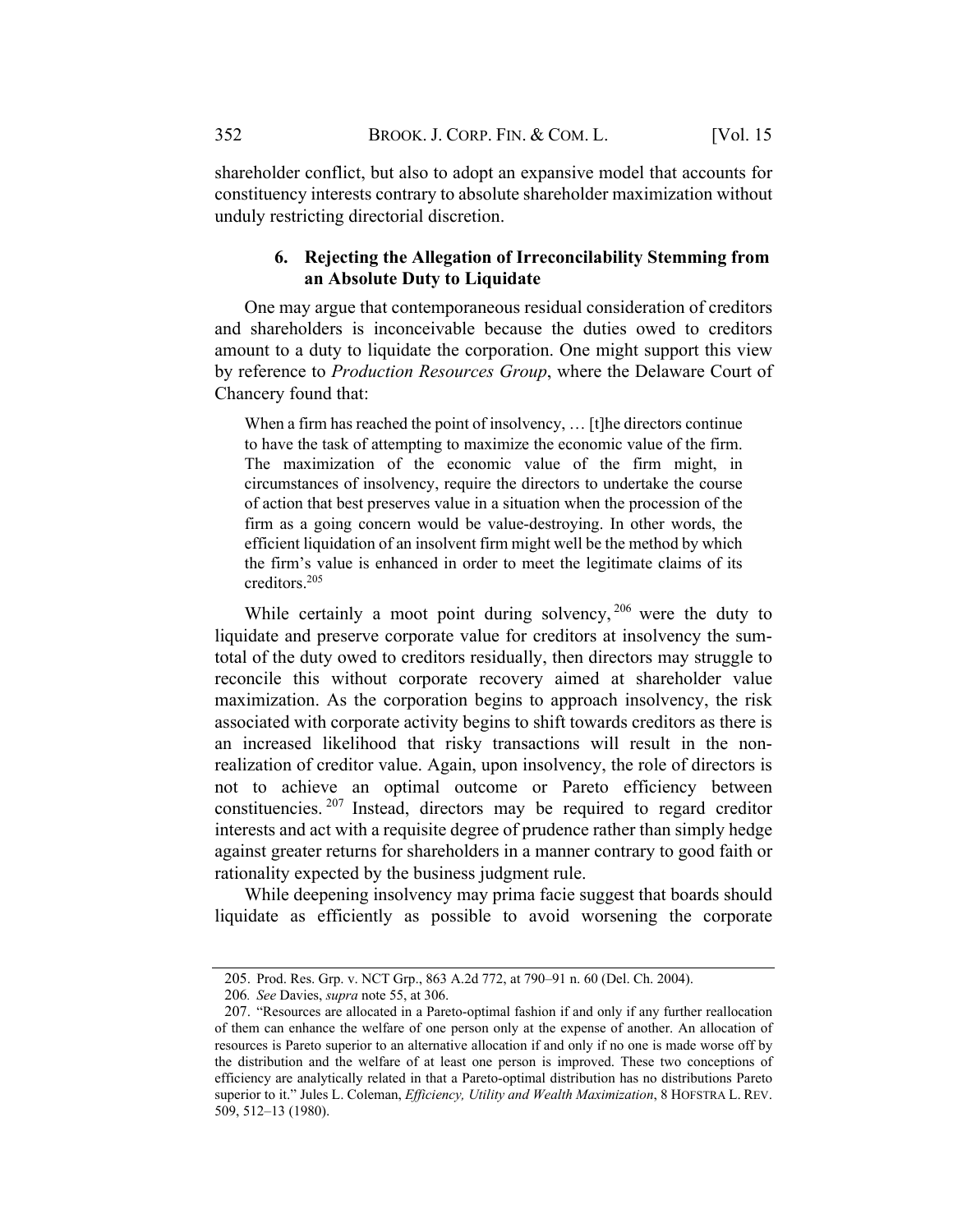condition, <sup>208</sup> it is notable that this doctrine is subsumed into directors' duties<sup>209</sup> which in turn serves the expanded residual claimant class.<sup>210</sup> Furthermore, its underpinning as evidence of solvency's relativity is not a one-way perspective, as solvency can likewise improve:

This deepening insolvency principle should arrest the perverse incentive on the part of the management mentioned above to continue insolvent trading for as long as possible, and at the same time does not require them to proceed to immediate liquidation as soon as there is any insolvency risk.<sup>211</sup>

It is accordingly apparent that not all insolvent trading is pursued in the name of this perverse incentive. Indeed, Congress has supported the view that a business is worth more to everyone alive than dead.<sup>212</sup> As such, the scrutiny of any business judgments will not infer an immutable expectation of efficient liquidation, but rather an expectation that boards engaged ex-ante with the competing policies of facilitating corporate recovery without recklessly worsening financial integrity.

The UK framework demonstrates the difference between insolvent and solvent consideration of creditor interests, particularly in its contrasts to deepening insolvency.<sup>213</sup> Outside insolvency, directors must promote "the success of the company for the benefit of its members as a whole" while "hav[ing] regard [for] ... the company's business relationships with suppliers,"<sup>214</sup> otherwise labeled as creditors. This "regard" requirement is notably less onerous than creditor consideration upon insolvency. Where a director continues to trade wrongfully and "knew or ought to have concluded that there was no reasonable prospect that the company would avoid going into insolvent liquidation," the director will "be liable to make such contribution (if any) to the company's assets as the court thinks proper. $1215$ Solvency considerations are therefore very much subsumed into a duty owed solely to shareholders, not coming anywhere close to a duty to liquidate or otherwise act with direct regard to creditors, whose interests are excluded from the residual class until insolvency. This statutory dichotomy can apply to the doctrinal underpinning of fiduciary scope to illustrate that the duty to

<sup>208.</sup> Ho, supra note 121, at 428.

<sup>209</sup>. In re Brown Sch.. 386 B.R. 37, 48 (Bankr. D. Del. 2008); Schechter, supra note 116.

<sup>210.</sup> Quadrant Structured Prods. v. Vertin, 102 A.3d 155, 174 (Del. Ch. 2014).

<sup>211.</sup> Ho, supra note 121, at 428.

<sup>212</sup>. In re Glob. Serv. Grp. LLC, 316 B.R. 451, 460 (Bankr. S.D.N.Y. 2004); David C. Thompson, A Critique of "Deepening Insolvency," a New Bankruptcy Tort Theory, 12 STAN. J. L. BUS. & FIN. 536, 550 (2007).

<sup>213.</sup> "Although developed in parallel and in ignorance of each other, both the deepening insolvency theory and wrongful trading regime are animated by the desire to redress the perverse incentives of the management of an insolvent firm." Ho, *supra* note 121, at 433.

<sup>214.</sup> Companies Act 2006, c. 46 § 172 (UK).

<sup>215.</sup> Insolvency Act 1986, c. 45 § 214 (UK).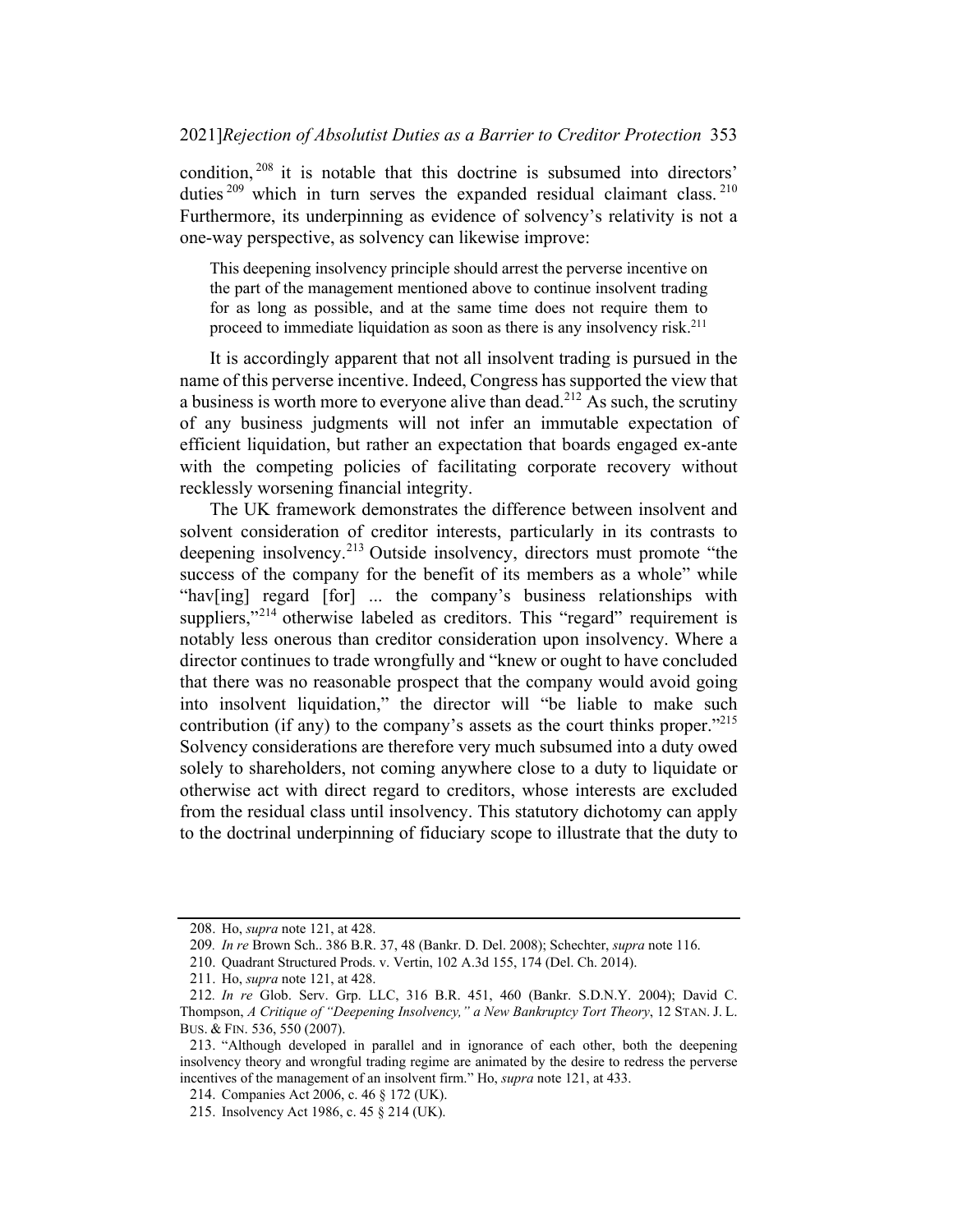liquidate is not absolute, but rather a case-by-case efficiency concern,<sup>216</sup> and without absolutism, a creditor-oriented possibility of liquidation does not manifestly contradict shareholder primacy such that directors may fulfil their obligations across corporate constituencies.

## 7. Contractual Nexuses as a Guidance for Constituency Reconciliation

While contract must inevitably play a crucial role in corporate relations, it is a problematic substitute for fiduciary protection. Contract is often proffered as an alternative to expansive fiduciary recognition<sup>217</sup> by arguing that contractual adjustment by creditors offsets risk sufficiently<sup>218</sup> without assistance from directors' duties.<sup>219</sup> On the other hand, "contract primacy" preserves shareholder primacy "as a default rule ... [stemming from] the original shareholder contract,"<sup>220</sup> while allowing managers to "contract away" their duty of loyalty ...in piecemeal fashion."221 This is certainly the more middle ground approach. Contract neither justifies the non-recognition of creditor interests <sup>222</sup> nor overrides the otherwise nonwaivable duties of directors to the corporation.<sup>223</sup> Instead, appraisal of the contractual matrix surrounding the firm informs the business judgment of the directors as to

<sup>216.</sup> The "directors of an insolvent firm may consider the interests of creditors when assessing their fiduciary duty to the corporation, which in some cases might justify taking a 'less risky' course of action such as an efficient liquidation. But, if the directors, in their business judgment, decide to take 'extreme risk,' that too will be protected by the business judgment rule." Ellias & Stark, *supra* note 62, at 760–61.

<sup>217.</sup> "[T]he relationship between a corporation and the holders of its debt securities, even convertible debt securities, is contractual in nature" Katz v. Oak Indus. Inc., 508 A.2d 873, 879 (Del. Ch. 1986).

<sup>218.</sup> Charles K. Whitehead, Creditors and Debt Governance in RESEARCH HANDBOOK ON THE ECONOMICS OF CORPORATE LAW (Hill & McDonnell ed. 2013); see also Frederick Tung, Leverage in the Board Room: The Unsung Influence of Private Lenders in Corporate Governance, 57 UCLA L. REV. 115 (2009).

<sup>219.</sup> "It is the obligation of directors to attempt, within the law, to maximize long-run interests of corporation's stockholders [and doing so] 'at the expense' of others does not . . . constitute a breach of duty." Katz, 508 A.2d at 879.

<sup>220.</sup> Frederick Tung, The New Death of Contract: Creeping Corporate Fiduciary Duties for Creditors, 57 EMORY L. J. 809, 855 (2008).

<sup>221</sup>. Id.

<sup>222.</sup> Were this the case then shareholder value maximization may incentivize the efficient breach of contracts, which is unlikely to the policy desired by courts and regulators. This may also give rise to increased undercutting by creditors in relation to their own position in insolvency, relative to the rest of the creditor class. For an exploration of such creditor undercutting, most significantly in the realm of contractually defined thresholds of priority and charge crystallization. See Mokal, supra note 177, at 616–20; see also Jackson & Kronman, Secured Financing and Priority among Creditors, 88 YALE L. J. 1143 (1989); Lynn M. LoPucki, The Unsecured Creditor's Bargain, 80 VA. L. REV. 1887 (1994); Bebchuk & Fried, supra note 81, at 857.

<sup>223</sup>. See Tung, supra note 220; see also Melvin A. Eisenberg, The Structure of Corporation Law, 89 COLUM. L. REV. 1481 (1989).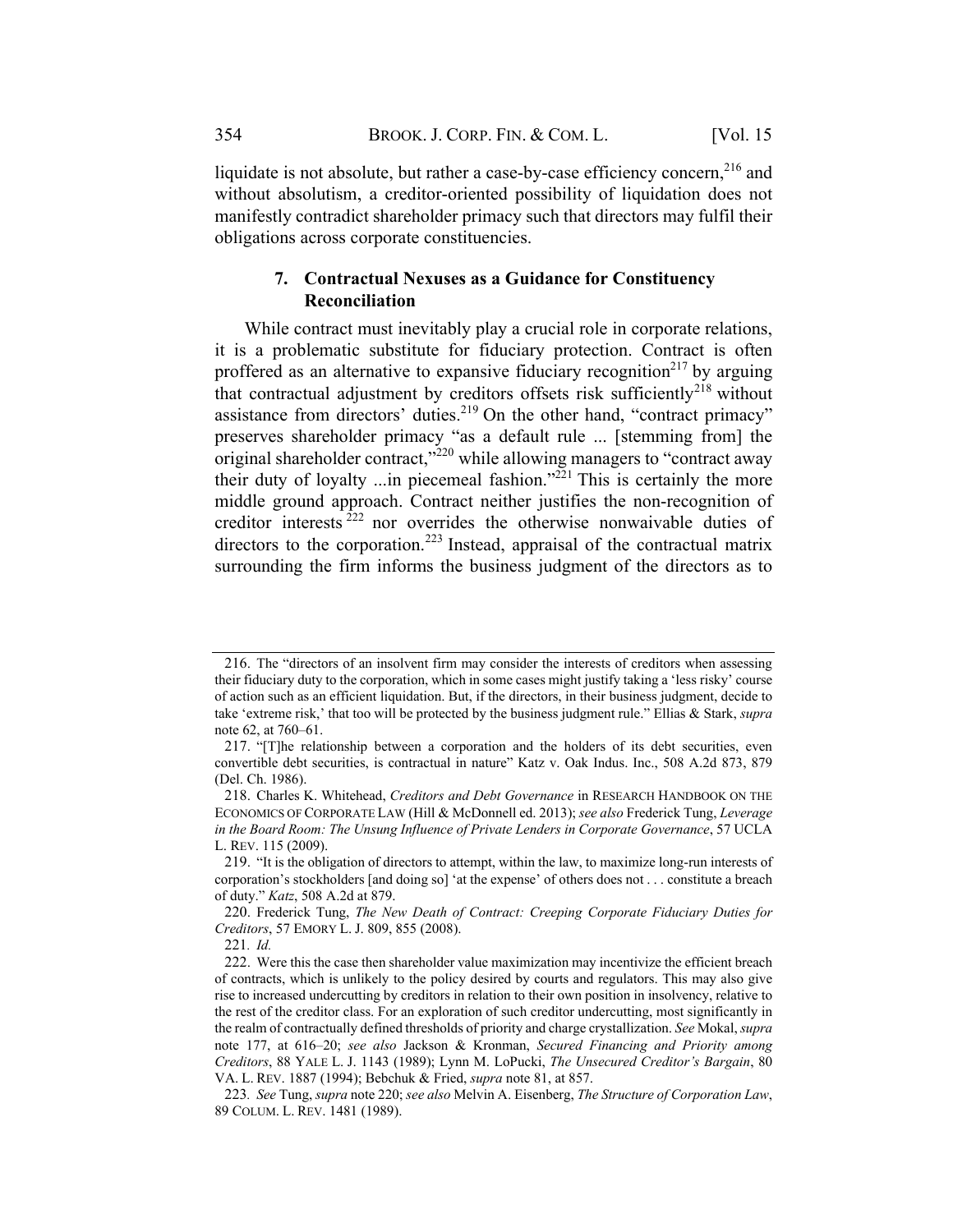which strategy is appropriate.<sup>224</sup> This contractual matrix, at least insofar as it is comprised of debt contracts, will be particularly sensitive to the financial condition of the corporation. Contracts obviate much uncertainty by allocating protection "according to each stakeholder's respective contribution,"<sup>225</sup> thereby guiding directorial judgment without requiring "contract primacy,"<sup>226</sup> nor enabling "overly risk adverse directors…to ignore shareholder needs under the guise of fulfilling creditor duty."<sup>227</sup>

#### 8. Identifying a Reconciled Aggregate Class of Constituents

Granting credence to the widened residual class of interests would not present an insurmountable task since it all occurs as a matter of business judgment. As a matter of efficiency during solvency, directorial interest should primarily align to the shareholders due to their residual status:

In order to maximize the firm's value when the company is solvent, directors' duties in that period need to be aligned with the shareholders rather than creditors. Since the losses are borne by the shareholders first, when assessing strategic decisions directors should give paramount consideration to the risk profile of that group.<sup>228</sup>

Furthermore, by their nature, "residual claimants to the firm's assets... have appropriate incentives to take economically rational decisions,"<sup>229</sup> thereby retaining a greater incentive to monitor agents and ensure corporate success.<sup>230</sup> However, similar to the task now faced by directors serving in an artificially created unified class of shareholder interests, once their directorial obligations span multiple constituencies directors must then identify the aggregate class of corporate interests—especially where the residual benefit begins to shift away from shareholders towards creditors.<sup>231</sup> Therefore, a

<sup>224.</sup> A central aspect for the application of the business judgment rule is that directors are required to have considered all information reasonably available to them. This would understandably include the pre-existing contractual obligations facing the company. The directors will however be given deference by the courts when deciding what level of information the board should reasonably consider. See In re RJR Nabisco, Inc. Shareholders Litig., 1989 WL 7036, at \*13 n.13 (Del. Ch. 1989).

<sup>225.</sup> Min Tan, Why Not Stakeholder Theory, 34(5) COMPANY LAW. 148, 155 (2013).

<sup>226.</sup> A "contract primacy regime [is] one in which '[s]hareholder primacy . . . remains[s] the default rule but where "creditors [can] . . . negotiate for control . . . ,displacing shareholder primacy,' per Ruben, *supra* note 179, at 352 (citing Tung, *supra* note 220, at 809-810) (alteration and ellipsis in original).

<sup>227.</sup> Ruben, *supra* note 179, at 354 (emphasis added); Hu & Westbrook, *supra* note 54, at 1321.

<sup>228.</sup> GULLIFER & PAYNE, *supra* note 169, at 3.1.

<sup>229.</sup> Eidenmüller, supra note 174, at 15.

<sup>230.</sup> "As the residual claimants, shareholders have the appropriate incentives..., to make discretionary decisions. The firm should invest in new products, plants and so forth, until the gains and costs are identical at the margin." EASTERBROOK & FISCHEL, supra note 173.

<sup>231.</sup> "When a firm has become insolvent, 'it is settled that under Delaware law' the directors owe fiduciary duties to the creditors because the "residual claimants" of corporate assets are the constituency to which directors owe their allegiance. Before insolvency, the residual claimants were the shareholders; after insolvency, they were the creditors. The fiduciary duty was never owed to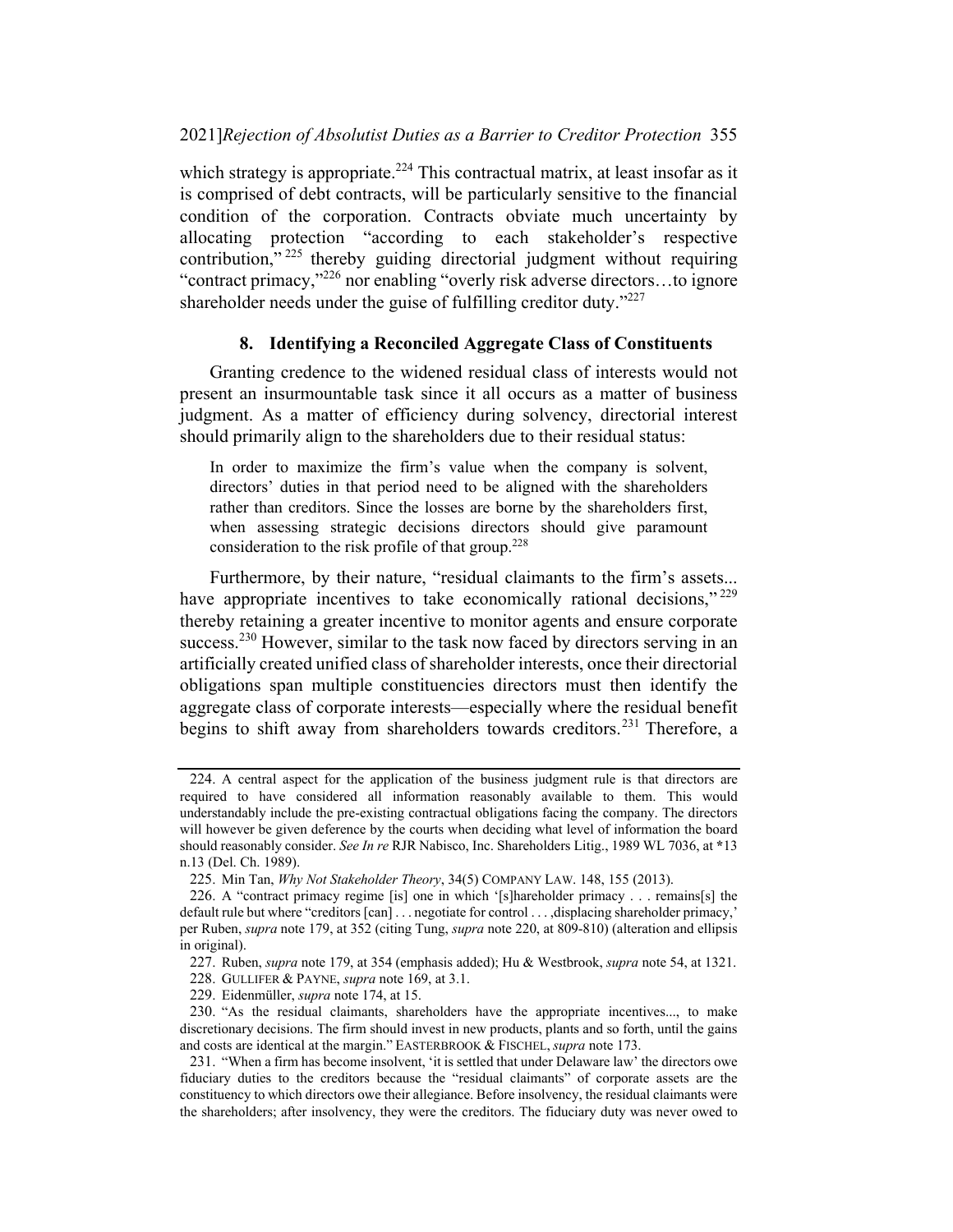party with a nominal interest would either see their interests align with those of the aggregate class or be characterized as a deviant interest overridden by the class. This approach to directorial fiduciary duty allows suitable compromise in directorial direction largely unfettered by minority activists minorities. It also avoids overt reliance on a threshold wherein duties shift under the trust fund theory<sup>232</sup> or are expanded at a bright-line trigger within a residual framework under *Quadrant*.<sup>233</sup>

#### **CONCLUSION**

The emphasis on bright-line insolvency in the discharge of fiduciary duties presents significant challenges to directors. These challenges are somewhat mitigated by the fact that courts do not expect an absolute shift from shareholder value maximization to creditor protection and efficient liquidation. Instead, courts conceive of an aggregate residual class of interests comprising of shareholders and creditors alike. This prevents an extreme shift from sole primacy of shareholders at solvency to sole primacy of creditors at insolvency. While the extent of a director's change in strategy may be less extreme, the severity of overt reliance on a bright-line moment, at which insolvency is reached, remains a significant thorn in the side of directors seeking to grapple with a corporation's financial distress. An emphasis on the business judgment rule, with regards to both balancing constituency interests and the ex-ante identification of insolvency, serves to best alleviate these difficulties.

The potential for reduced accountability may be of some concern, but as this Article demonstrates, accountability remains where the business judgment rule is absent—namely, self-dealing and gross negligence. Furthermore, Arrowian theory tells us that there comes a point where there is a trade-off between accountability and facilitating the authority of directors to exercise their business judgment for the aggregate interests of debt and equity providers. The need for such authority may be all the more preferable when the corporation is facing insolvency and decisive action by the board is desired. To quote a rather seminal adage, the courts are "'not final because [they]are infallible, but [they] are infallible only because [they] are final. $1234$ Neither courts nor boards are infallible, but someone must be final."<sup>235</sup>

Ultimately, it is not the judiciary who must attempt corporate rescue or protect corporate investors ex-ante. Neither is it the judiciary who have presumed business expertise,  $^{236}$  nor do they enjoy an albeit capitalist

shareholders because of ownership, but rather because of their residual claimant status." Hu & Westbrook, supra note 54, at 1340.

<sup>232</sup>. Id. at 1359.

<sup>233.</sup> Quadrant Structured Prods. v. Vertin, 102 A.3d 155, 174 n.4 (Del. Ch. 2014).

<sup>234.</sup> Brown v. Allen, 344 U.S. 443, 540 (1953).

<sup>235.</sup> Bainbridge, supra note 32, at 121.

<sup>236.</sup> Dodge v. Ford Motor Co., 170 N.W. 668, 508 (Mich. 1919).